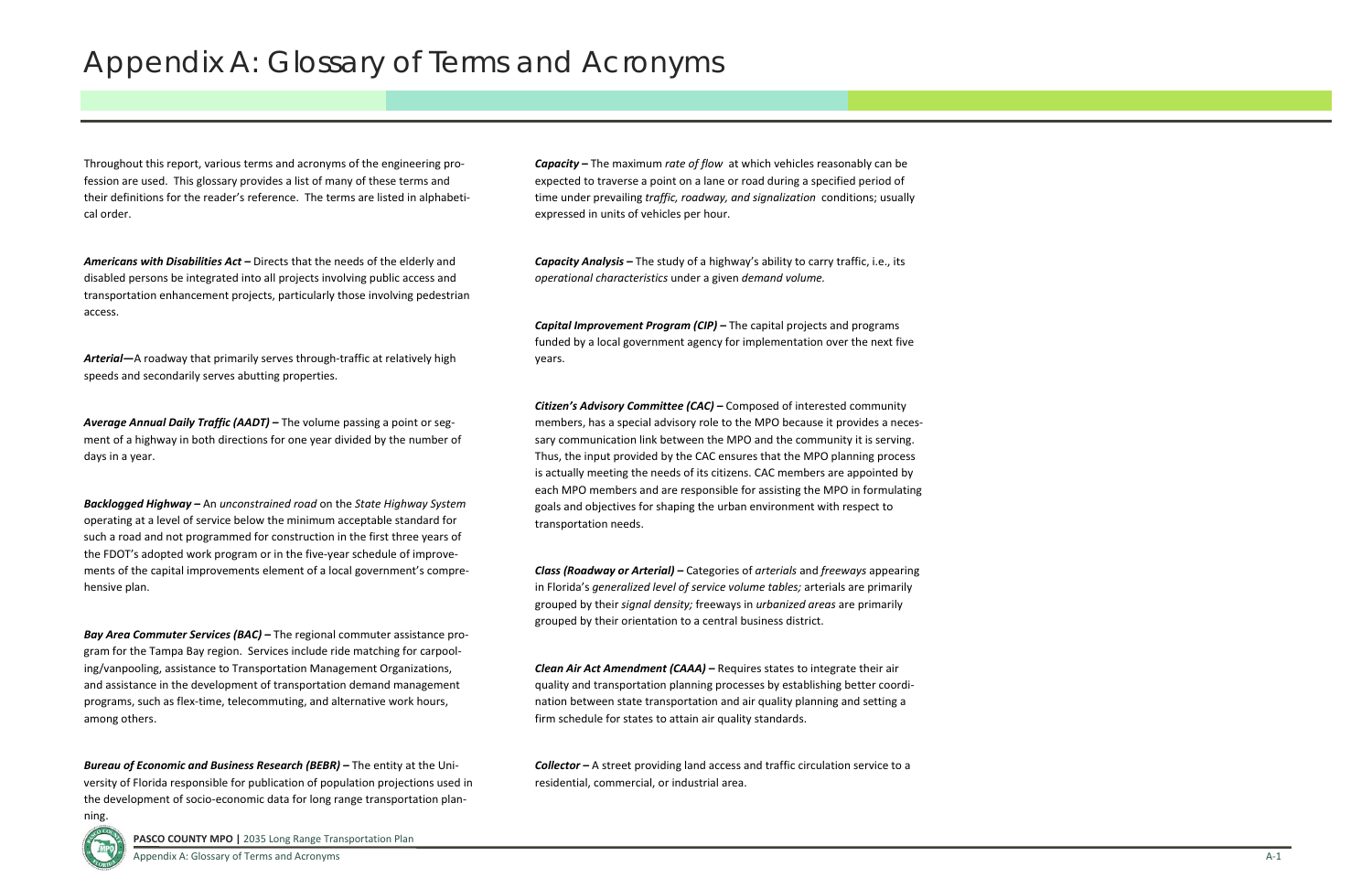**PASCO COUNTY MPO |** 2035 Long Range Transportation Plan Appendix A: Glossary of Terms and Acronyms



*Commission for the Transportation Disadvantaged (CTD) –* Independent state agency with the responsibility for policy development and coordination of transportation services for persons with disabilities.

*Community –* Outside of an *urban* or *urbanized area,* an incorporated place or a developed but unincorporated area with <sup>a</sup> population of 500 or more identified in the appropriate *local government's comprehensive plan.*

*Complimentary Paratransit Service - Service provided for persons who live* within ¾ of <sup>a</sup> mile from fixed route service but cannot access the service due to some disability. The complementary paratransit service must provide <sup>a</sup> level of service comparable to the fixed‐route bus service.

*Community Impact Assessment –* A process to evaluate the potential social and economic impacts of transportation improvements on communities.

*Congestion Management System (CMS) –* A systematic process that provides information on transportation system performance and alternative strategies to alleviate congestion and enhance the mobility of persons and goods. Flor‐ ida's CMS is known as the Mobility Management Process.

*Constrained Roadway –* A road that cannot be widened by two or more through‐lanes because of physical, environmental, or policy constraints. Physical constraints include prohibitively expensive right of way immediately adjacent to a highway. Environmental and policy constraints include ecological, historical, archaeological, aesthetic or social impacts that prevent the highway's expansion.

*Controlled Access Highway –* A *non*‐*limited access highway* whose access connections, median openings, and traffic signals are highly regulated.

*Designated Bike Lane –* A portion of the roadway designated for preferential use by bicyclists. Bike lanes are signed and striped for bicycle use. The stan‐ dard is 4 ft on urban section roadways and 5 ft on rural section roadways.

*Development of Regional Impact (DRI) –* Area development that, because of its character, magnitude, or location, would substantially affect the health, safety, or welfare of citizens of more than one county in Florida.

*Emissions –* Harmful pollutants (i.e., carbon monoxide, nitrogen oxide, and hydrocarbons) that are released from motor vehicles. These pollutants are major contributors to ground level ozone, smog, global warming and related health problems.

*Environmental Justice –* A process requiring the inclusion of minority and low‐income populations in the transportation planning process and prohibit‐ ing discrimination based on race, color, and national origin. The process is designed to ensure participation by minority and low‐income populations in the decision making process, prevent the denial or receipt of benefits to mi‐ nority and low income populations, and minimize or mitigate disproportion‐ ately high or adverse impacts on minority and low‐income populations.

*Executive Committee –* Consists of the MPO Chairman, Vice‐Chairman, and five MPO members. The Executive Committee is responsible for setting the agenda for the regular MPO meetings. They also determine the need for spe‐ cial meetings.

*Federal Aid Highway System (FAHS) –* Roads on which improvements are eligible for federal funding. This network of roads includes those function‐ ally‐classified as freeways, urban and rural principal and minor arterials, ur‐ ban collectors and rural major collectors.

*Federal Highway Administration (FHWA) –* The federal agency in charge of managing the Federal Highway System and the Federal Plan.

*Florida Department of Transportation (FDOT) –* The state agency responsible for the Florida transportation system.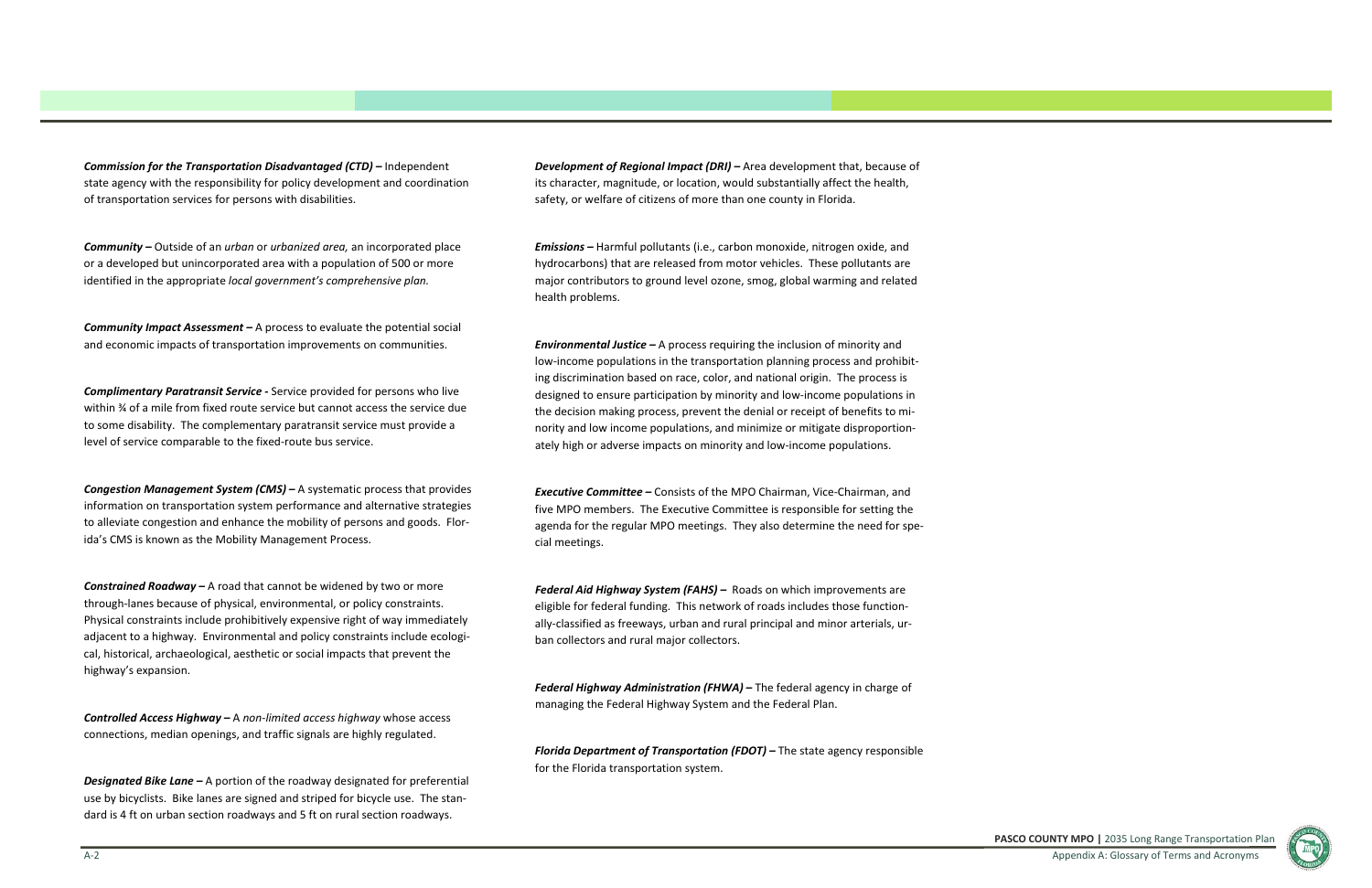*Florida Intrastate Highway System (FIHS) –* A statewide network of limited access and controlled access highways designed with general‐use and exclu‐ sive‐use lanes to accommodate Florida's high speed and high volume high‐ way traffic.

*Florida Transportation Plan (FTP) –* The Department of Transportation's component of the State Comprehensive Plan. It includes DOT's goals, objec‐ tives, and policies for developing Florida's Transportation System.

*Federal Transit Administration (FTA) –* The federal agency that administers federal transit planning and implementation funds.

*Freeway –* A multilane, divided highway with at least two lanes for exclusive use of traffic in each directions and full control on ingress and egress.

*FSUTMS –* Florida Standard Urban Transportation Model Structure, used in urban transportation planning studies in Florida. The micro‐FSUTMS model was developed by the Florida DOT for statewide application. It includes files which describe land use, highway and transit networks to estimate future year travel demands.

*Functional Classification –* The assignment of roads into systems according to the character of service they provide in relation to the total road network.

*Geographical Information System (GIS) –* A system of hardware, software data, people, organizations, and institutional arrangements for collecting, storing, analyzing, and disseminating information about areas of the earth.

*Goals, Objectives, and Measure of Effectiveness (MOE) ‐*  Goals are general‐ ized statements that articulate <sup>a</sup> community's needs that can be addressed through the allocation of resources. Objectives are specific actions devel‐ oped in order to obtain the states goals. MOE's are tools by which the extent to which the objectives have been accomplished can be measured.

*Growth Management Concepts –* The ideas necessary for use in careful plan‐ ning for urban growth so as to responsibly balance the growth of the infra‐ structure required to support <sup>a</sup> *community's* residential and commercial growth with the protection of its natural systems (land, air, water).

*High‐occupancy Vehicle (HOV) Lane –* A freeway lane reserved for the use of vehicles with <sup>a</sup> preset minimum number of occupants; such vehicles often include buses, taxis, and carpools.

*Ideal Conditions –* The conditions assumed to determine <sup>a</sup> highway's greatest possible *capacity,* i.e., those that, if further improved, would not increase *capacity;* this term typically applies to roads having default values (e.g., 12‐ft lane widths), which are not necessarily ideal.

*Intermodal Surface Transportation Efficiency Act (ISTEA) –* Federal transpor‐ tation legislation passed in 1991 that regulates the requirements of metro‐ politan transportation planning. This legislation emphasizes the need to balance demands between alternative modes to improve linkages between modes.

*Interrupted Flow ‐* A category of traffic flow that occurs on highways having traffic signals, STOP or YIELD signs, or other fixed causes of periodic *delay* or interruption to the traffic stream.

*Intrastate Highways –* Highways on the *Florida Intrastate Highway System*

(FIHS).

*Level of Service (LOS) –* A qualitative assessment of <sup>a</sup> road's operating condi‐ tions; an average driver's perception of the quality of traffic flow he or she is in. An LOS is represented by the letters A through F, A for the freest flow and F for the least free flow.

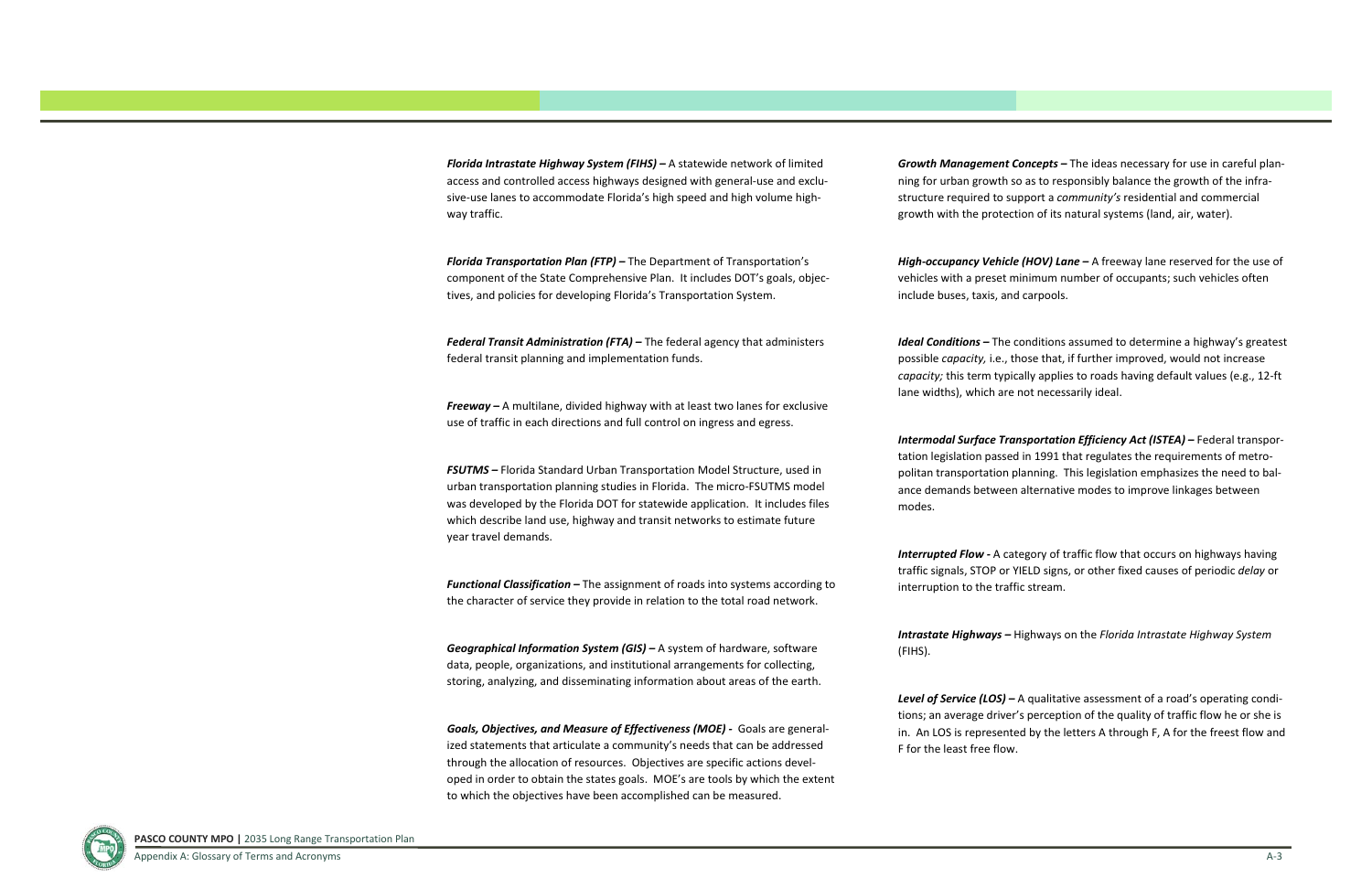*Local Government Comprehensive Plan (LGCP) –* Any county or municipal plan that meets the requirements of subsections 163.3177 and 163.3178 of the Florida Statutes.

*Maximum Through Lanes Standards –* The number of through‐lanes to which FDOT limits facilities under its jurisdiction, with <sup>a</sup> few exceptions.

*Measures of Effectiveness –* Parameters describing the quality of <sup>a</sup> highway's service to drivers (or passengers), including *average travel speed, density, delay* and others.

*Metropolitan Planning Organization (MPO) –* A federally‐mandated deci‐ sion-making body for an urbanized area over 50,000 in population, to serve as the transportation planning agency for the area.

*Metropolitan Planning Organization Advisory Council (MPOAC) –* A council composed of representatives from the 26 MPO's in Florida. This council makes recommendations to the Florida Transportation Plan.

*Multi‐Lane Highway –* A highway with at least two lanes for traffic in each direction, with little or no partial control of access, and that may have occa‐ sional interruptions to flow at signalized intersections.

*Multi‐Use Trail –* Facility separated from motor vehicle traffic by an open space or barrier, either within the road right-of-way or within an independent right‐of‐way. The paths are designed for <sup>a</sup> variety of users, such as bicyclists, pedestrian, and rollerbladers. The width varies from 10 to 15 ft depending on the projected use of the path with the common standard being 12 ft and <sup>a</sup> minimum width of 8 ft when used for primarily one direction of traffic.

*National Highway System (NHS) –* A program, authorized by TEA 21 legisla‐ tion for funding of highways and transit improvements, consisting of <sup>a</sup> sys‐ tem of roads that includes the Interstate System and other major highways.

Under this funding category, Florida receives designated federal aid for roads designated by the State in conjunction with the U.S. DOT as being on the NHS.

*Non‐State Roadway –* A roadway not in the *State Highway System.*

*Other Signalized Roadway –* A signalized road not in the *State Highway Sys‐ tem* and also considered by the local government of jurisdiction not to be <sup>a</sup> major city/county road.

*Other State Roads –* Roads in the *State Highway System* that are not part of the *Florida Intrastate Highway System.*

*Pasco County Transportation Plan (The Plan) –* The Long Range Transporta‐ tion Plan for Pasco County; also referred to as the Plan.

*Paved Shoulder –* For use in providing bicycle facilities, the widths vary from 3‐5 ft with the design standard being 5 ft on rural section roadways and 4 ft on urban section roadways. Range in width depends on purpose and contigu‐ ous to traffic lanes.

*Performance Standard –* The level of service adopted as the poorest level of service acceptable for the 100<sup>th</sup> highest hour of traffic during the year. The 100<sup>th</sup> highest hour traffic volumes are estimated by multiplying the AADT (*Average Annual Daily Traffic*) times <sup>a</sup> factor called "K100". The K100 factor is developed by reviewing one full year of daily counts and determining the relationship of the  $100<sup>th</sup>$  highest daily count for the year to the average for the year. All of the analyses undertaken for this Plan are tied to the 100<sup>th</sup> highest hour operating conditions as estimated by the AADT times K100.

**PASCO COUNTY MPO |** 2035 Long Range Transportation Plan Appendix A: Glossary of Terms and Acronyms

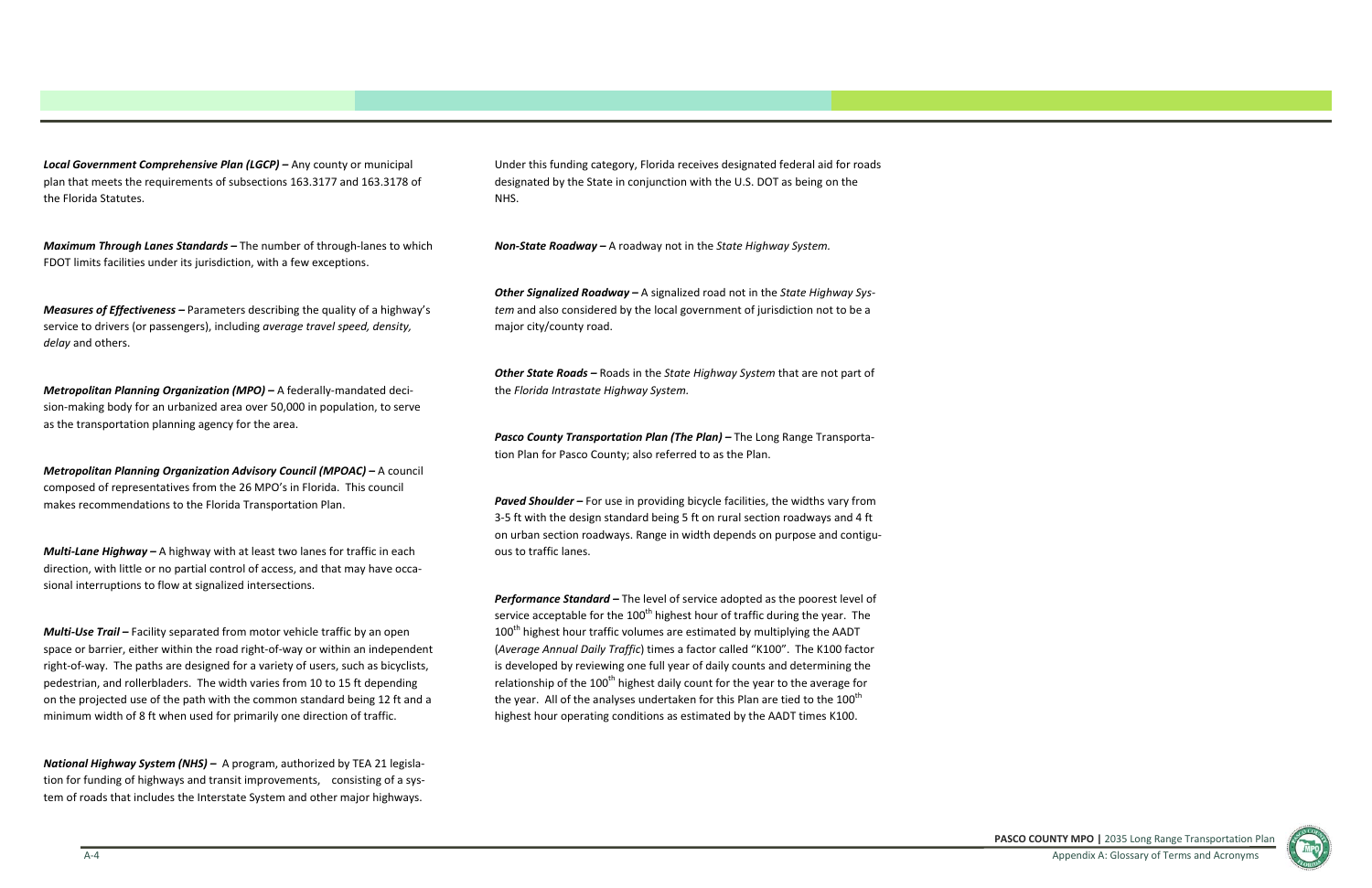

*Physical Capacity –* The maximum number of vehicles that can be accommo‐ dated on <sup>a</sup> roadway before over‐saturation occurs. The level of service that would occur at this saturation level frequently, but not always, exceeds the adopted performance standard. If the physical capacity is exceeded, then serious traffic back‐ups will occur because the vehicles cannot physically be moved on the roadway.

*Posted Speed Limit –* The maximum speed at which vehicles are legally al‐ lowed to travel over <sup>a</sup> roadway segment.

*Public Involvement Process (PIP) –* The procedures and processes used to actively solicit public comments and concerns during transportation plan de‐ velopment.

*Regional Transportation Analysis (RTA) –* Study conducted and coordinated by the District 7 Office of FDOT that included two key elements in the plan development and testing process: (1) the Regional Plan Model, and (2) the regional review process.

*Road Type (RT) –* Provides <sup>a</sup> description of the road in the format "xxy," where "xx" is the number of lanes and "y" indicates whether the road is undi‐ vided (U), divided (D), one‐way (O), grade‐separated (G), or freeway (F).

*Roadway Characteristics –* Parameters describing the geometric conditions of a roadway. These include <sup>a</sup> road's *number of lanes, arterial classification, free flow speed, level terrain, percent of no passing zones,* and whether or not it has *medians, left turn bays/lanes,* or *exclusive passing lanes.*

*SAFETEA‐LU— S*afe, Accountable, Flexible, Efficient Transportation Equity Act: A Legacy for Users. Transportation legislation enacted in 2005, allocating funds for surface transportation.

*Saturation Level –* Saturation level is the percentage of roadway capacity (either service or physical) that is consumed by traffic. When using the term "saturation level," it is appropriate to clarify whether the saturation level re‐ fers to the percentage of physical capacity that is consumed or the percent‐ age of service capacity that is consumed. If not otherwise specified in this document, the degree of saturation refers to the degree of service capacity that is consumed.

*Segment –* A length of roadway being evaluated, usually the distance from one signalized intersection to the next on an arterial; <sup>a</sup> series of arterial *seg‐ ments* make up an *analysis section.*

*Service Capacity –* The volume of traffic that can be accommodated on <sup>a</sup> roadway before the adopted performance standard is exceeded. For most roads, service capacity is lower than the physical capacity. Adoption of an LOS standard below the physical capacity provides for <sup>a</sup> buffer of capacity before physical capacity is reached and serious traffic congestion occurs.

*Sidewalk –* A portion of <sup>a</sup> highway designed for preferential use by pedestri‐ ans. The widths of sidewalks range from 3 to 8 ft, with the design standards being at least 4 or 5 ft with <sup>a</sup> buffer of 2 to 3 ft from the edge of the road or <sup>a</sup> minimum of 6 ft when there is no buffer.

*Single Occupancy Vehicle (SOV) –* Motor vehicle traveling while occupied by

the driver only.

*State Highway System (SHS) –* All roads and highways that FDOT operates and maintains. The SHS comprises the *Florida Intrastate Highway System,* which includes the *Interstate* highways within Florida, and all *other state‐*

*maintained roads.*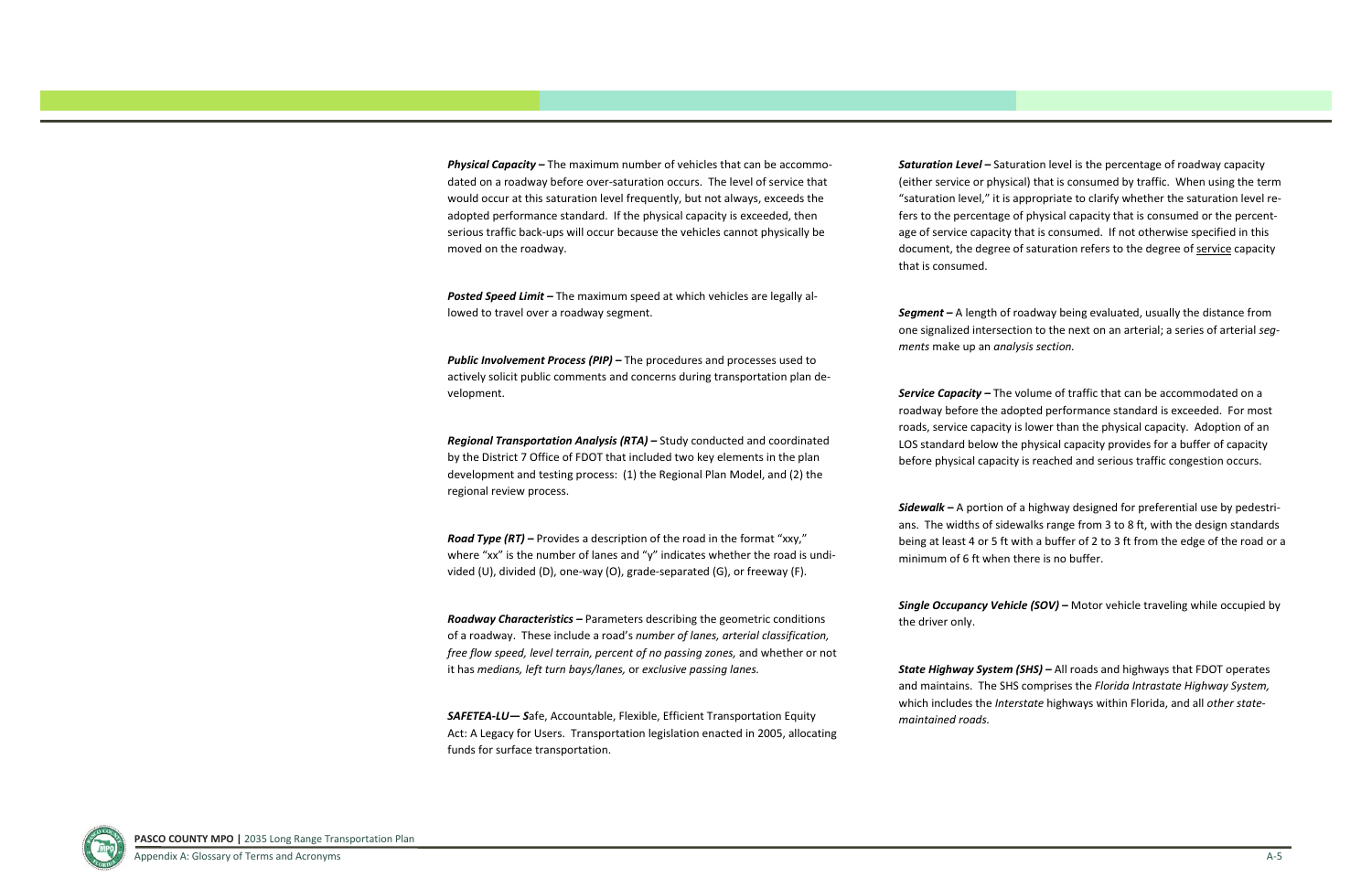**PASCO COUNTY MPO |** 2035 Long Range Transportation Plan Appendix A: Glossary of Terms and Acronyms



*Strategic Intermodal System (SIS) –* Composed of transportation facilities and services of statewide and interregional significance. Two types of facilities have been established, including:

- SIS Facilities facilities that play <sup>a</sup> critical role in moving people and goods to and from other states and nations, as well as between major economic regions in Florida.
- Emerging SIS Facilities facilities that do not currently meet adopted SIS criteria but are experiencing growing levels of activity.

*Surface Transportation Program (STP) –*A new block grant program that may be used by state and local governments for any roads (including NHS) that are not functionally classified as local or rural minor collectors.

*Tampa Bay Regional Planning Council (TBRPC) –* Regional planning agency for the Tampa Bay Area.

*Technical Advisory Committee (TAC) –* Reviews and makes recommendations concerning transportation studies, the TIP, the UPWP, and the Transportation Plan. Members are appointed by the MPO board and consist of planners, engineers, and individuals representing other relevant disciplines.

*TEA <sup>21</sup> (Transportation Equity Act for the <sup>21</sup>st Century) –* The re‐ authorization of ISTEA that provides updated metropolitan transportation requirements. See *Intermodal Surface Transportation Efficiency Act*.

*Traffic Analysis Zone (TAZ) –* Established to report pertinent information re‐ garding socio‐economic data for an area; i.e., land use, which will affect the travel demand by that particular area.

*Traffic Characteristics –* Parameters describing the distribution of vehicles in a traffic stream.

*Transit Development Plan (TDP) –* An intermediate range transit plan (usually five years) that examines service, markets, and funding to make specific rec‐ ommendations for transit improvements.

*Transitioning Urbanized Area –* An area expected to be included in an adja‐ cent *urbanized* area within 20 years because of its population's growth to the U.S. Bureau of Census's criterion for urbanization (at least 1,000 people per square mile).

*Transportation Concurrency Management Area (TCMA) –* A geographically compact area designated in <sup>a</sup> *local government comprehensive plan* where intensive development exists or is planned to ensure adequate mobility and further the achievement of identified important state planning goals and poli‐ cies, including discouraging the proliferation of urban sprawl, encouraging the revitalization of an existing downtown and any designated redevelop‐ ment area, protecting natural resources, protecting historic resources, maxi‐ mizing the efficient use of existing public facilities, and promoting public tran‐ sit, bicycling, walking, and other alternatives to the single‐occupant automo‐ bile. A transportation concurrency management area may be established in <sup>a</sup> comprehensive plan in accordance with Rule 9J‐5.0057, Florida Administra‐ tive Code.

*Transportation Demand Management (TDM/TSM) –* A transportation plan‐ ning process that is aimed at relieving congestion on highways by the follow‐ ing types of actions: (1) actions that promote alternatives to automobile use, (2) actions that encourage more efficient use of alternative transport sys‐ tems, and (3) actions that discourage automobile use.

*Transportation Disadvantaged Coord‐inating Board (TDCB) –* Committee responsible for defining transportation‐disadvantaged‐related goals and ob‐ jectives, preparing a service plan, and ensuring that the needs of the transportation disadvantaged citizens are being met.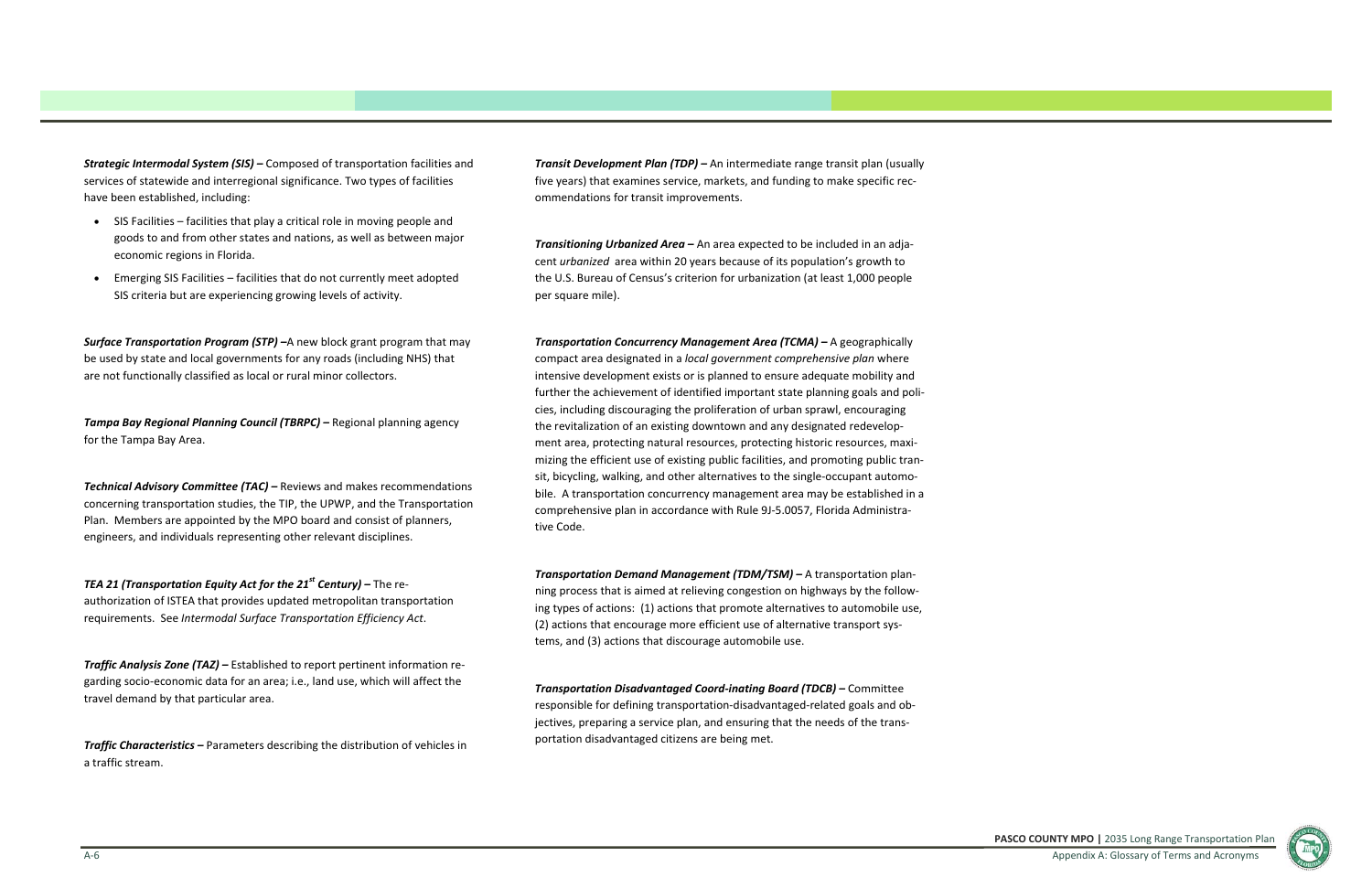*Transportation Disadvantaged Desig‐nated Official Planning Agency (TD‐ DOPA) –* Committee responsible for defining transportation disadvantaged‐ related goals and objectives, preparing <sup>a</sup> service plan, and ensuring that the needs of the transportation disadvantaged citizens are being met.

*Transportation Plan –* A plan with <sup>a</sup> minimum of <sup>a</sup> 20‐year horizon that fore‐ casts future transportation needs and estimates potential transportation revenues. It is developed as <sup>a</sup> broad guideline for local transportation deci‐ sion making. This planning tool considers local, state, and federal policies in light of <sup>a</sup> changing macro‐ and micro‐development. The plan is developed using <sup>a</sup> combination of complex statistical analysis and sound judgment. It is updated periodically (approximately every three to five years) to reflect ur‐ ban growth and development, and to ensure proper representation of com‐ munity transportation needs. Input from local government staffs and citizens is critical in he development of this plan.

*Transportation Planning System Models –* Computerized models of trip dis‐ tribution and assignment in *urban* and *urbanized areas* used for urban trans‐ portation system planning.

*Undesignated Bike Lane –* A bike lane that is not designated with diamonds, bikes, or arrow pavement markers and is not signed as such. The bike lane differs from <sup>a</sup> paved shoulder from the striping of the approaches to the in‐ tersections (bike lanes follow through the lanes at intersections and are to the right of the turn lanes; in old designs, may end at intersections).

*Unified Planning Work Program (UPWP) –* A short‐term planning tool that is used to define specific annual goals and projects of the MPO planning staff. Most of the planning activities in the UPWP are required by federal and state laws in order to support the metropolitan transportation planning process. The UPWP provides an annual budget for the planning activities contained in it. The MPO staff's annual planning activities are funded with Federal High‐ way Administration (FHWA) Section 112 planning funds (PL), Federal Transit Administration (FTA) Section 8 transit planning funds, and State of Florida Commission for the Transportation Disadvantaged (CTD) transportation dis‐

advantaged planning funds. In addition, local in‐kind matching and state "soft‐match" funds are included in the UPWP.

*Uninterrupted Flow –* The category of traffic flow that occurs on highways having no fixed cause of delay; examples of such highways include *freeways* and unsignalized sections of rural highways.

*Urban Area –* A location with <sup>a</sup> population of between 5,000 and 50,000 and not in an *urbanized area.* The applicable boundary includes the 1990 Cen‐ sus's urban area and the surrounding geographical area agreed upon by the FDOT, the local government, and the Federal Highway Administration (FHWA). The boundaries are commonly called FHWA Urban Area Boundaries and include those areas expected to develop medium density before the next decennial census.

*Urbanized Area –* Based on the 1990 census, any area the U.S. Bureau of cen‐ sus designates as urbanized, together with any surrounding geographical area agreed upon by FDOT, the relevant Metropolitan Planning Organization (MPO), and the Federal Highway Administration (FHWA). Commonly called the FHWA Urbanized Area Boundary. The minimum population for an urban‐ ized area is 50,000.

*Wide Outside Lane –* At least <sup>a</sup> 14‐ft lane, provided where shoulder bikeways or bike lanes are warranted but cannot be built due to severe physical con‐ straints. A wide lane provides room for an average size vehicle to pass <sup>a</sup> bicy‐ cle without encroaching into <sup>a</sup> adjacent lane.

*Vehicle Miles of Travel (VMT) –* The measurement of the total number of miles traveled on <sup>a</sup> road for <sup>a</sup> given time frame.

*Volume –* The number of vehicles passing <sup>a</sup> point on <sup>a</sup> road during <sup>a</sup> specific period, often one hour, expressed in vehicles; <sup>a</sup> volume may be measured or estimated, either of which could be <sup>a</sup> constrained value, or <sup>a</sup> hypothetical *demand* value.

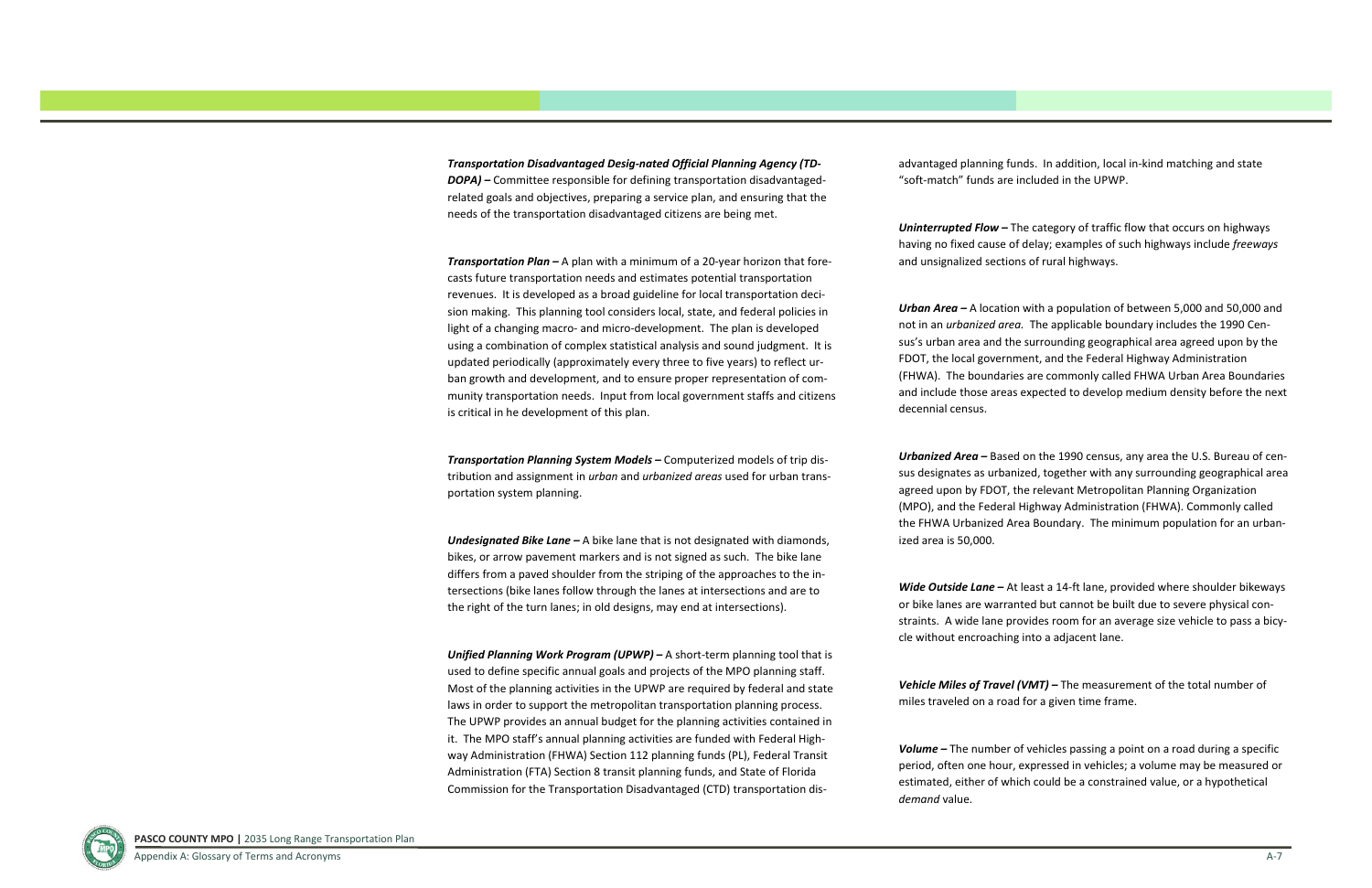**PASCO COUNTY MPO |** 2035 Long Range Transportation Plan Appendix A: Glossary of Terms and Acronyms



*Weighted Average Volume to Capacity (V/C) Ratio –* Indicates the level of congestion of vehicle travel throughout the county. This measure is more indicative of vehicular travel congestion than roadway network congestion levels. By weighting volumes on individual links, the measured congestion level more accurately reflects the overall congestion that individuals traveling throughout the network are experiencing. The computation of the measure is as follows: the volume to capacity (V/C) ratio on each roadway segment is multiplied by the vehicle miles of travel (VMT) on that segment. These prod‐ ucts are then summed for all roadways within the county, and divided by the total countywide VMT.

*ZDATA –* Socioeconomic and land use data files provided for each traffic analysis zone.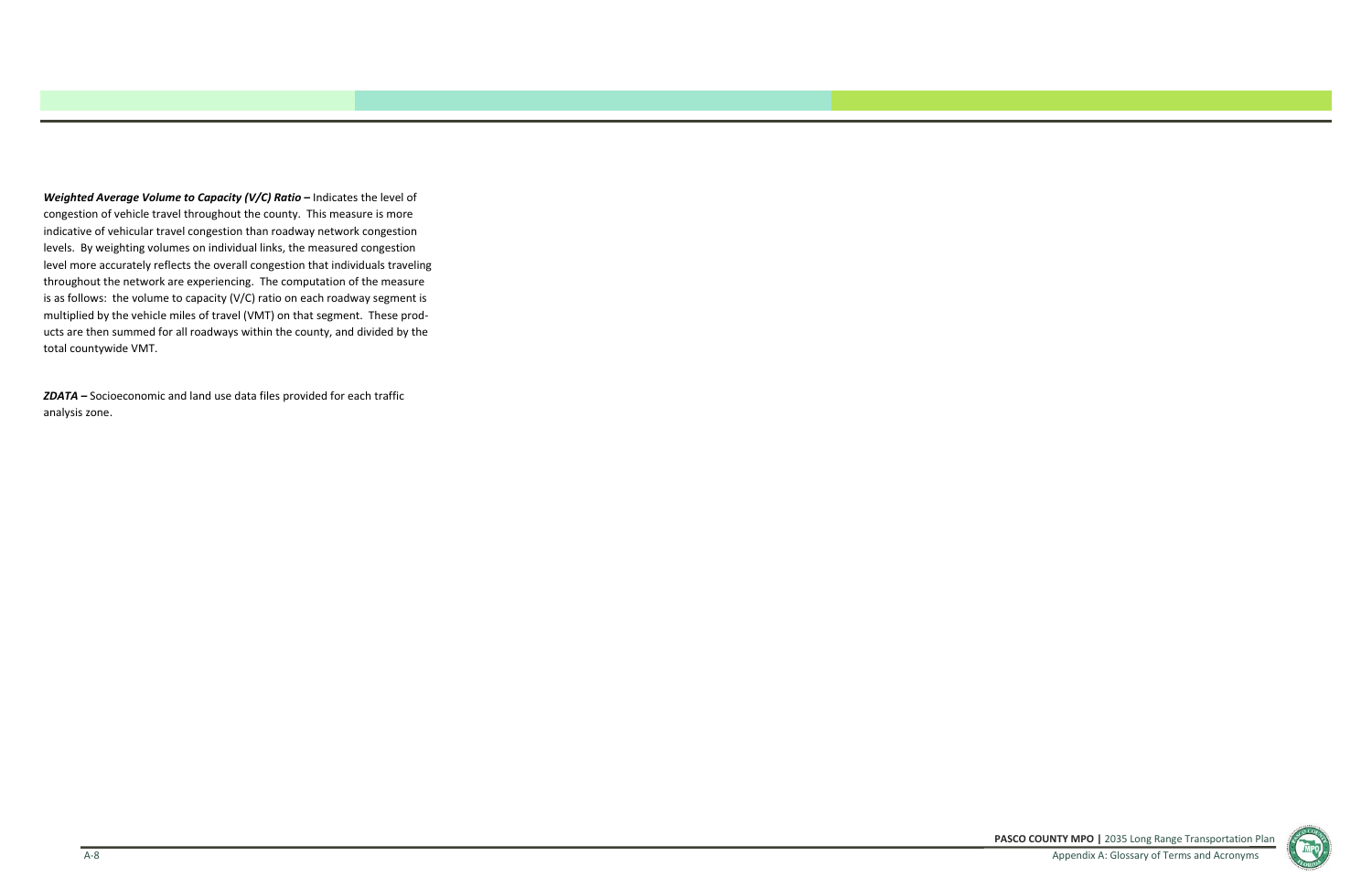# Appendix B: Revenues

The Pasco County 2035 LRTP includes revenue projections from Federal, State, and County sources. The following document, from the Florida Department of Transportation, describes the federal and state revenue forecast used to de‐ velop the state and federal portion of the 2035 revenue assumptions for the LRTP.

# **2035 FORECAST OF STATE AND FEDERAL REVENUES FOR STATEWIDE AND METROPOLITAN PLANS**

# **Overview**

This appendix documents the current Florida Department of Transportation (FDOT) state and federal transportation revenue forecast through 2035. Fund‐ ing estimates for major state programs for this metropolitan area and Florida are included. The forecast is based upon recent federal and state legislation, changes in factors affecting state revenue sources, and current policies. This information will be used for the updates of metropolitan long range transpor‐ tation plans, the Florida Transportation Plan and the Strategic Intermodal Sys‐ tem (SIS) Highways Cost Feasible Plan.

## **Background**

The Intermodal Surface Transportation Efficiency Act of 1991 (ISTEA), the Transportation Equity Act for the  $21<sup>st</sup>$  Century (TEA-21) enacted in 1998, and the Safe, Accountable, Flexible, Efficient Transportation Equity Act: A Legacy for Users (SAFETEA‐LU) enacted in 2005 have provided the impetus to enhance the cooperative relationship between FDOT and metropolitan planning organi‐ zations (MPOs) in planning for and providing transportation facilities and ser‐ vices. The 2025 Florida Transportation Plan (FTP), developed with the assis‐ tance of Florida's 26 MPOs and other transportation partners, established long range goals and program emphases for the expenditure of state and federal funds expected from current revenue sources.

The Department developed <sup>a</sup> long range revenue forecast through 2035. The forecast was based upon recent federal and state legislation (e.g., SAFETEA‐LU, Florida's 2005 Growth Management legislation), changes in factors affecting state revenue sources (e.g., population growth rates) and current policies. This information is being used for updates of metropolitan plans and the SIS High‐ ways Cost Feasible Plan.

This 2035 forecast incorporates (1) amounts contained in the Department's Work Program for 2009 through 2013, (2) the impact of the Department's ob‐ jectives and investment policies, and (3) the current Statutory Formula (equal parts of population and motor fuel tax collections) for distribution of certain program funds, and expresses the estimates in year of expenditure dollars.

# Intent

This appendix is intended to provide the public and interested parties with clear documentation of the state and federal financial issues related to each MPO plan and to facilitate reconciliation of statewide and metropolitan plans. This appendix does not address financial issues related to funds that do not "flow through" the state work program. Information on financial issues related to local and regional revenue sources – what those resources are and how the metropolitan areas plan to spend them – is contained in other documentation of the metropolitan plan.

This appendix describes how the statewide 2035 Revenue Forecast was devel‐ oped. Also, metropolitan estimates are identified for certain major FDOT pro‐ grams that expand the capacity of existing transportation systems, and are re‐ ferred to as "capacity programs." "Metropolitan estimates" are the share of the state capacity programs that are planned for this metropolitan area. They can be used to fund planned improvements to major elements of the transpor‐ tation system.

This appendix also includes estimates of funds required for other FDOT pro‐ grams designed to support, operate, and maintain the state transportation system. The FDOT has set aside sufficient funds in the 2035 Revenue Forecast for these programs, referred to as "non‐capacity programs" in this document, to meet statewide objectives and program needs in all metropolitan and non‐ metropolitan areas. Funding for these programs is not included in the metropolitan estimates.

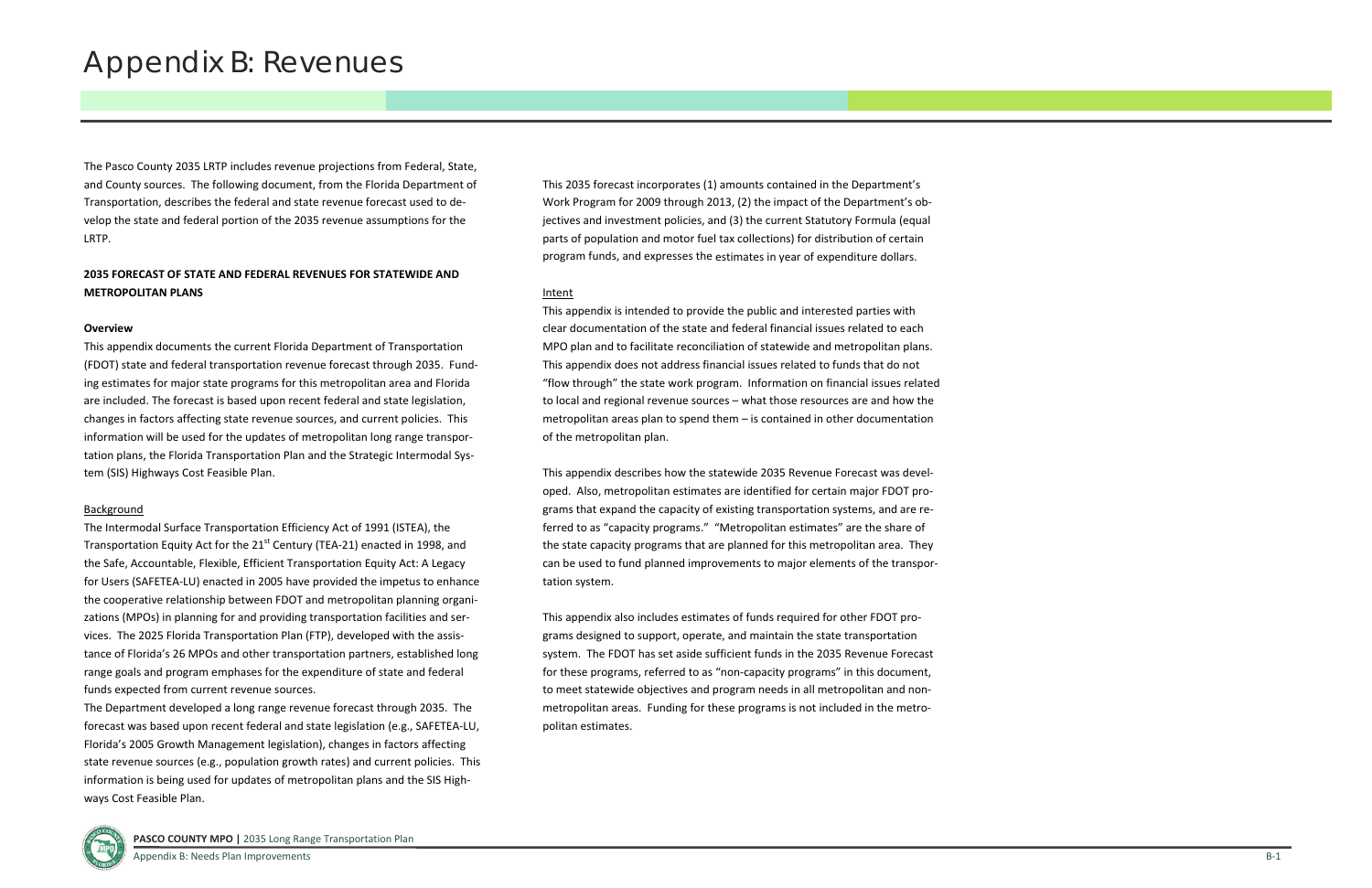# **2035 Revenue Forecast (State and Federal Funds)**

The 2035 Revenue Forecast is the result of <sup>a</sup> three‐step process:

- 1. State and federal revenues from current sources were estimated.
- 2. Those revenues were then distributed among statewide capacity and non‐capacity programs in concert with statewide priorities.
- 3. Estimates for certain capacity programs were developed for each of Florida's 26 metropolitan areas.

# Forecast of State and Federal Revenues

The 2035 Revenue Forecast includes program estimates for the expenditure of state and federal funds expected from current revenue sources (i.e., new revenue sources were <u>not</u> added). The forecast estimated revenues from federal, state, and Turnpike sources that are included in the Department's 5‐ Year Work Program. The forecast did not estimate revenue from other sources (i.e., local government/authority taxes, fees, and bond proceeds; pri‐ vate sector participation; and innovative finance sources). Estimates of state revenue sources were based on estimates prepared by the State Revenue Estimating Conference in March 2008 for state fiscal years 2009 through

2018. Estimates of federal revenue sources were based on the Department's Federal Aid Forecast for the same fiscal years. Assumptions about revenue growth were as follows:

Revenue forecasts by FDOT typically estimate the value of money at the time it will be collected (e.g., 2020) and reflect future growth in revenue and infla‐ tion, sometimes referred to as "current" or "year of expenditure" dollars.

Unlike previous long range revenue forecasts by FDOT for statewide and met‐ ropolitan plans, the 2035 Revenue Forecast is expressed in "year of expendi‐ ture" dollars. A summary of the forecast of state, federal and Turnpike reve‐ nues is shown in Table 1. The *2035 Revenue Forecast Handbook* contains in‐ flation factors that can be used to adjust project costs expressed in "present day cost" to "year of expenditure" dollars.

# Estimates for State Programs

Long range revenue forecasts assist in determining which needed transporta‐

tion improvements are financially feasible and in identifying funding priori‐ ties. As directed by FDOT policy, the Department places primary emphasis on safety and preservation by first providing adequate funding in the Revenue Forecast to meet established goals and objectives in these important areas. Remaining funding has been planned for new or expanded statewide, metro‐ politan/regional, and local facilities and services (i.e., capacity programs). As Florida moves into the 21st Century, safety and preservation will continue to be emphasized.

The 2035 Revenue Forecast includes the program funding levels contained in the July 1, 2008 Adopted Work Program for 2009 through 2013. The forecast of funding levels for FDOT programs for 2014‐2035 was developed based on the Program and Resource Plan (PRP) for fiscal years 2009‐2017. The re‐ mainder of this Appendix provides forecast information for "Capacity," "Non‐ Capacity," and "Other" state programs. The information is consistent with "Financial Guidelines for MPO Long Range Plans" adopted by the Metropoli‐ tan Planning Organization Advisory Council in October 2007, as amended in October 2008.

| <b>Revenue Sources</b>                                 | Years            | <b>Assumptions</b>                                                                                                  |
|--------------------------------------------------------|------------------|---------------------------------------------------------------------------------------------------------------------|
|                                                        | 2009-<br>2018    | Florida Revenue Estimating Conference Esti-<br>mates                                                                |
| <b>State Fuel Taxes</b>                                | 2019-<br>2035    | Annual 3.84% increase in 2019, gradually de-<br>creasing to $1.89\%$ in 2035                                        |
| State Tourism-Driven                                   | 2009-<br>2018    | Florida Revenue Estimating Conference Esti-<br>mates                                                                |
| Sources (Rental Car Sur-<br>charge, Aviation Fuel Tax) | $2019 -$<br>2035 | Annual 1.86% increase in 2019, gradually de-<br>creasing to $1.46\%$ in 2035                                        |
| State Vehicle-Related<br>Taxes (Vehicle License,       | 2009-<br>2018    | Florida Revenue Estimating Conference Esti-<br>mates                                                                |
| Initial Registration, and In-<br>cremental Title fees) | 2019-<br>2035    | Annual 2.39% increase in 2019, gradually de-<br>creasing to $1.83\%$ in 2035                                        |
| <b>Federal Distributions</b>                           | 2009-<br>2018    | <b>FDOT Federal Aid Forecast</b>                                                                                    |
| (Total Obligating Authority)                           | 2019-<br>2035    | Annual 1.22% increase in 2019, gradually de-<br>creasing to 0.00% in 2031 and beyond                                |
| Turnpike                                               | 2009-<br>2018    | Existing and programmed projects, cap on out-<br>standing debt, and planned toll increases on<br>expansion projects |

|                                           | <b>Time Period</b>         |                      |                  |                  |               |                  |                                            |  |  |  |  |  |
|-------------------------------------------|----------------------------|----------------------|------------------|------------------|---------------|------------------|--------------------------------------------|--|--|--|--|--|
| <b>Major</b><br>Revenue<br><b>Sources</b> | 2009-<br>2010 <sup>1</sup> | $2011 -$<br>$2015^1$ | $2016 -$<br>2020 | $2021 -$<br>2025 | 2026-<br>2030 | $2031 -$<br>2035 | 27-Year<br>Total <sup>2</sup><br>2009-2035 |  |  |  |  |  |
| Federal $^3$                              | 4,984                      | 9,914                | 10,137           | 10,836           | 11,417        | 11,912           | 59,200                                     |  |  |  |  |  |
|                                           | 26%                        | 27%                  | 26%              | 25%              | 24%           | 23%              | 25%                                        |  |  |  |  |  |
| State                                     | 11,502                     | 23,964               | 25,431           | 28,530           | 31,978        | 35,531           | 156,936                                    |  |  |  |  |  |
|                                           | 61%                        | 65%                  | 66%              | 66%              | 67%           | 68%              | 66%                                        |  |  |  |  |  |
| Turnpike                                  | 2,365                      | 3,237                | 3,027            | 4,149            | 4,515         | 4,921            | 22,214                                     |  |  |  |  |  |
|                                           | 13%                        | 9%                   | 8%               | 10%              | 9%            | 9%               | 9%                                         |  |  |  |  |  |
| Total <sup>2</sup>                        | 18,852                     | 37,114               | 38,594           | 43,514           | 47,910        | 52,365           | 238,350                                    |  |  |  |  |  |

 $^1$  Based on the FDOT July 1, 2008 Adopted Work Program for 2009 through 2013.  $2$  Columns and rows sometimes do not equal the totals due to rounding.  $3$  Federal revenues also include state dollars used to match federal aid.

**PASCO COUNTY MPO |** 2035 Long Range Transportation Plan Appendix B: Needs Plan Improvements



Turnpike

# *Table B5‐1: Forecast Of Revenues ‐ 2035 Revenue Forecast (Millions of Dollars)*

- 
-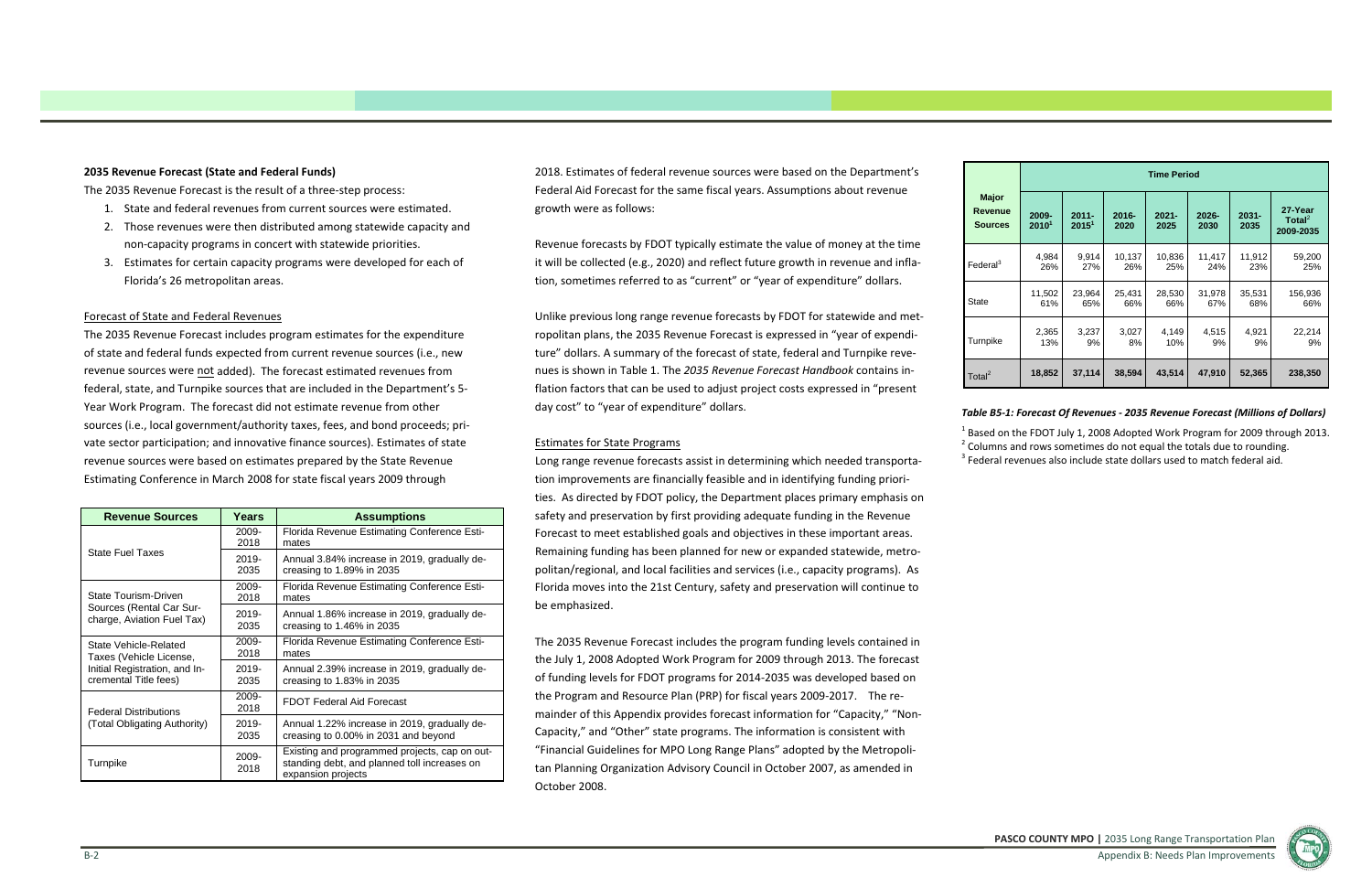| 2035 Revenue Forecast Programs                                                                                                                                                                                                                                                         | <b>PRP Program Categories</b>                                                                                                                                                 |
|----------------------------------------------------------------------------------------------------------------------------------------------------------------------------------------------------------------------------------------------------------------------------------------|-------------------------------------------------------------------------------------------------------------------------------------------------------------------------------|
| SIS/Florida Intrastate Highway System (FIHS) Construction/                                                                                                                                                                                                                             | Interstate Construction                                                                                                                                                       |
| ROW - Construction, improvements, and associated right                                                                                                                                                                                                                                 | <b>Turnpike Construction</b>                                                                                                                                                  |
| of way on the Strategic Intermodal System and the Intra-                                                                                                                                                                                                                               | Other SIS/Intrastate Construction                                                                                                                                             |
| state Highway System (e.g., Interstate, the Turnpike, other                                                                                                                                                                                                                            | Toll Facilities Revolving Trust Fund                                                                                                                                          |
| toll roads, and other facilities designed to serve interstate                                                                                                                                                                                                                          | SIS/Intrastate Right of Way                                                                                                                                                   |
| and regional commerce including SIS Connectors).                                                                                                                                                                                                                                       | SIS/Intrastate Advance Corridor Acquisition                                                                                                                                   |
| Other Arterial Construction/ROW - Construction, improve-                                                                                                                                                                                                                               | <b>Traffic Operations</b>                                                                                                                                                     |
| ments, and associated right of way on State Highway Sys-                                                                                                                                                                                                                               | Construction                                                                                                                                                                  |
| tem roadways not designated as part of the SIS or FIHS.                                                                                                                                                                                                                                | <b>County Transportation Programs</b>                                                                                                                                         |
| The program also includes funding for the Economic Devel-                                                                                                                                                                                                                              | Economic Development                                                                                                                                                          |
| opment program, the County Incentive Grant Program, and                                                                                                                                                                                                                                | Other Arterial & Bridge Right of Way                                                                                                                                          |
| the Small County Outreach Program.                                                                                                                                                                                                                                                     | Other Arterial Advance Corridor Acquisition                                                                                                                                   |
| Aviation – Financial and technical assistance to Florida's                                                                                                                                                                                                                             | Airport Improvement                                                                                                                                                           |
| airports in the areas of safety, capacity improvements, land                                                                                                                                                                                                                           | Land Acquisition                                                                                                                                                              |
| acquisition, planning, economic development, and preser-                                                                                                                                                                                                                               | Planning                                                                                                                                                                      |
| vation.                                                                                                                                                                                                                                                                                | <b>Discretionary Capacity Improvements</b>                                                                                                                                    |
| Transit - Technical and operating/capital assistance to tran-<br>sit, paratransit, and ridesharing systems.                                                                                                                                                                            | <b>Transit Systems</b><br>Transportation Disadvantaged - Department<br>Transportation Disadvantaged - Commission<br>Other<br><b>Block Grants</b><br><b>New Starts Transit</b> |
| Rail - Rail safety inspections, rail-highway grade crossing                                                                                                                                                                                                                            | <b>Fixed Guideway</b>                                                                                                                                                         |
| safety, acquisition of rail corridors, assistance in developing                                                                                                                                                                                                                        | Passenger Service                                                                                                                                                             |
| intercity and commuter rail service, and rehabilitation of rail                                                                                                                                                                                                                        | Rail/Highway Crossings                                                                                                                                                        |
| facilities.                                                                                                                                                                                                                                                                            | Rail Capacity Improvement/Rehabilitation                                                                                                                                      |
| Intermodal Access - Improving access to intermodal facili-<br>ties and acquisition of associated rights of way.                                                                                                                                                                        | <b>Intermodal Access</b>                                                                                                                                                      |
| Seaport Development - Funding for development of eligible<br>ports, including such projects as land acquisition, dredging,<br>construction of storage facilities and terminals, and acquisi-<br>tion of container cranes and other equipment used in mov-<br>ing cargo and passengers. | Seaport Development                                                                                                                                                           |
| Growth Management - Improving access to intermodal                                                                                                                                                                                                                                     | No Subprograms; Total Growth Management Funds                                                                                                                                 |
| facilities and acquisition of associated rights of way.                                                                                                                                                                                                                                | not in Adopted Work Programs by July 1, 2008.                                                                                                                                 |

Table B5-3: Statewide Capacity Program Estimates State and Federal Funds from the 2035 Revenue Forecast (Millions in *Dollars)*

 $^1$  Based on the FDOT July 1, 2008 Adopted Work Program for 2009 through 2013.

 $2$  Columns and rows sometimes do not equal the totals due to rounding.

 $3$  Growth Management funds not programmed in FDOT Work Programs as of July 1, 2008.

<sup>4</sup> "Other" is primarily for debt service.

Table B5-4: Metropolitan Area Capacity Program Estimates State and Federal Funds from the 2035 Revenue Forecast *(Millions in Dollars)*

|                                              |                            |                      | 27-Year<br>Total $^2$ |                  |               |               |           |
|----------------------------------------------|----------------------------|----------------------|-----------------------|------------------|---------------|---------------|-----------|
| <b>Major Programs</b>                        | 2009-<br>2010 <sup>1</sup> | $2011 -$<br>$2015^1$ | $2016 -$<br>2020      | $2021 -$<br>2025 | 2025-<br>2030 | 2031-<br>2035 | 2009-2035 |
| SIS/FIHS Construction & ROW                  | 4,892                      | 8,444                | 7,306                 | 8,473            | 9,218         | 9,816         | 48,149    |
| Other Arterials Construction &<br><b>ROW</b> | 2,684                      | 3,901                | 3,503                 | 3,885            | 4,142         | 4,453         | 22,568    |
| Aviation                                     | 428                        | 711                  | 745                   | 868              | 991           | 1,107         | 4,850     |
| Transit                                      | 970                        | 1,736                | 1,504                 | 1,692            | 1,889         | 2,067         | 9,859     |
| Rail                                         | 647                        | 815                  | 688                   | 788              | 895           | 995           | 4,829     |
| Intermodal Access                            | 189                        | 186                  | 230                   | 266              | 302           | 335           | 1,508     |
| Seaport Development                          | 106                        | 243                  | 228                   | 265              | 302           | 338           | 1,482     |
| Growth Management <sup>3</sup>               | 0                          | 1,730                | 3,493                 | 3,285            | 3,285         | 3,285         | 15,077    |
| <b>Total Capacity Programs</b>               | 9,916                      | 17,768               | 17,698                | 19,521           | 21,024        | 22,395        | 108,322   |
| <b>Statewide Total Forecast</b>              | 18,852                     | 37,115               | 38,594                | 43,514           | 47,910        | 52,365        | 238,350   |

|                                                | 5-Year Period (Fiscal Years) |                  | 22-Year<br><b>Total</b> |                  |                  |           |
|------------------------------------------------|------------------------------|------------------|-------------------------|------------------|------------------|-----------|
| <b>Capacity Programs*</b>                      | $2014 -$<br>2015             | $2016 -$<br>2020 | $2021 -$<br>2025        | $2025 -$<br>2030 | $2031 -$<br>2035 | 2014-2035 |
| SIS Highways/FIHS Construction &<br><b>ROW</b> | 0.0                          | 424.5            | 161.9                   | 463.4            | 0.0              | 1,049.8   |
| Other Arterials Construction & ROW             | 19.2                         | 59.3             | 66.7                    | 71.9             | 78.8             | 295.9     |
| Transit                                        | 12.4                         | 33.5             | 37.7                    | 42.1             | 46.1             | 171.8     |
| Aviation                                       | N/A                          | N/A              | N/A                     | N/A              | N/A              | N/A       |
| Rail                                           | N/A                          | N/A              | N/A                     | N/A              | N/A              | N/A       |
| Seaports                                       | N/A                          | N/A              | N/A                     | N/A              | N/A              | N/A       |
| Intermodal Access                              | N/A                          | N/A              | N/A                     | N/A              | N/A              | N/A       |
| <b>Total Capacity Programs</b>                 | 31.6                         | 517.3            | 266.3                   | 577.4            | 124.9            | 1.517.5   |

\* Notes:

- Estimates for 2009 through 2013 are contained in the Adopted Work Program.
- Information on projects and revenue estimates for Aviation, Rail, Seaports and Intermodal Access will be provided upon completion of the Strategic Intermodal System (SIS) Cost Feasible Plan.

*Table B5‐2 Major Capacity Programs Included in the 2035 Revenue Forecast and Corresponding Program Categories in the Program and Resource Plan (PRP)*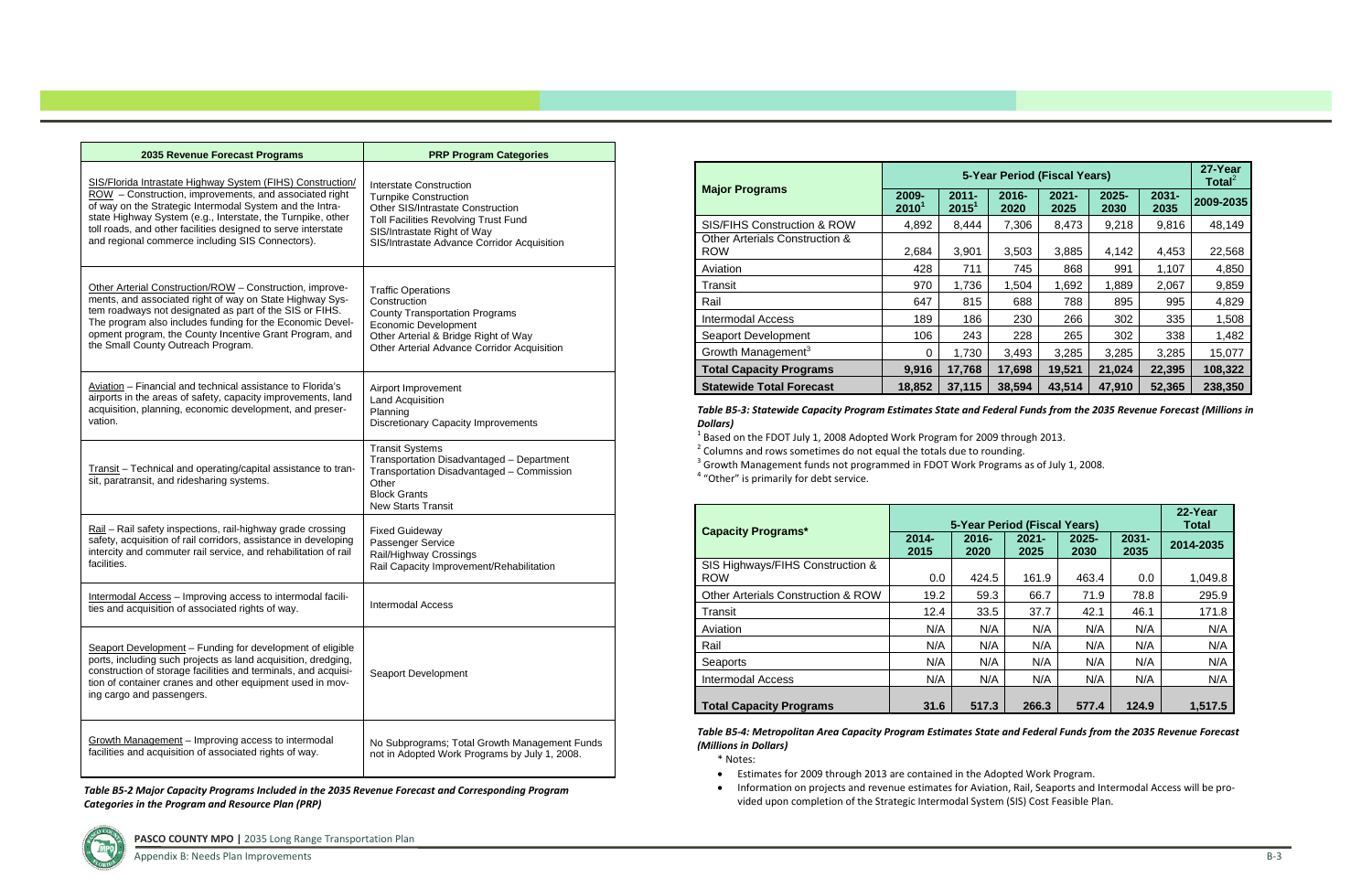**PASCO COUNTY MPO |** 2035 Long Range Transportation Plan Appendix B: Needs Plan Improvements



| <b>FDOT District</b>            |                                                                                            |     | 22-Year<br>Total $^2$ |                  |           |     |       |
|---------------------------------|--------------------------------------------------------------------------------------------|-----|-----------------------|------------------|-----------|-----|-------|
|                                 | $2014 -$<br>$2016 -$<br>2009-<br>$2021 -$<br>$2015^1$<br>2010 <sup>1</sup><br>2020<br>2025 |     | $2025 -$<br>2030      | $2031 -$<br>2035 | 2009-2035 |     |       |
| District 1                      | N/A                                                                                        | 38  | 83                    | 81               | 81        | 81  | 363   |
| District 2                      | N/A                                                                                        | 30  | 67                    | 65               | 65        | 65  | 292   |
| District 3                      | N/A                                                                                        | 21  | 47                    | 45               | 45        | 45  | 205   |
| District 4                      | N/A                                                                                        | 50  | 111                   | 108              | 108       | 108 | 485   |
| District 5                      | N/A                                                                                        | 55  | 121                   | 117              | 117       | 117 | 525   |
| District 6                      | N/A                                                                                        | 35  | 77                    | 74               | 74        | 74  | 335   |
| District 7                      | N/A                                                                                        | 40  | 89                    | 86               | 86        | 86  | 387   |
| <b>Statewide Total Forecast</b> | N/A                                                                                        | 270 | 595                   | 576              | 576       | 576 | 2,592 |

Table B5-6: Statewide New Starts Program Estimates State Funds from the 2035 Revenue Forecast (Millions in Dollars)  $^1$  New Starts Funds are included in the FDOT July 1, 2008 Adopted Work Program for 2009 through 2013 in the Transit Program; amounts in this table are for 2014 and beyond.

 $2$  Rows sometimes do not equal the totals due to rounding.

| <b>Statewide Program</b>        |                   | 5-Year Period (Fiscal Years) |                  |                  |                  |                  |           |  |  |  |  |
|---------------------------------|-------------------|------------------------------|------------------|------------------|------------------|------------------|-----------|--|--|--|--|
|                                 | 2009-<br>$2010^1$ | $2014 -$<br>$2015^1$         | $2016 -$<br>2020 | $2021 -$<br>2025 | $2025 -$<br>2030 | $2031 -$<br>2035 | 2009-2035 |  |  |  |  |
| <b>Statewide Total Forecast</b> | N/A               | 150                          | 292              | 271              | 271              | 271              | 1.254     |  |  |  |  |

<sup>1</sup> TRIP Funds are included in the FDOT July 1, 2008 Adopted Work Program for 2009 through 2013 in the statewide program categories in which they have been programmed (e.g., Other Arterials Construction & ROW, Transit); amounts in this table are for 2014 and beyond.

 $2$  Columns and rows sometimes do not equal the totals due to rounding.

### *Table B5‐5: Districtwide Transportation Regional Incentive Program Estimates State Funds from the 2035 Revenue Forecast (Millions in Dollars)*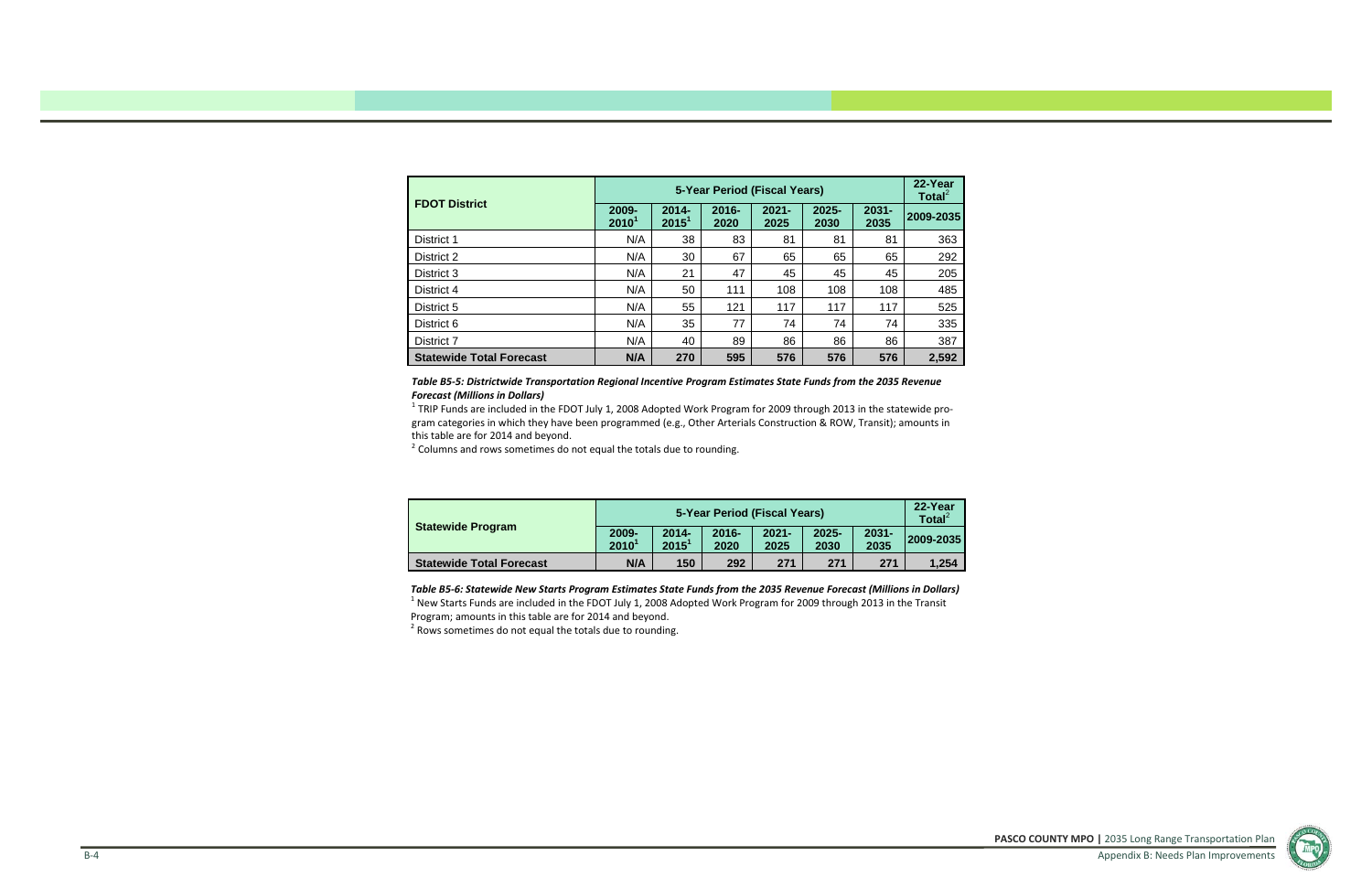# **Capacity Programs**

Capacity programs include each major FDOT program that expands the ca‐ pacity of existing transportation systems (e.g., highways, transit). Table 2 includes a brief description of each major capacity program and the linkage to the program categories used in the PRP.

### Statewide Forecast for Capacity Programs

Table 3 identifies the statewide estimates for capacity programs in the 2035 Revenue Forecast in year of expenditure dollars. About \$238 billion is fore‐ cast for the entire state transportation program from 2009 through 2035; about \$108 billion (45%) is forecast for the capacity programs.

### Metropolitan Forecast for Capacity Programs

As the first step in preparing metropolitan estimates, the Department pre‐ pared district and metropolitan estimates for the capacity programs from the statewide forecast consistent with provisions in state and federal law. Pursu‐ ant to federal law, transportation management area (TMA) funds were dis‐ tributed based on 2000 population. District estimates for the following pro‐ grams were developed using the current statutory formula: other arterials construction/right‐of‐way (net of TMA funds); enhancements; and the transit program.

Estimates for SIS/FIHS Construction and ROW were based on the Draft 2035 SIS Highway Component Cost Feasible Plan dated August 2008. Because of the evolving nature of the SIS, estimates for the Rail, Aviation, Seaports and Intermodal Access programs will not be available until <sup>a</sup> SIS Cost Feasible Plan for all SIS modes is completed.

FDOT districts developed the metropolitan estimates consistent with district shares of the statewide forecast, adjusted as needed to account for issues such as metropolitan area boundaries (e.g., differences between metropoli‐ tan area boundaries and county boundaries). The estimates for this metro‐ politan area are included in Table 4 in year of expenditure dollars.

Senate Bill 360 (Chapter 2005‐290, Laws of Florida) established recurring ap‐ propriations to several major state transportation programs in 2005. Annu‐ ally, \$541.75 million was to be appropriated from proceeds from the Docu‐ mentary Stamp Tax. These funds are distributed – according to formulas de‐ fined in Senate Bill 360 – to the SIS, the Transportation Regional Incentive Program (TRIP), the New Starts Transit Program, and the Small County Out‐ reach Program. The 2035 Revenue Forecast contains estimates of Growth Management funds not included in an Adopted Work Program. Because some MPOs may desire to include projects partially funded by the TRIP and/ or New Starts programs in their long range plans as "illustrative projects," the Department provided separate estimates of these funds. Districtwide esti‐ mates of TRIP funds are included in Table 5. Statewide estimates of NewStarts Funds are included in Table 6.

### **Non‐Capacity Programs**

Non‐capacity programs refer to FDOT programs designed to support, operate and maintain the state highway system: safety, resurfacing, bridge, product support, operations and maintenance, and administration. Table 7 includes <sup>a</sup> description of each non‐capacity program and the linkage to the program categories used in the Program and Resource Plan.

Metropolitan estimates have not been developed for these programs. In‐ stead, the FDOT has included sufficient funding in the 2035 Revenue Forecast to meet the following statewide objectives:

 **Resurfacing program:** Ensure that 80% of state highway system pave‐ ment meets Department standards;

 **Bridge program:** Ensure that 90% of FDOT‐maintained bridges meet De‐ partment standards while keeping all FDOT‐maintained bridges open to

- 
- the public safe;
- 
- 



 **Operations and maintenance program:** Achieve 100% of acceptable maintenance condition standard on the state highway system; **Product Support:** Reserve funds for Product Support required to con‐ struct improvements (funded with the forecast's capacity funds) in each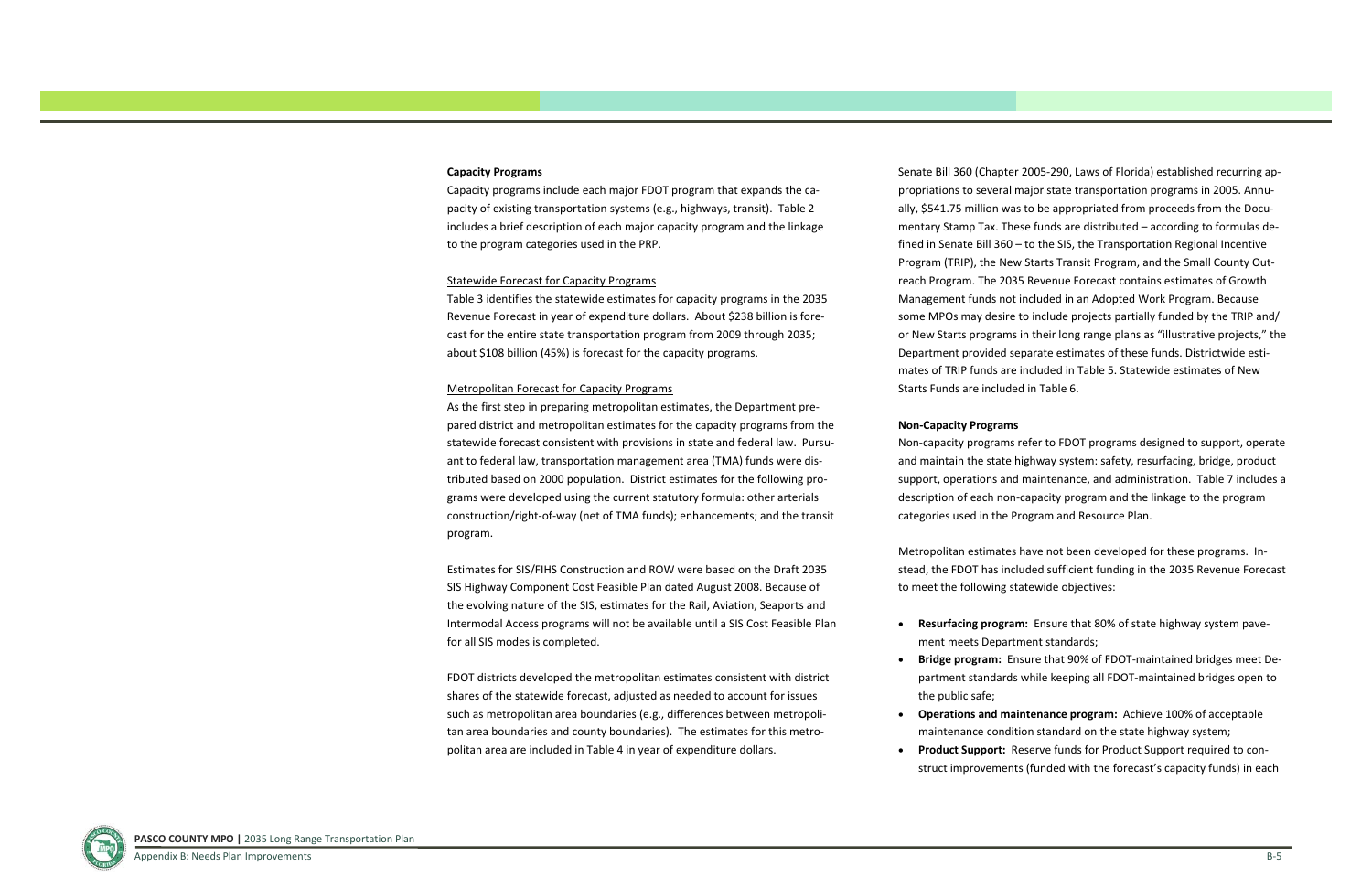**PASCO COUNTY MPO |** 2035 Long Range Transportation Plan Appendix B: Needs Plan Improvements

 $\bullet$ **Administration:** Administer the state transportation program.

district and metropolitan area; and

The Department has reserved funds in the 2035 Revenue Forecast to carry out its responsibilities and achieve its objectives for the non‐capacity pro‐ grams on the state highway system in each district and metropolitan area. Table 8 identifies the statewide estimates for non‐capacity programs. About \$120 billion (50% of total revenues) is forecast for the non‐capacity pro‐ grams.

# **Other**

Safety - Includes the Highway Safety Improvem the Traffic Safety Grant Program, Bicycle/Pedes activities, the Industrial Safety Program, and gene issues on a Department-wide basis.

Resurfacing- Resurfacing of pavements on the System and local roads as provided by state law.

Bridge - Repair and replace deficient bridges on highway system. In addition, 15% of federal bridge must be expended off the federal highway system local government bridges not on the state highw

Product Support - Planning and engineering activities quired to "produce" the Department's products a (i.e., Capacity, Safety, Resurfacing, and Bridge

The Department is responsible for certain expenditures that are not included in major programs discussed above. Primarily, these expenditures are for debt service and, where appropriate, reimbursements to local governments. About \$10 billion (4% of total revenues) is forecast for these expenditures. These funds are not available for statewide or metropolitan system plans.

### **2035 Revenue Forecast Program**

Operations & Maintenance - Activities to support transportation infrastructure once it is constructed place.

Administration - Resources required to perform budget, personnel, executive direction, documer tion, and contract functions. Also, includes the Outlay Program, which provides for the purchas tion, and improvement of non-highway fixed ass fices, maintenance yards).

Table B5-7: Major Non-Capacity Programs Included in the 2035 Revenue Forecast and Corresponding Program *Categories in the Program and Resource Plan (PRP)*

| าร                                                                                      | <b>PRP Program Categories</b>                                                                                                                                                                                                 |
|-----------------------------------------------------------------------------------------|-------------------------------------------------------------------------------------------------------------------------------------------------------------------------------------------------------------------------------|
| ent Program,<br>strian Safety<br>neral safety                                           | <b>Highway Safety</b><br>Grants                                                                                                                                                                                               |
| State Highway<br>N.                                                                     | Interstate<br><b>Arterial and Freeway</b><br>Off-System<br>Turnpike                                                                                                                                                           |
| ่า the state<br>dge funds<br>em (i.e., on<br>vay system).                               | Repair - On System<br>Replace - On System<br>Local Bridge Replacement<br>Turnpike                                                                                                                                             |
| tivities re-<br>and services<br>programs).                                              | <b>Preliminary Engineering</b><br><b>Construction Engineering Inspection</b><br><b>Right of Way Support</b><br><b>Environmental Mitigation</b><br>Materials & Research<br>Planning<br><b>Public Transportation Operations</b> |
| rt and maintain<br>ed and in                                                            | <b>Routine Maintenance</b><br><b>Traffic Engineering</b><br><b>Toll Operations</b><br>Motor Carrier Compliance                                                                                                                |
| the fiscal,<br>nt reproduc-<br><b>Fixed Capital</b><br>se, construc-<br>sets (e.g., of- | Administration<br><b>Fixed Capital Outlay</b>                                                                                                                                                                                 |

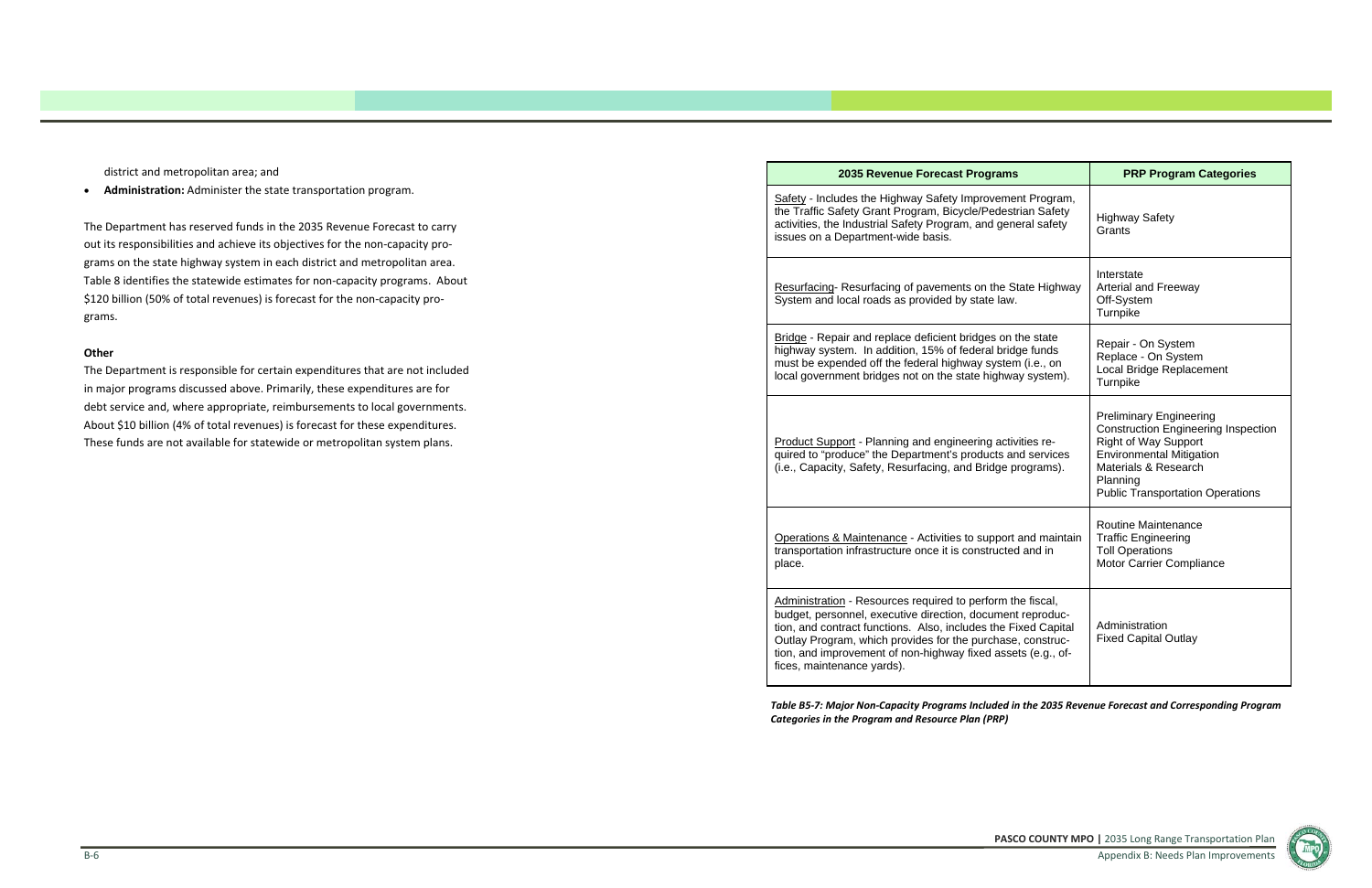|                                    |                            |                               | 27-Year<br>Total $^2$ |                  |                  |                  |           |
|------------------------------------|----------------------------|-------------------------------|-----------------------|------------------|------------------|------------------|-----------|
| <b>Major Programs</b>              | 2009-<br>2010 <sup>1</sup> | $2011 -$<br>2015 <sup>1</sup> | $2016 -$<br>2020      | $2021 -$<br>2025 | $2025 -$<br>2030 | $2031 -$<br>2035 | 2009-2035 |
| Safety                             | 252                        | 531                           | 580                   | 613              | 631              | 635              | 3,242     |
| Resurfacing                        | 2,136                      | 4,473                         | 4,368                 | 5,015            | 5,481            | 5,912            | 27,383    |
| <b>Bridge</b>                      | 735                        | 1,188                         | 1,013                 | 1,132            | 1,241            | 1,334            | 6,644     |
| <b>Product Support</b>             | 2,961                      | 5,707                         | 5,863                 | 6,784            | 7,787            | 8,821            | 37,923    |
| <b>Operations and Maintenance</b>  | 2,025                      | 4,937                         | 5,868                 | 6,962            | 7,955            | 9,076            | 36,823    |
| Administration                     | 330                        | 942                           | 1,201                 | 1,446            | 1,737            | 2,084            | 7,740     |
| <b>Total Non-Capacity Programs</b> | 8,440                      | 17,776                        | 18,892                | 21,952           | 24,833           | 27,863           | 119,756   |
| Other $3$                          | 495                        | 1,571                         | 2,004                 | 2,042            | 2,053            | 2,106            | 10,272    |
| <b>Statewide Total Forecast</b>    | 18,852                     | 37,115                        | 38,594                | 43,514           | 47,910           | 52,365           | 238,350   |

### *Table B5‐8: Statewide Non‐Capacity Program Estimates 2035 Revenue Forecast (Millions in Dollars)*

 $^{\rm 1}$  Based on the FDOT July 1, 2008 Adopted Work Program for 2009 through 2013.<br><sup>2</sup> Columns and rows sometimes do not equal the totals due to rounding.

 $3$  "Other" is primarily for debt service.

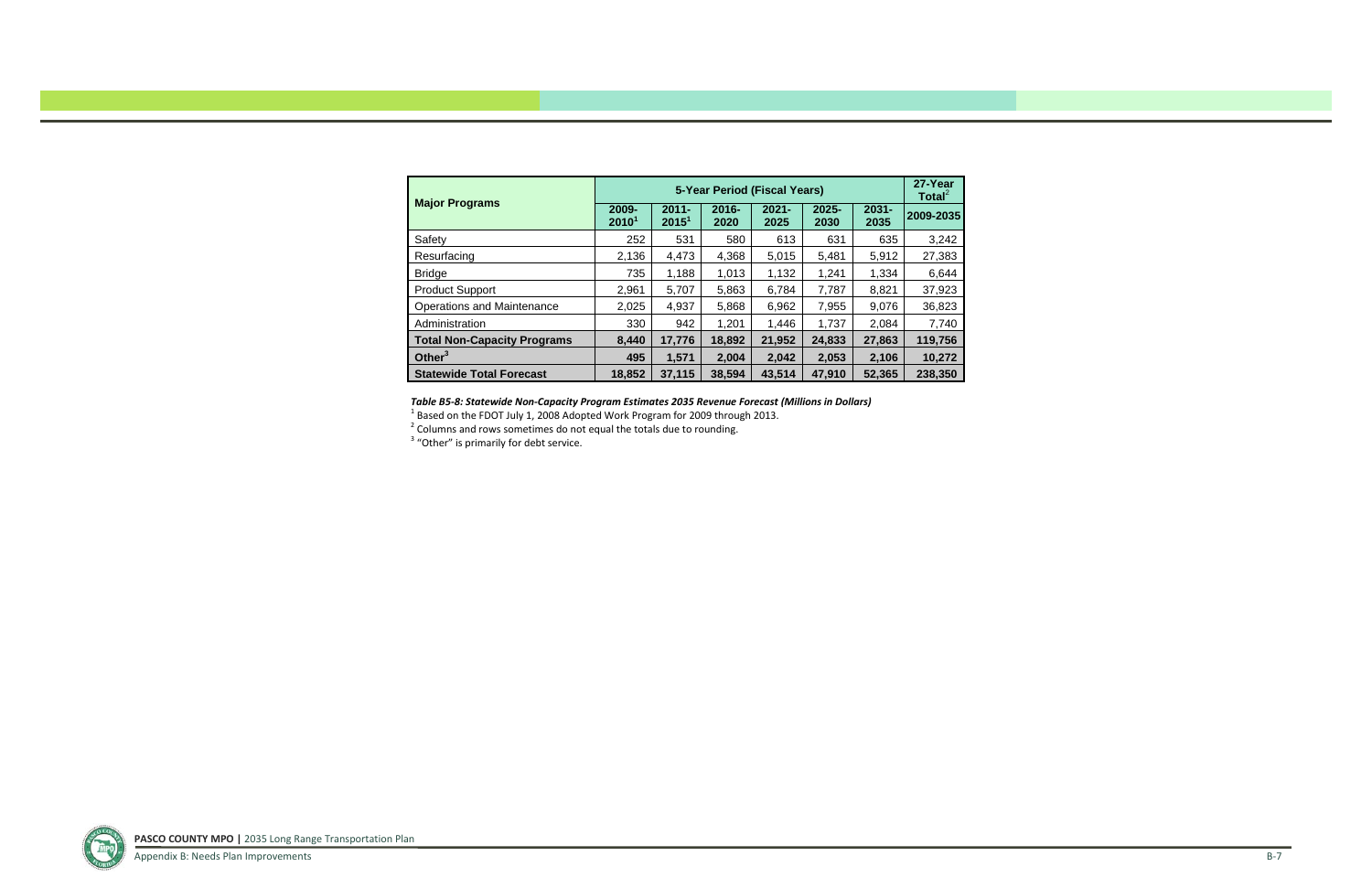Appendix C Detailed Highway Costs, Needs Roadway Spreadsheet C-1

# Appendix C: Detailed Highway Costs, Needs Roadway Spreadsheet

| <b>Funded Projects</b>                              |                                                        | See legend on page C-4                         |                                |                       |                   |                          |                             |                              |                              |                            |                             |                                  |                                        |
|-----------------------------------------------------|--------------------------------------------------------|------------------------------------------------|--------------------------------|-----------------------|-------------------|--------------------------|-----------------------------|------------------------------|------------------------------|----------------------------|-----------------------------|----------------------------------|----------------------------------------|
|                                                     |                                                        |                                                | Existing/                      | <b>Needed</b>         |                   |                          |                             | <b>Present Day Costs</b>     |                              |                            |                             | <b>Year of Expenditure Costs</b> |                                        |
| <b>OnStreet</b>                                     | <b>FromNode</b>                                        | <b>ToNode</b>                                  | <b>Committed</b><br>Lanes/Type | Lanes/<br><b>Type</b> | Length<br>(Miles) | PD&E/PE<br><b>Costs</b>  | <b>Right of Way</b><br>Cost | <b>Construction</b><br>Cost  | <b>Total Costs</b>           | PD&E/PE<br><b>Costs</b>    | <b>Right of Way</b><br>Cost | <b>Construction</b><br>Cost      | <b>Total Costs</b>                     |
| <b>Roadway Improvements</b>                         |                                                        |                                                |                                |                       |                   |                          |                             |                              |                              |                            |                             |                                  |                                        |
| <b>ARTIFACT DR</b>                                  | S.R.54                                                 | <b>EILAND BLVD</b>                             | 00<br>00                       | 2U                    | 1.016             | \$510,00'                | \$1,496,377                 | \$7,005,509                  | \$9,011,887                  | \$1,132,202                | \$3,321,957                 | \$15,552,230                     | \$20,006,389                           |
| ASBEL<br><b>ASBEL</b>                               | <b>ROACHES RUN</b><br>RIDGE RD EXT                     | <b>RIDGE RD EXT</b><br><b>SR 52</b>            | 00                             | 2U<br>2U              | 1.537<br>1.541    | \$771,657<br>\$773,843   | \$2,264,093<br>\$2,270,509  | \$10,599,685<br>\$10,629,724 | \$13,635,435<br>\$13,674,076 | \$1,713,079<br>\$1,717,931 | \$5,026,286<br>\$5,040,530  | \$23,531,301<br>\$23,597,987     | \$30,270,666<br>\$30,356,449           |
| ASBEL EXT                                           | U.S.41                                                 | <b>SYMPHONY PKWY</b>                           | 00                             | 2U                    | 0.207             | \$103,826                | \$304,631                   | \$1,426,177                  | \$1,834,634                  | \$230,494                  | \$676,281                   | \$3,166,113                      | \$4,072,887                            |
| ASHLEY GLEN BLVD                                    | S.R. 54                                                | <b>MENTMORE</b>                                | 00                             | 4D                    | 0.812             | \$570,810                | \$1,674,794                 | \$7,840,797                  | \$10,086,401                 | \$1,267,198                | \$3,718,043                 | \$17,406,569                     | \$22,391,810                           |
| <b>ASHLEY GLEN BLVD</b><br><b>BEXLEY RANCH BLVD</b> | <b>MENTMORE</b><br><b>SUNLAKE DR</b>                   | TOWER RD (S)<br>ROADWAY "A"                    | 00<br>00                       | 4D<br>2U              | 0.622<br>1.19     | \$437,097<br>\$597,189   | \$1,282,472<br>\$1,752,189  | \$6,004,082<br>\$8,203,132   | \$7,723,651<br>\$10,552,510  | \$970,355<br>\$1,325,760   | \$2,847,088<br>\$3,889,860  | \$13,329,062<br>\$18,210,953     | \$17,146,505<br>\$23.426.572           |
| <b>BEXLEY RANCH BLVD</b>                            | ROADWAY "A"                                            | <b>DREXEL</b>                                  | 00                             | 2U                    | 1.117             | \$560,583                | \$1,644,787                 | \$7,700,313                  | \$9,905,683                  | \$1,244,494                | \$3,651,427                 | \$17,094,695                     | \$21,990,616                           |
| ).R. 1 (LITTLE RD)                                  | <b>TRINITY BLVD</b>                                    | <b>MITCHELL BLVD</b>                           | 4D                             | 6D                    | 0.649             | \$109,120                | \$1,375,072                 | \$2,466,116                  | \$3,950,309                  | \$242.246                  | \$3,052,660                 | \$5,474,778                      | \$8,769,686                            |
| $C.R. 1$ (LITTLE RD)                                | <b>MITCHELL BLVD</b>                                   | <b>MERCY WAY</b>                               | 4D                             | 6D                    | 0.923             | \$155,136                | \$1,954,937                 | \$3,506,071                  | \$5,616,144                  | \$344,402                  | \$4,339,960                 | \$7,783,478                      | \$12,467,840                           |
| C.R. 1 (LITTLE RD)                                  | <b>MERCY WAY</b>                                       | S.R. 54                                        | 4D                             | 6D                    | 0.402             | \$67,592                 | \$851,751                   | \$1,527,568                  | \$2,446,911                  | \$150,054                  | \$1,890,887                 | \$3,391,201                      | \$5,432,142                            |
| C.R. 1 (LITTLE RD)<br>C.R. 1 (LITTLE RD)            | <b>OLD C.R. 54</b><br><b>ST LAWRENCE DR</b>            | <b>ST LAWRENCE DR</b><br><b>HERITAGE LAKE</b>  | 4D<br>4D                       | 6D<br>6D              | 0.295<br>0.437    | \$79,201<br>\$117,378    | \$143,239<br>\$212,284      | \$1,542,227<br>\$2,285,624   | \$1,764,667<br>\$2,615,287   | \$175,826<br>\$260,579     | \$317,991<br>\$471,270      | \$3,423,744<br>\$5,074,085       | $\overline{$3,917,561}$<br>\$5,805,937 |
| C.R. 1 (LITTLE RD)                                  | <b>HERITAGE LAKE</b>                                   | RANCHO DEL RIO                                 | 4D                             | 6D                    | 0.47              | \$126,020                | \$227,913                   | \$2,453,903                  | \$2,807,837                  | \$279,764                  | \$505,967                   | \$5,447,665                      | \$6,233,398                            |
| C.R. 1 (LITTLE RD)                                  | RANCHO DEL RIO                                         | TROUBLE CREEK RD                               | 4D                             | 6D                    | 0.278             | \$74,626                 | \$134,964                   | \$1,453,138                  | \$1,662,729                  | \$165,670                  | \$299,620                   | \$3,225,966                      | \$3,691,258                            |
| C.R. 1 (LITTLE RD)                                  | <b>TROUBLE CREEK RD</b>                                | <b>PLATHE</b>                                  | 4D                             | 6D                    | 0.368             | \$98,722                 | \$178,543                   | \$1,922,340                  | \$2,199,604                  | \$219,163                  | \$396,365                   | \$4,267,595                      | \$4,883,121                            |
| C.R. 1 (LITTLE RD)<br>C.R. 1 (LITTLE RD)            | <b>PLATHE</b>                                          | <b>DUSTY LANE</b>                              | 4D                             | 6D                    | 0.844             | \$226,623                | \$409,857                   | \$4,412,869                  | \$5,049,349                  | \$503,103                  | \$909,883                   | \$9,796,569                      | \$11,209,555                           |
| .R. 52A (CLINTON AVE)                               | <b>DUSTY LANE</b><br>C.R.579- PROSPECT RD              | C.R. 587 (MASS)<br><b>PASADENA RD</b>          | 4D<br>2U                       | 6D<br>4D              | 0.369<br>1.035    | \$193,035<br>\$0         | \$566,377<br>\$4,315,947    | \$2,651,577<br>\$13,720,145  | \$3,410,989<br>\$18,036,092  | \$428,538<br>\$0           | \$1,257,357<br>\$9,581,402  | \$5,886,501<br>\$30,458,722      | \$7,572,396<br>\$40.040.124            |
| <b>.R. 52A (CLINTON AVE)</b>                        | PASADENA RD                                            | C.R. 41 (FT KING HWY)                          | 2U                             | 4D                    | 1.005             | \$477,018                | \$1,399,603                 | \$6.552.449                  | \$8,429,07                   | \$1.058.980                | \$3,107,119                 | \$14,546,437                     | \$18,712,535                           |
| <b>R. 530 EXT</b>                                   | U.S. 301 (GALL BLVD)                                   | <b>DAIRY RD</b>                                | 00                             | 2U                    | 0.235             | \$117,898                | \$345,919                   | \$1,619,469                  | \$2,083,286                  | \$261,734                  | \$767,940                   | \$3,595,221                      | \$4,624,895                            |
| <b>C.R. 530 EXT</b>                                 | <b>DAIRY RD</b>                                        | <b>WIRE RD</b>                                 | 00                             | 2U                    | 0.257             | \$128,832                | \$378,000                   | \$1,769,662                  | \$2,276,494                  | \$286,007                  | \$839,160                   | \$3,928,650                      | \$5,053,817                            |
| C.R. 54 (E)<br>C.R.54(E)                            | U.S. 301 (GALL BLVD)<br><b>WIRE RD</b>                 | <b>WIRE RD</b><br><b>CITY LIMITS</b>           | 2U<br>2U                       | 2U<br>2U              | 0.501<br>0.14     | \$237,642<br>\$33,198    | \$698,074<br>\$97,520       | \$3,267,580<br>\$456,479     | \$4,203,296<br>\$587,197     | \$527,565<br>\$73,700      | \$1,549,724<br>\$216,495    | \$7,254,028<br>\$1,013,382       | \$9,331,317<br>\$1,303,578             |
| CR. 54 (E)                                          | <b>CITY LIMITS</b>                                     | 20TH ST                                        | 2U                             | 2U                    | 0.367             | \$87,027                 | \$255,643                   | \$1,196,626                  | \$1,539,296                  | \$193,200                  | \$567,527                   | \$2,656,509                      | \$3,417,237                            |
| CR.54(E)                                            | 20TH ST                                                | 23RD ST                                        | 2U                             | 20                    | 0.252             | \$59,757                 | \$175,537                   | \$821,661                    | \$1,056,955                  | \$132,661                  | \$389,692                   | \$1,824,088                      | \$2,346,441                            |
| C.R. 54 (E)                                         | <b>MAGNOLIA BLVD</b>                                   | <b>PROGRESS PKWY</b>                           | 4D                             | 6D                    | 0.432             | \$225,702                | \$663,000                   | \$3,103,404                  | \$3,992,106                  | \$501,058                  | \$1,471,860                 | \$6,889,558                      | \$8,862,475                            |
| CR.54(E)                                            | <b>PROGRESS PKWY</b>                                   | PASCO RD                                       | 4D                             | 6D                    | 0.499             | \$260,706                | \$765,826                   | \$3,584,720                  | \$4,611,252                  | \$578,768                  | \$1,700,134                 | \$7,958,077                      | \$10,236,980                           |
| C.R. 577 (CURLEY RD)<br>.R. 577 (CURLEY RD)         | <b>CURLEY RD REALIGNMENT</b><br><b>OVERPASS RD</b>     | <b>OVERPASS RD</b><br><b>ELAM RD</b>           | 2U<br>2U                       | 4D<br>4D              | 0.73<br>1.067     | \$0<br>\$506,416         | \$1,979,148<br>\$1.485.858  | \$13,107,262<br>\$6.956.265  | \$15,086,409<br>\$8.948.539  | \$0<br>\$1,124,244         | \$4,393,709<br>\$3.298.605  | \$29,098,122<br>\$15,442,908     | \$33,491,828<br>\$19,865,757           |
| C.R. 577 (CURLEY RD)                                | <b>ELAM RD</b>                                         | LEONARD RD                                     | 2U                             | 4D                    | 2.124             | $\overline{$1,254,208}$  | \$4,856,663                 | \$28,345,097                 | \$34,455,968                 | \$2,784,342                | \$10,781,792                | \$62,926,115                     | \$76,492,249                           |
| .R. 577 (CURLEY RD)                                 | <b>LEONARD RD</b>                                      | C.R. 579A (PROSPECT RD)                        | 2U                             | 4D                    | 0.355             | \$209,389                | \$810,815                   | \$4,732,188                  | \$5,752,392                  | \$464,844                  | \$1,800,009                 | \$10,505,457                     | \$12,770,310                           |
| C.R. 587 (GUNN HWY)                                 | <b>TOWN AVE</b>                                        | <b>FANNING SPRINGS DR</b>                      | 00                             | 4D                    | 0.743             | \$522,599                | \$1,533,339                 | \$7,178,555                  | \$9,234,493                  | \$1,160,170                | \$3,404,013                 | \$15,936,392                     | \$20,500,574                           |
| C.R. 587 (GUNN HWY)                                 | <b>HILLSBOROUGH CO</b>                                 | <b>INTERLAKEN RD</b>                           | 2U                             | 4D                    | 1.002<br>0.442    | \$1,586,426              | \$5,086,066                 | \$15,345,165                 | \$22,017,657<br>\$3,710,951  | \$3,521,866                | \$11,291,067<br>\$1,367,928 | \$34.066.266<br>\$6,404,161      | \$48,879,199<br>\$8,238,311            |
| C.R. 587 (GUNN HWY)<br>C.R. 587 (MOONLAKE)          | <b>INTERLAKEN RD</b><br><b>RIDGE EXT</b>               | S.R. 54<br>BANBURY                             | 2U<br>2U                       | 4D<br>4D              | 1.718             | \$210,010<br>\$0         | \$616,184<br>\$0            | \$2,884,757<br>\$20,685,734  | \$20,685,734                 | \$466,222<br>\$0           | \$0                         | \$45,922,329                     | \$45,922,329                           |
| C.R. 587 (MOONLAKE)                                 | <b>BANBURY</b>                                         | <b>COLONY EXT</b>                              | 2U                             | 4D                    | 1.746             | \$0                      | \$0                         | $\overline{$}21,030,116$     | \$21,030,116                 | \$0                        | \$0                         | \$46,686,858                     | \$46,686,858                           |
| C.R. 587 (MOONLAKE)                                 | <b>COLONY EXT</b>                                      | $\overline{\mathsf{S.R.}}$ 52                  | 2U                             | 4D                    | 1.32              | \$0                      | <b>\$0</b>                  | \$15,900,875                 | \$15,900,875                 | \$0                        | \$0                         | \$35,299,943                     | \$35,299,943                           |
| <b>CHANCEY RD EXT</b>                               | S.R.581                                                | <b>NEW ROAD B</b>                              | 00                             | 4D                    | 0.949             | \$667,099                | \$1,957,313                 | \$9.163.451                  | \$11,787,863                 | \$1,480,960                | \$4,345,235                 | \$20,342,861                     | \$26.169.056                           |
| <b>CHANCEY RD EXT</b><br><b>CHANCEY RD EXT</b>      | <b>NEW ROAD B</b>                                      | <b>MEADOW POINTE BLVD</b>                      | 00                             | 4D                    | 2.418<br>0.777    | \$2,359,466<br>\$758,400 | \$4.990.063<br>\$1,603,949  | \$32,442,675<br>\$10,428,003 | \$39,792,204<br>\$12,790,352 | \$5,238,015                | \$11,077,940<br>\$3,560,767 | \$72,022,739<br>\$23,150,166     | \$88,338,693<br>\$28,394,580           |
| <b>CHANCEY RD EXT</b>                               | <b>MEADOW POINTE BLVD</b><br><b>STANLEY</b>            | <b>STANLEY</b><br>NEW RIVER RD                 | 00 <sup>1</sup><br>00          | 4D<br>4D              | 1.746             | \$1,807,545              | \$5,931,476                 | \$33,529,471                 | \$41,268,492                 | \$1,683,647<br>\$4,012,750 | \$13,167,877                | \$74,435,426                     | \$91,616,052                           |
| <b>CHANCEY RD EXT</b>                               | NEW RIVER RD                                           | C.R.579 - MORRIS BRIDGE RD                     | 2U                             | 4D                    | 0.755             | \$358,618                | \$1,052,208                 | \$4,926,068                  | \$6,336,894                  | \$796,132                  | \$2,335,902                 | \$10,935,871                     | \$14,067,905                           |
| <b>CLINTON AVE EXT</b>                              | C.R. 577 (CURLEY RD)                                   | C.R. 579 (PROSPECT RD)                         | 00                             | 4D                    | 2.314             | \$0                      | \$9,654,197                 | \$30,690,128                 | \$40,344,325                 | \$0                        | \$21,432,317                | \$68,132,084                     | \$89,564,402                           |
| <b>COLLIER PKWY</b>                                 | <b>PINES PKWY</b>                                      | C.R. 583 (EHREN CUTOFF)                        | 00                             | 2U                    | 1.833             | \$1,103,560              | \$5,924,160                 | \$24,940,460                 | $\overline{$31,968,180}$     | \$2.449.903                | \$13,151,635                | \$55,367,821                     | \$70,969,360                           |
| <b>CONNERTON BLVD</b><br><b>CONNERTON BLVD</b>      | <b>PLEASANT PLAINS PKWY</b><br><b>COLLIER PKWY EXT</b> | <b>COLLIER PKWY EXT</b><br><b>EHREN CUTOFF</b> | 00<br>00                       | 4D<br>4D              | 1.025<br>0.418    | \$720,504<br>\$294,195   | \$2,114,008<br>\$863,187    | \$9,897,040<br>\$4,041,139   | \$12,731,552<br>\$5,198,521  | \$1,599,519<br>\$653,113   | \$4,693,098<br>\$1,916,275  | \$21,971,429<br>\$8.971.329      | \$28,264,045<br>\$11,540,717           |
| CURLEY RD REALIGNMENT S.R. 54                       |                                                        | <b>Z WEST EXT</b>                              | 00                             | 4D                    | 0.509             | \$0                      | \$1,379,344                 | \$9,134,952                  | \$10,514,296                 | \$0                        | \$3,062,144                 | \$20,279,593                     | \$23,341,737                           |
| CURLEY RD REALIGNMENT   Z WEST EXT                  |                                                        | C.R. 577                                       | 00                             | 4D                    | 1.361             | \$0                      | \$3,691,259                 | \$24,446,029                 | \$28,137,289                 | \$0                        | \$8,194,595                 | \$54,270,184                     | \$62.464.782                           |
| <b>DECUBELLIS</b>                                   | C.R. 1 (LITTLE RD)                                     | <b>OSCEOLA EXT</b>                             | 2U                             | 4D                    | 0.413             | \$0                      | \$0                         | $\overline{$2,895,157}$      | \$2,895,157                  | \$0                        | \$0                         | \$6,427,249                      | \$6,427,249                            |
| <b>DECUBELLIS</b>                                   | <b>OSCEOLA EXT</b>                                     | <b>STARKEY</b>                                 | 2U                             | 4D                    | 1.02              | \$0                      | \$0                         | \$7,143,066                  | \$7,143,066                  | \$0                        | \$0                         | \$15,857,607                     | \$15,857,607                           |
| <b>DECUBELLIS</b><br><b>DECUBELLIS</b>              | <b>STARKEY</b><br><b>RIVERRIDGE</b>                    | RIVERRIDGE<br><b>TOWNCENTER</b>                | 2U<br>2U                       | 4D<br>4D              | 1.218<br>0.471    | \$0<br>\$0               | \$0<br>\$0                  | \$7,112,204<br>\$2,750,435   | \$7,112,204<br>\$2,750,435   | \$0<br>\$0                 | \$0<br>\$0                  | \$15,789,093<br>\$6,105,966      | \$15,789,093<br>\$6,105,966            |
| <b>DREXEL</b>                                       | <b>LAKE PATIENCE</b>                                   | <b>TOWER RD</b>                                | 00                             | 2U                    | 1.665             | \$835,739                | \$2,452,116                 | \$11,479,945                 | \$14,767,800                 | \$1,855,341                | \$5,443,698                 | \$25,485,478                     | \$32,784,516                           |
| <b>EILAND BLVD</b>                                  | <b>HANDCART</b>                                        | <b>CLIFTON DOWN DR</b>                         | 2U                             | 4D                    | 0.374             | \$177,466                | \$520,697                   | \$2,437,718                  | \$3,135,881                  | \$393,975                  | \$1,155,947                 | \$5,411,734                      | \$6,961,656                            |
| <b>EILAND BLVD</b>                                  | <b>CLIFTON DOWN DR</b>                                 | <b>ARTIFACT DR</b>                             | 2U                             | 4D                    | 1.042             | \$0                      | \$204,841                   | \$7,165,114                  | \$7,369,955                  | \$0                        | $\sqrt{$454,747}$           | \$15,906,553                     | \$16,361,300                           |
| <b>EILAND BLVD</b>                                  | <b>ARTIFACT DR</b>                                     | <b>DEAN DAIRY</b>                              | 2U                             | 4D                    | 0.627             | \$0                      | \$121,859                   | \$4,307,141                  | \$4,429,000                  | \$0                        | \$270,527                   | \$9,561,853                      | \$9,832,380                            |
| <b>EILAND BLVD</b><br><b>EILAND BLVD</b>            | <b>DEAN DAIRY</b><br>SIMON RD                          | <b>SIMON RD</b><br><b>GEIGER</b>               | 2U<br>2U                       | 4D<br>4D              | 0.264<br>0.258    | \$0<br>\$0               | \$68,738<br>\$67,176        | \$2,193,876<br>\$2,143,514   | \$2,262,614<br>\$2,210,690   | \$0<br>\$0                 | \$152,598<br>\$149,130      | \$4,870,405<br>\$4,758,601       | \$5,023,003<br>\$4,907,731             |
| <b>EILAND BLVD</b>                                  | <b>GEIGER</b>                                          | C.R. 41 (FT KING HWY)                          | 2U                             | 4D                    | 0.96              | \$0                      | \$249,956                   | \$7,979,160                  | \$8,229,116                  | \$0                        | \$554,902                   | \$17,713,735                     | \$18,268,637                           |
|                                                     |                                                        |                                                |                                |                       |                   |                          |                             |                              |                              |                            |                             |                                  |                                        |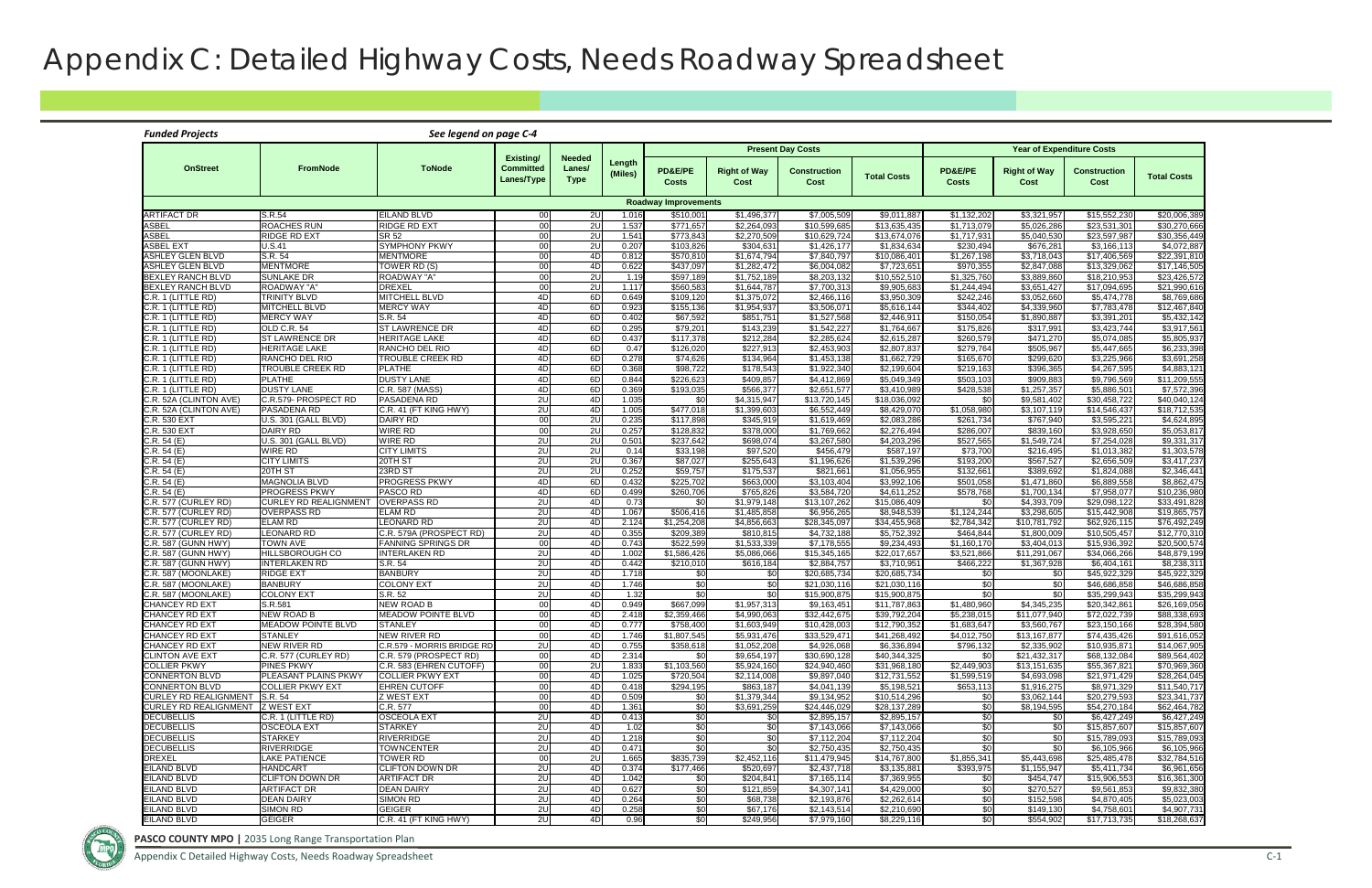Appendix C Detailed Highway Costs, Needs Roadway Spreadsheet



### *See legend on page C‐4*

|                                                              |                                                           |                                  | Existing/                      | <b>Needed</b>         |                   |                             |                             | <b>Present Day Costs</b>     |                              |                            |                             | <b>Year of Expenditure Costs</b> |                              |
|--------------------------------------------------------------|-----------------------------------------------------------|----------------------------------|--------------------------------|-----------------------|-------------------|-----------------------------|-----------------------------|------------------------------|------------------------------|----------------------------|-----------------------------|----------------------------------|------------------------------|
| <b>OnStreet</b>                                              | FromNode                                                  | <b>ToNode</b>                    | <b>Committed</b><br>Lanes/Type | Lanes/<br><b>Type</b> | Length<br>(Miles) | PD&E/PE<br><b>Costs</b>     | <b>Right of Way</b><br>Cost | <b>Construction</b><br>Cost  | <b>Total Costs</b>           | PD&E/PE<br><b>Costs</b>    | <b>Right of Way</b><br>Cost | <b>Construction</b><br>Cost      | <b>Total Costs</b>           |
|                                                              |                                                           |                                  |                                |                       |                   | <b>Roadway Improvements</b> |                             |                              |                              |                            |                             |                                  |                              |
| <b>EILAND BLVD</b>                                           | C.R. 41 (FT KING HWY)                                     | U.S. 301 (GALL BLVD)             | 2U                             | 4D                    | 0.191             | \$0                         | \$49,731                    | \$1,586,389                  | \$1,636,120                  | \$0                        | \$110,402                   | \$3,521,784                      | \$3,632,186                  |
| <b>ELAM RD</b>                                               | <b>OVERPASS RD</b>                                        | <b>CURLEY RD</b>                 | 00                             | 2U                    | 2.576             | \$1,293,352                 | \$3,794,782                 | \$17,765,835                 | \$22,853,969                 | \$2,871,241                | \$8,424,416                 | \$39,440,154                     | \$50,735,811                 |
| <b>FANNING SPRINGS DR</b>                                    | (LANE CHANGE)                                             | <b>STARKEY</b>                   | 00 <sup>1</sup>                | 2U                    | 2.901             | \$909,231                   | \$5,985,887                 | \$20,003,053                 | \$26,898,171                 | \$2,018,493                | \$13,288,669                | \$44,406,778                     | \$59,713,940                 |
| <b>FRAZEE HILL</b><br>HILLS CO. RD EXT                       | 14TH ST<br>C.R. 579 (MORRIS BRIDGE RD) U.S301 (GALL BLVD) | U.S. 301                         | 2U<br>00 <sup>1</sup>          | 2U<br>2U              | 0.119<br>2.887    | \$0<br>\$1,449,282          | \$0<br>\$4,252,287          | \$1,534,516<br>\$19,907,713  | \$1,534,516<br>\$25,609,282  | \$0<br>\$3,217,406         | \$0<br>\$9,440,077          | \$3,406,626<br>\$44,195,123      | \$3,406,626<br>\$56,852,606  |
| LAKE PATIENCE                                                | <b>BALLANTRAE</b>                                         | TOWER RD (N)                     | 00 <sup>1</sup>                | 4D                    | 0.796             | \$392,415                   | \$1,152,722                 | \$5,395,718                  | \$6,940,855                  | \$871,161                  | \$2,559,042                 | \$11,978,494                     | \$15,408,697                 |
| LAKE PATIENCE                                                | TOWER RD (S)                                              | <b>BALLANTRAE</b>                | 00                             | 4D                    | 0.728             | \$358,892                   | \$1,054,248                 | \$4,934,777                  | \$6,347,917                  | \$796,740                  | \$2,340,430                 | \$10,955,206                     | \$14,092,376                 |
| <b>LAKE PATIENCE</b>                                         | <b>SUNLAKE DR</b>                                         | <b>OAKSTEAD BLVD</b>             | 2U                             | 4D                    | 0.619             | \$293,799                   | \$862,025                   | \$4,035,696                  | \$5,191,520                  | \$652,234                  | \$1,913,696                 | \$8,959,245                      | \$11,525,174                 |
| LAKE PATIENCE                                                | <b>OAKSTEAD BLVD</b>                                      | <b>WILSON</b>                    | 2U                             | 4D                    | 1.47              | \$697,547                   | \$2,046,649                 | \$9,581,690                  | \$12,325,886                 | \$1,548,554                | \$4,543,561                 | \$21,271,352                     | \$27,363,467                 |
| LAKE PATIENCE                                                | <b>WILSON</b>                                             | U.S.41                           | 2U                             | 4D                    | 0.754             | \$357,989                   | \$1,050,362                 | \$4,917,424                  | \$6,325,775                  | \$794,736                  | \$2,331,804                 | \$10,916,681                     | $\overline{$}14,043,221$     |
| <b>LEONARD RD</b>                                            | <b>SUNLAKE DR</b>                                         | <b>HENLEY RD</b>                 | 00 <sup>1</sup>                | 2U                    | 1.271             | \$638,262                   | \$1,872,703                 | \$8,767,334                  | \$11,278,299                 | \$1,416,942                | \$4,157,401                 | \$19,463,481                     | \$25,037,824                 |
| LITTLE RD EXT                                                | <b>FIVAY</b>                                              | <b>SEELEY LN</b>                 | 4D                             | 6D                    | 0.641             | \$109,927                   | \$0                         | \$2,484,342                  | \$2,594,269                  | \$244,038                  | \$0                         | \$5,515,239                      | \$5,759,277                  |
| LITTLE RD EXT<br><b>LITTLE RD EXT</b>                        | <b>SEELEY LN</b><br><b>HUDSON</b>                         | <b>HUDSON</b><br><b>NEW YORK</b> | 4D<br>4D                       | 6D<br>6D              | 0.79<br>1.202     | \$135,379<br>\$205,991      | \$0<br>\$0                  | \$3,059,571<br>\$4,655,390   | \$3,194,950<br>\$4,861,381   | \$300,541<br>\$457,300     | \$0<br>\$0                  | \$6,792,248<br>\$10,334,966      | \$7,092,789<br>\$10,792,266  |
| <b>LITTLE RD EXT</b>                                         | <b>NEW YORK</b>                                           | <b>DENTON</b>                    | 4D                             | 6D                    | 1.007             | \$172,552                   | \$0                         | \$3,899,669                  | \$4,072,221                  | \$383,065                  | \$0                         | \$8,657,265                      | \$9,040,331                  |
| <b>LITTLE RD EXT</b>                                         | <b>DENTON</b>                                             | U.S. 19                          | 4D                             | 6D                    | 0.69              | \$118,335                   | \$0                         | \$2,674,373                  | \$2,792,708                  | \$262,704                  | $\overline{30}$             | \$5,937,108                      | \$6,199,812                  |
| <b>LIVINGSTON</b>                                            | S.R. 54                                                   | <b>COLLIER PKWY</b>              | 00 <sup>1</sup>                | 4D                    | 0.843             | \$592,918                   | \$1,739,660                 | \$8,144,477                  | \$10.477.055                 | \$1,316,278                | \$3,862,045                 | \$18,080,739                     | \$23,259,062                 |
| <b>MANSFIELD</b>                                             | S.R. 56                                                   | NEW ROAD C                       | 00 <sup>1</sup>                | 4D                    | 0.872             | \$613,427                   | \$1,799,837                 | \$8,426,204                  | \$10,839,468                 | \$1,361,808                | \$3,995,638                 | \$18,706,173                     | \$24,063,619                 |
| <b>MANSFIELD</b>                                             | <b>NEW ROAD C</b>                                         | <b>CHANCEY EXT</b>               | 00                             | 4D                    | 1.03              | \$724,367                   | \$2,125,340                 | \$9,950,092                  | \$12,799,799                 | \$1,608,095                | \$4,718,255                 | \$22.089.204                     | \$28,415,554                 |
| <b>MANSFIELD</b>                                             | <b>CHANCEY EXT</b>                                        | <b>MANSFIELD EXT</b>             | 00 <sup>1</sup>                | 4D                    | 0.737             | \$517,938                   | \$1,519,663                 | \$7,114,526                  | \$9,152,127                  | \$1,149,822                | \$3,373,652                 | \$15,794,248                     | \$20,317,722                 |
| SUNSHINE RD                                                  | C.R. 579 (HANDCART)                                       | <b>ARTIFACT DR</b>               | 00                             | 2U                    | 1.354             | \$679,841                   | \$1,994,698                 | \$9,338,474                  | \$12,013,014                 | \$1,509,247                | \$4,428,230                 | \$20,731,413                     | \$26,668,890                 |
| <b>SUNSHINE RD</b>                                           | <b>ARTIFACT DR</b>                                        | C.R. 41 (FT KING HWY)            | 00 <sup>1</sup>                | 2U                    | 1.162             | \$583,438                   | \$1,711,846                 | \$8.014.259                  | \$10,309,543                 | \$1.295.233                | \$3,800,298                 | \$17,791,656                     | \$22,887,186                 |
| <b>SWEETBRIAR EXT</b>                                        | <b>HOLIDAY LAKE DR</b>                                    | C.R. 595A (BAILLIES BLUFF RD)    | 00 <sup>1</sup><br>00          | 2U<br>2U              | 1.521             | \$763,576                   | \$2,240,381                 | \$10,488,673                 | \$13,492,630                 | \$1,695,139                | \$4,973,646<br>\$4.673.282  | \$23,284,854                     | \$29,953,639                 |
| <b>SYMPHONY PKWY</b><br><b>SYMPHONY PKWY</b>                 | <b>CONNERTON BLVD</b><br><b>ASBEL</b>                     | <b>ASBEL</b><br>SR 52            | 00 <sup>1</sup>                | 2U                    | 1.429<br>1.62     | \$717,462<br>\$813,301      | \$2,105,082<br>\$2,386,280  | \$9,855,252<br>\$11,171,723  | \$12,677,796<br>\$14,371,304 | \$1,592,766<br>\$1,805,528 | \$5,297,542                 | \$21,878,659<br>\$24,801,225     | \$28,144,707<br>\$31,904,295 |
| <b>TOWER RD</b>                                              | <b>ASHLEY GLEN BLVD</b>                                   | <b>SUNLAKE DR</b>                | 00 <sup>1</sup>                | 4D                    | 0.705             | \$651,257                   | \$1,455,114                 | \$8,954,787                  | \$11,061,158                 | \$1,445,790                | \$3,230,353                 | \$19,879,628                     | \$24,555,771                 |
| <b>TOWER RD</b>                                              | <b>SUNLAKE DR</b>                                         | <b>DREXEL</b>                    | 00 <sup>1</sup>                | 4D                    | 1.755             | \$1,621,214                 | \$3,622,305                 | \$22,291,704                 | \$27,535,223                 | \$3,599,095                | \$8,041,516                 | \$49,487,584                     | \$61,128,195                 |
| TOWER RD                                                     | <b>DREXEL</b>                                             | <b>U.S. 41</b>                   | 00 <sup>1</sup>                | 4D                    | 1.236             | \$1,141,778                 | \$2,551,093                 | \$15,699,457                 | \$19,392,328                 | \$2,534,747                | \$5,663,427                 | \$34,852,794                     | \$43,050,968                 |
| TOWN AVE                                                     | <b>STARKEY</b>                                            | TRINITY BLVD                     | 00 <sup>1</sup>                | 2U                    | 1.508             | \$757,110                   | \$2,221,411                 | \$10,399,864                 | \$13,378,385                 | \$1,680,784                | \$4,931,532                 | \$23,087,698                     | \$29,700,015                 |
| HILLS CO. RD                                                 | <b>MEADOW POINTE BLVD</b>                                 | <b>STANLEY</b>                   | 00                             | 2U                    | 0.573             | \$287.803                   | \$844.432                   | \$3.953.333                  | \$5.085.568                  | \$638.923                  | \$1,874,639                 | \$8,776,399                      | \$11,289,961                 |
| HILLS CO. RD                                                 | <b>STANLEY</b>                                            | C.R. 579 (MORRIS BRIDGE RD)      | 00                             | 2U                    | 1.562             | \$784,112                   | \$2,300,637                 | \$10,770,774                 | \$13,855,523                 | \$1,740,729                | \$5,107,414                 | \$23,911,118                     | \$30,759,261                 |
| MCKENDREE REALIGNMENT OVERPASS RD                            |                                                           | <b>ELAM RD</b>                   | 00                             | 4D                    | 0.381             | \$268,224                   | \$786,989                   | \$3.684.406                  | \$4,739,619                  | \$595,457                  | \$1,747,116                 | \$8.179.381                      | \$10,521,954                 |
| MCKENDREE REALIGNMENT ELAM RD                                |                                                           | <b>TYNDAL RD</b>                 | 00                             | 4D                    | 1.345             | \$945,845                   | \$2,775,172                 | \$12,992,380                 | \$16,713,397                 | \$2,099,776                | \$6,160,882                 | \$28,843,084                     | $\overline{\$37,103,741}$    |
| MCKENDREE REALIGNMENT TYNDAL RD<br><b>MEADOW POINTE BLVD</b> | S.R. 56                                                   | S.R. 52<br><b>CHANCEY RD EXT</b> | 00<br>2U                       | 4D<br>4D              | 1.896<br>1.196    | \$1,333,533<br>\$567,639    | \$3,912,673<br>\$1,665,491  | \$18,317,756<br>\$7,797,241  | \$23,563,962<br>\$10,030,371 | \$2,960,443<br>\$1,260,159 | \$8,686,134<br>\$3,697,390  | \$40,665,418<br>\$17,309,875     | \$52,311,996<br>\$22,267,424 |
| <b>MEADOW POINTE BLVD</b>                                    | CHANCEY RD EXT                                            | S.R. 54                          | 2U                             | 4D                    | 1.659             | \$787,539                   | \$2,310,690                 | \$10.817.838                 | \$13,916,067                 | \$1,748,337                | \$5,129,732                 | \$24,015,600                     | \$30,893,669                 |
| <b>MENTMORE</b>                                              | <b>ASHLEY GLEN BLVD</b>                                   | <b>MEADOWBROOK DR</b>            | 00                             | 2U                    | 0.5               | \$250,912                   | \$736,193                   | \$3,446,595                  | \$4,433,700                  | \$557,025                  | \$1,634,348                 | \$7,651,441                      | \$9,842,814                  |
| <b>NEW RIVER RD</b>                                          | S.R. 56                                                   | <b>CHANCEY EXT</b>               | 00                             | 2U                    | 0.571             | \$286,851                   | \$841,642                   | \$3,940,272                  | \$5,068,765                  | \$636,809                  | \$1,868,445                 | \$8,747,404                      | \$11,252,658                 |
| NEW RIVER RD EXTENSION S.R. 54                               |                                                           | Z.WEST EXT                       | 00                             | 2U                    | 1.724             | \$865,499                   | \$2,539,433                 | \$11,888,730                 | \$15,293,662                 | \$1,921,408                | \$5,637,541                 | \$26,392,981                     | \$33,951,930                 |
| <b>NEW ROAD A</b>                                            | <b>MEADOW POINTE BLVD</b>                                 | <b>STANLEY</b>                   | 00                             | 2U                    | 0.493             | \$247,394                   | \$725,871                   | \$3,398,273                  | \$4,371,538                  | \$549,215                  | \$1,611,434                 | \$7,544,166                      | \$9,704,814                  |
| <b>NEW ROAD A</b>                                            | <b>STANLEY</b>                                            | C.R. 579 (MORRIS BRIDGE RD)      | 00 <sup>1</sup>                | 2U                    | 2.017             | \$1,012,681                 | \$2,971,273                 | \$13,910,454                 | \$17,894,408                 | \$2,248,152                | \$6,596,226                 | \$30,881,208                     | \$39,725,586                 |
| <b>NORTH COLLECTOR</b>                                       | ROADWAY "A"                                               | SUNLAKE DR (S)                   | 00 <sup>1</sup>                | 2U                    | 0.968             | \$360,640                   | \$1,058,141                 | \$4,953,842                  | \$6,372,623                  | \$800,621                  | \$2,349,073                 | \$10,997,529                     | \$14,147,223                 |
| NORTHWOOD PALMS BLVD   HILLSBOROUGH CO                       |                                                           | CORAL SPRINGS DR                 | 00 <sub>l</sub>                | 2U                    | 0.362             | \$181,505                   | \$532,547                   | \$2,493,198                  | \$3,207,250                  | \$402,941                  | \$1,182,254                 | \$5,534,900                      | \$7,120,095                  |
| NORTHWOOD PALMS BLVD CORAL SPRINGS DR                        |                                                           | <b>BIG SUR DR</b>                | 00 <sup>1</sup>                | 2U                    | 0.078             | \$39,077                    | \$114,655                   | \$536,776                    | \$690,508                    | \$86,751                   | \$254,534                   | \$1,191,643                      | \$1.532.928                  |
| NORTHWOOD PALMS BLVD BIG SUR DR<br>OLD DIXIE                 | NEW YORK AVE                                              | S.R. 56<br>ARIPEKA RD            | 00<br>00                       | 2U<br>2U              | 0.566<br>3.763    | \$284,285<br>\$1,889,019    | \$834,110<br>\$5,542,508    | \$3,905,010<br>\$25,948,071  | \$5,023,405<br>\$33,379,598  | \$631,113<br>\$4,193,622   | \$1,851,724<br>\$12,304,368 | \$8,669,122<br>\$57.604.718      | \$11,151,959<br>\$74,102,708 |
| <b>OSTEEN EXT S</b>                                          | <b>PLATHE</b>                                             | <b>MASSACHUSETTES</b>            | 00                             | 2U                    | 1.372             | $\sqrt{$688,749}$           | \$2,020,834                 | \$9,460,833                  | \$12,170,416                 | \$1,529,023                | \$4,486,251                 | \$21,003,049                     | \$27,018,324                 |
| PASCO RD                                                     | S.R. 54                                                   | FOAMFLOWER BLVD                  | 2U                             | 4D                    | 0.246             | \$0                         | \$423,477                   | \$2,506,688                  | \$2,930,164                  | \$0                        | \$940,119                   | \$5.564.847                      | \$6,504,964                  |
| PASCO RD                                                     | <b>FOAMFLOWER BLVD</b>                                    | DAYFLOWER BLVD                   | 2U                             | 4D                    | 0.148             | \$0                         | \$253,956                   | \$1,503,241                  | \$1.757.196                  | \$0                        | \$563,782                   | \$3.337.195                      | \$3,900,975                  |
| PASCO RD                                                     | DAYFLOWER BLVD                                            | <b>QUAIL HOLLOW BLVD</b>         | 2U                             | 4D                    | 0.85              | \$0                         | \$1.463.424                 | \$8,662,449                  | \$10,125,872                 | \$0                        | \$3,248,801                 | \$19,230,637                     | \$22,479,436                 |
| PASCO RD                                                     | QUAIL HOLLOW BLVD                                         | <b>OVER PASS RD</b>              | 2U                             | 4D                    | 1.963             | \$0                         | \$4,980,268                 | \$25,779.877                 | \$30,760,145                 | \$0                        | \$11,056,195                | \$57,231,327                     | \$68,287,522                 |
| PASCO RD                                                     | <b>OVER PASS RD</b>                                       | S.R. 52                          | 2U                             | 4D                    | 3.54              | \$1,175,079                 | \$6,287,870                 | \$41,568,181                 | \$49,031,130                 | \$2,608,675                | \$13,959,071                | \$92,281,362                     | \$108,849,109                |
| PEMBERTON RD                                                 | <b>PERRINE RANCH EXT</b>                                  | <b>MITCHELL RD</b>               | 00                             | 2U                    | 0.798             | \$400,851                   | \$1.176.123                 | \$5,506,194                  | \$7,083,168                  | \$889,889                  | \$2,610,993                 | \$12,223,751                     | \$15,724,633                 |
| PLEASANT PLAINS PKWY                                         | <b>ROADWAY "A"</b>                                        | U.S. 41                          | 00                             | 2U                    | 1.418             | \$711,853                   | \$2,088,623                 | \$9,778,196                  | \$12,578,672                 | \$1,580,314                | \$4,636,743                 | \$21,707,595                     | \$27,924,652                 |
| PLEASANT PLAINS PKWY                                         | <b>CONNERTON BLVD</b>                                     | <b>COLLIER PKWY EXT</b>          | 00                             | 4D                    | 1.593             | \$1,119,912                 | \$3,285,895                 | \$15,383,402                 | \$19,789,209                 | \$2,486,205                | $\sqrt{$7,294,687}$         | \$34,151,152                     | \$43,932,044                 |
| POWER LINE ROAD                                              | LOCK ST                                                   | LONG AVE                         | 2U                             | 2U                    | 0.501             | \$0                         | \$261,609                   | \$1,970,191                  | \$2,231,800                  | \$0                        | \$580,772                   | \$4,373,824                      | \$4,954,596                  |
| POWER LINE ROAD                                              | LONG AVE                                                  | <b>FRAZEE HILL</b>               | 2U                             | 2U                    | 1.007             | \$0                         | \$525,590                   | \$3,958,253                  | \$4,483,843                  | \$0                        | \$1,166,810                 | $\overline{$8,787,322}$          | \$9,954,131                  |
| RIDGE RD EXT<br>RIDGE RD EXT                                 | <b>SUNCOAST PKWY</b><br>ROADWAY "A"                       | <b>ROADWAY "A"</b><br>U.S. 41    | 00<br>00                       | 4D<br>4D              | 3.125<br>0.821    | \$0<br>\$0                  | \$0<br>\$0                  | \$44,054,265<br>\$11,577,628 | \$44,054,265<br>\$11,577,628 | \$0<br>\$0                 | \$0<br>\$0                  | \$97,800,468<br>\$25,702,334     | \$97,800,468<br>\$25,702,334 |
| ROADWAY "A"                                                  | NORTH COLLECTOR                                           | ROADWAY "C"                      | 00                             | 2U                    | 1.693             | \$849,717                   | \$2,493,124                 | \$11,671,930                 | \$15,014,771                 | \$1,886,372                | \$5,534,735                 | \$25,911,685                     | \$33,332,792                 |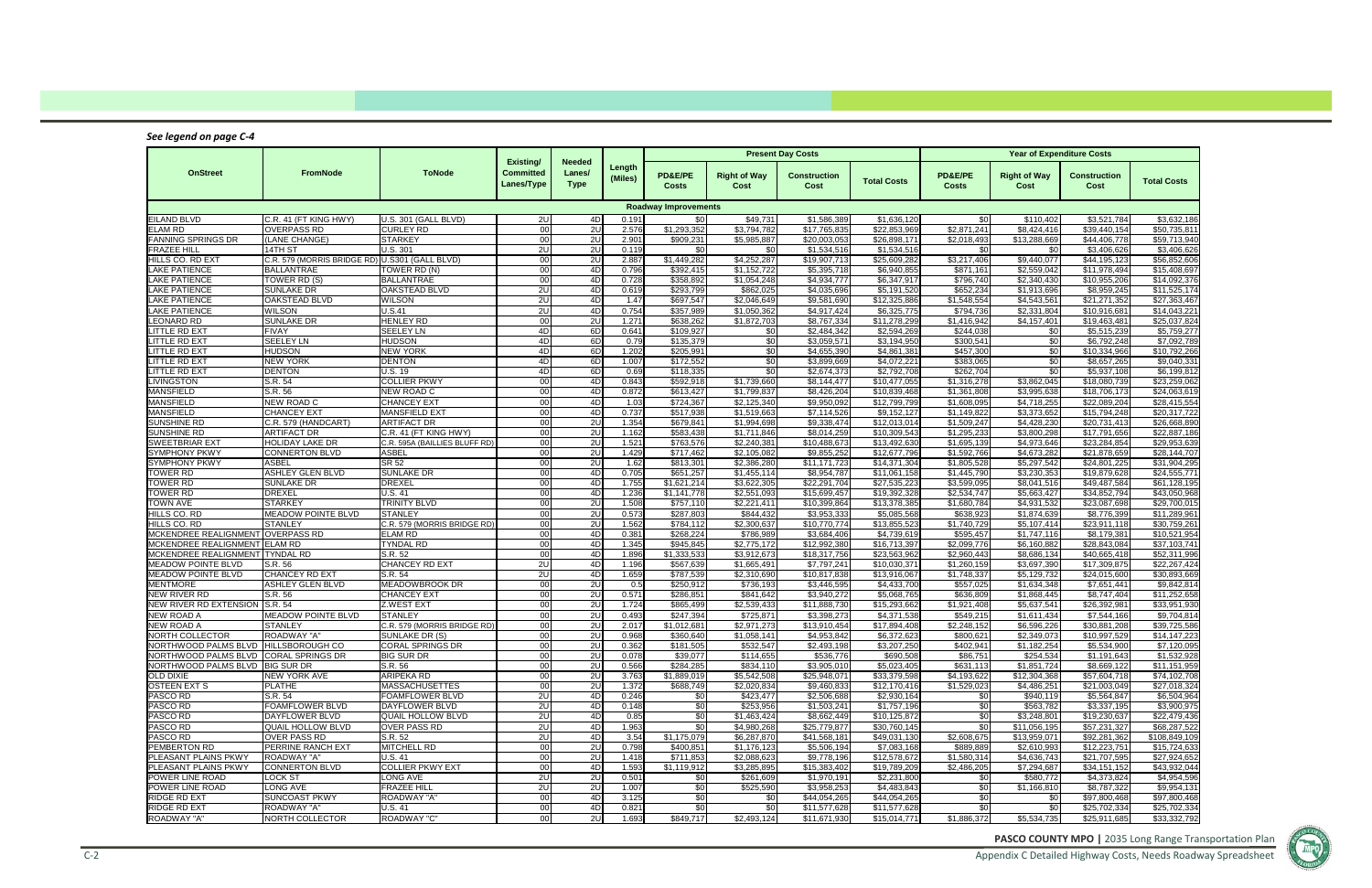Appendix C Detailed Highway Costs, Needs Roadway Spreadsheet C-3

### *See legend on page C‐4*

|                                                |                                                        |                                                      |                                             |                                        |                   |                             |                             | <b>Present Day Costs</b>     |                              |                            |                                   | <b>Year of Expenditure Costs</b> |                                   |
|------------------------------------------------|--------------------------------------------------------|------------------------------------------------------|---------------------------------------------|----------------------------------------|-------------------|-----------------------------|-----------------------------|------------------------------|------------------------------|----------------------------|-----------------------------------|----------------------------------|-----------------------------------|
| <b>OnStreet</b>                                | FromNode                                               | <b>ToNode</b>                                        | Existing/<br><b>Committed</b><br>Lanes/Type | <b>Needed</b><br>Lanes/<br><b>Type</b> | Length<br>(Miles) | PD&E/PE<br><b>Costs</b>     | <b>Right of Way</b><br>Cost | <b>Construction</b><br>Cost  | <b>Total Costs</b>           | PD&E/PE<br>Costs           | <b>Right of Way</b><br>Cost       | <b>Construction</b><br>Cost      | <b>Total Costs</b>                |
|                                                |                                                        |                                                      |                                             |                                        |                   | <b>Roadway Improvements</b> |                             |                              |                              |                            |                                   |                                  |                                   |
| <b>ROADWAY "A"</b>                             | <b>BEXLEY RANCH BLVD</b>                               | NORTH COLLECTOR                                      | 00 <sup>1</sup>                             | 2U                                     | 0.709             | \$356,165                   | \$1,045,009                 | \$4.892.363                  | \$6,293,537                  | \$790,686                  | \$2,319,920                       | \$10,861,046                     | \$13,971,652                      |
| <b>ROADWAY "I"</b>                             | <b>TOWER RD</b>                                        | <b>VISTERIA</b>                                      | 00 <sup>1</sup>                             | 2U                                     | 1.627             | \$816,629                   | \$2,396,044                 | \$11,217,434                 | \$14,430,107                 | \$1,812,916                | \$5,319,218                       | \$24,902,703                     | \$32,034,838                      |
| S.R. 52                                        | SUNCOAST PKWY RAMP (W) SHADY HILLS                     |                                                      | 2U                                          | 6D                                     | 0.526             | \$1,660,917                 | \$8.304.584                 | \$8.304.584                  | \$18,270,085                 | \$3,687,236                | \$18,436,176                      | \$18,436,176                     | \$40,559,589                      |
| S.R. 52                                        | ROADWAY "A'                                            | <b>U.S. 41</b>                                       | 2U                                          | 6D                                     | 0.262             | \$827,765                   | \$4,138,825                 | \$4,138,825                  | \$9,105,415                  | \$1,837,638                | \$9,188,192                       | \$9,188,192                      | \$20,214,021                      |
| S.R. 54<br>S.R. 54                             | C.R. 577 (CURLEY RD)<br>ZHILLS BYPASS WEST EXT         | ZHILLS BYPASS WEST EXT<br><b>MEADOW POINT</b>        | 2U<br>2U                                    | 6D<br>4D                               | 0.203<br>0.958    | \$642.820<br>\$2,326,956    | \$3.214.098<br>\$17,345,210 | \$3.214.098<br>\$11,689,353  | \$7.071.016<br>\$31,361,519  | \$1,427,060<br>\$5,165,842 | \$7.135.298<br>\$38,506,366       | \$7.135.298<br>\$25,950,364      | \$15,697,656<br>\$69,622,572      |
| S.R. 54                                        | <b>MEADOW POINT</b>                                    | <b>NEW RIVER BLVD</b>                                | 2U                                          | 4D                                     | 0.77              | \$1.870.862                 | \$13,945,467                | \$9,398,185                  | \$25,214,514                 | \$4,153,314                | \$30,958,937                      | \$20,863,971                     | \$55,976,221                      |
| S.R. 54                                        | <b>NEW RIVER BLVD</b>                                  | C.R. 579 (MORRIS BRIDGE)                             | 2U                                          | 4D                                     | 2.456             | \$5,967,888                 | \$44,484,838                | \$29,979,399                 | \$80,432,125                 | \$13,248,711               | \$98,756,340                      | \$66,554,266                     | \$178,559,318                     |
| S.R. 54                                        | 6TH ST                                                 | U.S. 301 (GALL BLVD)                                 | 2U                                          | 4D                                     | 0.068             | \$174.624                   | \$873.121                   | \$873,121                    | \$1.920.866                  | \$387.665                  | \$1,938,329                       | \$1.938.329                      | \$4,264,323                       |
| S.R. 54                                        | - 75                                                   | S.R. 581                                             | 6D                                          | 8D                                     | 0.293             | \$2,469,194                 | \$2,701,163                 | \$6,172,985                  | \$11,343,342                 | \$5,481,611                | \$5,996,582                       | \$13,704,027                     | \$25,182,219                      |
| S.R. 581 EXTENSION                             | <b>NEW ROAD B</b>                                      | C.R. 581 (EHREN CUTOFF)                              | 00                                          | 6D                                     | 0.695             | \$597.747                   | \$1,753,828                 | \$8.210.807                  | \$10,562,382                 | \$1,326,998                | \$3.893.498                       | \$18.227.992                     | \$23,448,488                      |
| S.R. 581 EXTENSION                             | C.R. 581 (EHREN CUTOFF)                                | <b>Z. WEST EXT</b>                                   | 00 <sup>1</sup>                             | 6D                                     | 1.66              | \$1,428,041                 | \$4,189,967                 | \$19,615,949                 | \$25,233,957                 | \$3,170,251                | \$9,301,727                       | \$43,547,407                     | 556,019,385                       |
| <b>SHADY HILLS RD</b>                          | S.R. 52                                                | <b>MABLE RIDGE E&amp;W</b>                           | 2U                                          | 4D                                     | 1.255             | \$595.509                   | \$1,747,262                 | \$8.180.064                  | \$10,522,835                 | \$1,322,030                | \$3.878.922                       | \$18,159,742                     | \$23,360,694                      |
| <b>SHADY HILLS RD</b>                          | <b>MABLE RIDGE E&amp;W</b>                             | <b>HUDSON AVE EXT (S)</b>                            | 2U                                          | 4D                                     | 0.896             | \$425,415                   | \$1,248,195                 | \$5,843,609                  | \$7,517,219                  | \$944,421                  | \$2,770,993                       | \$12,972,812                     | \$16,688,226                      |
| <b>SHADY HILLS RD</b><br><b>SHADY HILLS RD</b> | <b>TUDSON AVE EXT (S)</b>                              | HUDSON AVE EXT (N)<br><b>DENTON</b>                  | 2U                                          | 4D                                     | 1.282             | \$608.454                   | \$1,785,246                 | \$8.357.892                  | \$10,751,592                 | \$1,350,768<br>\$1.046.608 | \$3,963,246                       | \$18,554,520                     | \$23,868,534                      |
| <b>SHADY HILLS RD</b>                          | HUDSON AVE EXT (N)<br><b>DENTON</b>                    | <b>BOSLEY RD</b>                                     | 2U<br>2U                                    | 4D<br>4D                               | 0.993             | \$471,445<br>\$474.681      | \$1,383,249<br>\$1.392.745  | \$6,475,884<br>\$6.520.341   | \$8,330,578<br>\$8,387,767   | \$1,053,792                | \$3,070,813<br>\$3,091,894        | \$14,376,462<br>\$14,475,157     | \$18,493,883<br>\$18,620,843      |
| <b>SHADY HILLS RD</b>                          | <b>BOSLEY RD</b>                                       | HERNANDO CO                                          | 2U                                          | 4D                                     | 1.894             | \$899,107                   | \$2,638,038                 | \$12,350,366                 | \$15,887,511                 | \$1,996,018                | \$5,856,444                       | \$27,417,813                     | \$35,270,274                      |
| <b>SIMON RD</b>                                | EILAND BLVD                                            | <b>AUSTIN SMITH RD</b>                               | 00                                          | 2U                                     | 0.967             | \$485.280                   | \$1.423.845                 | \$6,665,943                  | \$8,575,068                  | \$1,077,322                | \$3,160,936                       | \$14,798,393                     | \$19,036,651                      |
| <b>SIMON RD</b>                                | <b>AUSTIN SMITH RD</b>                                 | C.R. 41 (FORT KING HWY)                              | 00 <sup>1</sup>                             | 2U                                     | 0.366             | \$183,882                   | \$539,521                   | \$2,525,849                  | \$3,249,252                  | \$408,218                  | \$1,197,737                       | \$5,607,385                      | \$7,213,339                       |
| <b>STANLEY</b>                                 | HILLSBOROUGH CO                                        | <b>NEW ROAD A</b>                                    | 00 <sup>1</sup>                             | 2U                                     | 0.571             | \$286.472                   | \$840.526                   | \$3.935.048                  | \$5.062.046                  | \$635,968                  | \$1,865,968                       | \$8,735,807                      | \$11,237,742                      |
| <b>STANLEY</b>                                 | NEW ROAD A                                             | S.R. 56                                              | 00 <sup>1</sup>                             | 2U                                     | 1.066             | \$535,007                   | \$1,569,745                 | \$7,348,993                  | \$9,453,745                  | \$1,187,716                | \$3,484,834                       | \$16,314,764                     | \$20,987,314                      |
| STANLEY                                        | S.R. 56                                                | <b>CHANCEY EXT</b>                                   | 00 <sup>1</sup>                             | 2U                                     | 1.226             | \$615,253                   | \$1,805,193                 | \$8,451,277                  | \$10,871,723                 | \$1,365,862                | \$4,007.528                       | \$18.761.835                     | \$24,135,225                      |
| STANLEY                                        | <b>CHANCEY EXT</b>                                     | S.R. 54                                              | 00                                          | 2U                                     | 0.969             | \$486,421                   | \$1,427,193                 | \$6,681,615                  | \$8,595,229                  | \$1,079,855                | $\overline{\$3,168,368}$          | \$14,833,185                     | \$19,081,408                      |
| <b>STARKEY</b>                                 | TOWN AVE                                               | <b>ALICO PASS</b>                                    | 2U                                          | 4D                                     | 1.809             | \$858,651                   | \$2,519,338                 | \$11,794,655                 | \$15,172,644                 | \$1,906,205                | \$5,592,930                       | \$26,184,134                     | \$33,683,270                      |
| <b>STARKEY</b><br><b>STARKEY</b>               | <b>ALICO PASS</b><br><b>RIVER CROSSING</b>             | <b>RIVER CROSSING</b><br><b>DECUBELLIS</b>           | 2U                                          | 4D<br>4D                               | 0.941<br>0.741    | \$446,541                   | \$1,310,182                 | \$6,133,813                  | \$7,890,536<br>\$12,549,718  | \$991,321                  | \$2,908,604                       | \$13,617,065                     | \$17,516,990                      |
| SUNLAKE BLVD                                   | HILLSBOROUGH CO                                        | S.R. 54                                              | 2U<br>2U                                    | 4D                                     | 1.464             | \$0<br>\$210,624            | \$0<br>\$0                  | \$12,549,718<br>\$2,799,890  | \$3,010,514                  | - \$0<br>\$467,585         | \$0<br>\$0                        | \$27,860,374<br>\$6,215,756      | \$27,860,374<br>\$6,683,341       |
| <b>SUNLAKE BLVD</b>                            | <b>MENTMORE</b>                                        | LAKE PATIENCE                                        | 00                                          | 4D                                     | 0.665             | \$467,329                   | \$1,371,174                 | \$6,419,355                  | \$8,257,858                  | \$1,037,470                | \$3,044,006                       | \$14,250,968                     | \$18,332,445                      |
| <b>SUNLAKE BLVD</b>                            | LAKE PATIENCE                                          | <b>TOWER RD</b>                                      | 00 <sup>1</sup>                             | 4D                                     | 0.434             | \$304,850                   | \$894,448                   | \$4,187,491                  | \$5,386,789                  | \$676,767                  | \$1,985,675                       | \$9,296,230                      | \$11,958,672                      |
| <b>SUNSHINE RD</b>                             | OVERPASS RD                                            | C.R. 579 (HANDCART)                                  | 00                                          | 2U                                     | 0.528             | \$265,108                   | \$777,844                   | \$3,641,591                  | \$4,684,543                  | \$588,539                  | \$1,726,813                       | \$8,084,332                      | \$10,399,685                      |
| <b>TOWN AVE</b>                                | TRINITY BLVD                                           | <b>GUNN HWY EXT</b>                                  | 00                                          | 2U                                     | 1.153             | \$579,029                   | \$1,698,906                 | \$7,953,682                  | \$10,231,617                 | \$1,285,444                | \$3,771,571                       | \$17,657,174                     | \$22,714,190                      |
| TOWN CENTER BLVD                               | TOWER RD                                               | <b>SUNLAKE DR</b>                                    | 00                                          | 2U                                     | 0.851             | \$427,187                   | \$1,253,397                 | \$5,867,963                  | \$7,548,547                  | \$948,355                  | \$2,782,541                       | \$13,026,878                     | \$16,757,774                      |
| TRINITY BLVD                                   | C.R. 1 (LITTLE RD)                                     | <b>TAMARIND BLVD</b>                                 | 2U                                          | 4D                                     | 1.043             | \$0                         | \$0                         | \$24,904,526                 | \$24,904,526                 | \$0                        | \$0                               | \$55,288,048                     | \$55,288,048                      |
| TRINITY BLVD                                   | TAMARIND BLVD                                          | DUCK SLOUGH BLVD                                     | 2U                                          | 4D                                     | 0.821             | \$389,723                   | \$1,143,475                 | \$5,353,348                  | \$6,886,546                  | \$865,185                  | \$2,538,515                       | \$11,884,433                     | \$15,288,132                      |
| TRINITY BLVD<br>U.S. 19                        | DUCK SLOUGH BLVD<br>S.R. 52                            | S.R. 54<br><b>BEACON WOODS</b>                       | 2U<br>6D                                    | 4D<br>8D                               | 1.386<br>0.49     | \$658,080<br>\$0            | \$1,930,851<br>\$0          | \$9,039,564<br>\$520,905     | \$11,628,495<br>\$520,905    | \$1,460,938<br>\$0         | $\overline{54}$ , 286, 489<br>\$0 | \$20,067,832<br>\$1,156,409      | \$25,815,259<br>\$1,156,409       |
| U.S. 19                                        | <b>BEACON WOODS</b>                                    | <b>CLARK</b>                                         | 6D                                          | 8D                                     | 1.533             | \$0                         | \$0                         | \$1,630,195                  | \$1,630,195                  | \$0                        | \$0                               | \$3,619,033                      | \$3,619,033                       |
| U.S. 19                                        | CLARK                                                  | <b>HUDSON</b>                                        | 6D                                          | 8D                                     | 0.317             | \$0                         | \$0                         | \$336,796                    | \$336,796                    | \$0                        | \$0                               | \$747,687                        | \$747,687                         |
| U.S. 19                                        | HUDSON                                                 | <b>RHODES</b>                                        | 6D                                          | 8D                                     | 0.655             | \$0                         | \$0                         | \$696,353                    | \$696,353                    | \$0                        | \$0                               | \$1,545,904                      | \$1,545,904                       |
| U.S. 19                                        | RHODES                                                 | <b>NEW YORK</b>                                      | 6D                                          | 8D                                     | 0.323             | \$0                         | \$0                         | \$343,443                    | \$343,443                    | \$0                        | \$0                               | \$762,443                        | \$762,443                         |
| U.S. 19                                        | NEW YORK                                               | <b>DENTON</b>                                        | 6D                                          | 8D                                     | 1.306             | \$0                         | \$0                         | \$1,389,483                  | \$1,389,483                  | \$0                        | \$0                               | \$3,084,652                      | \$3,084,652                       |
| U.S. 19                                        | <b>DENTON</b>                                          | <b>LITTLE RD EXT</b>                                 | 6D                                          | 8D                                     | 0.883             | \$0                         | \$0                         | \$938,677                    | \$938,677                    | \$0                        | \$0                               | \$2,083,863                      | \$2,083,863                       |
| U.S. 19                                        | LITTLE RD EXT                                          | C.R. 595A (ARIPEKA)                                  | 6D                                          | 8D                                     | 1.294             | \$0                         | \$0                         | \$1,376,390                  | \$1,376,390                  | \$0                        | \$0                               | \$3,055,586                      | \$3,055,586                       |
| U.S. 19                                        | C.R. 595A (ARIPEKA)                                    | <b>HERNANDO CO</b>                                   | 6D<br>4D                                    | 8D<br>6D                               | 1.38              | \$0                         | \$0<br>\$750,376            | \$1,467,839                  | \$1,467,839                  | \$0<br>\$0                 | \$0<br>\$1,665,834                | \$3,258,603                      | \$3,258,603                       |
| U.S. 301 (GALL BLVD)<br>U.S. 301 (GALL BLVD)   | 6TH ST<br>GEIGER                                       | <b>GEIGER</b><br>C.R. 41 (FT KING HWY)               | 4D                                          | 6D                                     | 0.092<br>0.257    | \$0<br>\$0                  | \$2,096,158                 | \$750,376<br>\$2,096,158     | \$1,500,751<br>\$4,192,317   | \$0                        | \$4,653,471                       | \$1,665,834<br>\$4,653,471       | \$3,331,668<br>\$9,306,943        |
| U.S. 301 (GALL BLVD)                           | C.R. 41 (FT KING HWY)                                  | EILAND BLVD                                          | 4D                                          | 6D                                     | 0.263             | \$0                         | \$2,145,096                 | \$2,145,096                  | \$4,290,192                  | \$0                        | \$4,762,113                       | \$4,762,113                      | \$9,524,225                       |
| U.S. 301 (GALL BLVD)                           | <b>EILAND BLVD</b>                                     | <b>DAUGHTRY</b>                                      | 4D                                          | 6D                                     | 0.502             | \$0                         | \$4,094,441                 | \$4,094,441                  | \$8,188,883                  | \$0                        | \$9,089,660                       | \$9,089,660                      | \$18,179,320                      |
| U.S. 301 (GALL BLVD)                           | <b>DAUGHTRY</b>                                        | <b>TOWN VIEW</b>                                     | 4D                                          | 6D                                     | 0.22              | \$0                         | \$1,794,377                 | \$1,794,377                  | \$3,588,753                  | \$0                        | \$3,983,516                       | \$3,983,516                      | \$7,967,033                       |
| U.S. 301 (GALL BLVD)                           | <b>TOWN VIEW</b>                                       | NORTH CITY LIMITS (ZEPHYRHILLS)                      | 4D                                          | 6D                                     | 0.282             | \$0                         | \$2,300,065                 | \$2,300.065                  | \$4,600,129                  | \$0                        | \$5,106,144                       | \$5,106,144                      | \$10,212,287                      |
| U.S. 301 (GALL BLVD)                           | NORTH CITY LIMITS (ZEPHYRHILLS) C.R. 530 EXT KOSSIK RD |                                                      | 4D                                          | 6D                                     | 0.503             | \$0                         | \$4,102,598                 | \$4,102,598                  | \$8,205,195                  | \$0                        | \$9,107,767                       | \$9,107,767                      | \$18,215,534                      |
| U.S. 301 (N)                                   | <b>U.S. 98</b>                                         | <b>CITY LIMITS (DADE)</b>                            | 4D                                          | 6D                                     | 0.146             | \$462,064                   | \$2,310,320                 | \$2.310.320                  | \$5,082,704                  | \$1,025,782                | \$5,128,910                       | \$5,128,910                      | \$11,283,603                      |
| U.S. 301 (N)                                   | <b>CITY LIMITS (DADE)</b>                              | C.R. 52A (CLINTON AVE)                               | 4D                                          | 6D                                     | 0.138             | \$435,130                   | \$2,175,651                 | \$2,175,651                  | \$4,786,432                  | \$965,989                  | \$4,829,945                       | \$4,829,945                      | \$10,625,879                      |
| <b>WILSON</b><br>Z.WEST.EXT                    | S.R.54<br>S.R. 54                                      | <b>LAKE PATIENCE</b><br><b>CURLEY RD REALIGNMENT</b> | $00 \,$<br>$00 \,$                          | 2U<br>4D                               | 1.616<br>1.002    | \$811,115<br>\$475,187      | \$2.379.864<br>\$1,993,573  | \$11,141,685<br>\$11,797,828 | \$14,332,664<br>\$14,266,589 | \$1.800.675<br>\$1,054,915 | \$5,283,298<br>\$4,425,733        | \$24,734,541<br>\$26,191,179     | \$31,818,514<br>\$31,671,827      |
| Z.WEST.EXT                                     | <b>ICURLEY RD REALIGNMENT</b>                          | NEW RIVER BLVD                                       | $00 \,$                                     | 4D                                     | 1.059             | \$502,219                   | \$2.106.980                 | \$12,468,962                 | \$15,078,161                 | \$1,114,925                | \$4,677,496                       | \$27.681.097                     | \$33,473,518                      |
| Z.WEST.EXT                                     | NEW RIVER BLVD                                         | <b>HANDCART</b>                                      | 00 <sup>1</sup>                             | 4D                                     | 2.13              | \$1,010,128                 | \$4,237,835                 | \$25,079,216                 | \$30,327,180                 | \$2,242,485                | \$9,407,994                       | \$55,675,860                     | \$67,326,339                      |
| LACOOCHEE-TRILBY ACCESS MICLER RD              |                                                        | <b>STORY DR</b>                                      | 00                                          | 20                                     | 0.483             | \$386,400                   | \$1,133,722                 | \$5,307,688                  | \$6,827,810                  | \$857,808                  | \$2,516,863                       | \$11,783,067                     | \$15,157,738                      |
| <b>Sub-Total Costs</b>                         |                                                        |                                                      |                                             |                                        |                   | \$87,117,077                |                             |                              |                              |                            | \$801,676,221                     |                                  | $$3,321,739,803$ $$4,316,815,935$ |

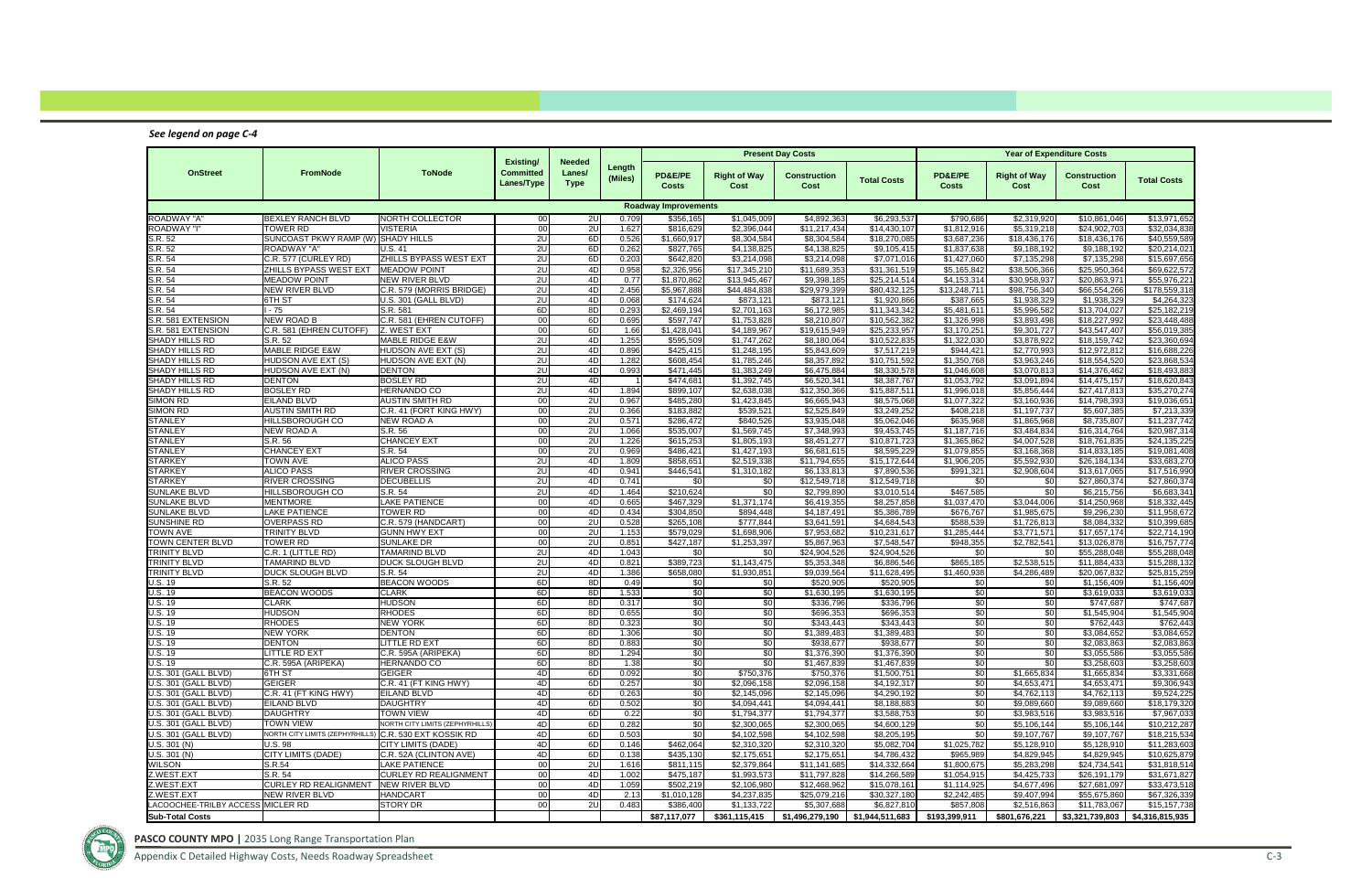**PASCO COUNTY MPO |** 2035 Long Range Transportation Plan Appendix C Detailed Highway Costs, Needs Roadway Spreadsheet



# *Legend*

*00 <sup>=</sup> 0 Lanes or Does not Exist 2U <sup>=</sup> 2 Lanes Undivided 4D <sup>=</sup> 4 Lanes Divided 6D <sup>=</sup> 6 Lanes Divided TMA <sup>=</sup> Transportation Management Area TRIP <sup>=</sup> Transportation Regional Incentive Program OA <sup>=</sup> Other Arterial SIS <sup>=</sup> Strategic Intermodal System PD&E/PE <sup>=</sup> Project Development and Environment / Preliminarily Engineering*

*ROW <sup>=</sup> Right‐of‐Way*

|                        |                        |               |                                             |                                        |                   |                                           |                             | <b>Present Day Costs</b>    |                    |                         |                             | <b>Year of Expenditure Costs</b> |                    |
|------------------------|------------------------|---------------|---------------------------------------------|----------------------------------------|-------------------|-------------------------------------------|-----------------------------|-----------------------------|--------------------|-------------------------|-----------------------------|----------------------------------|--------------------|
| <b>OnStreet</b>        | <b>FromNode</b>        | <b>ToNode</b> | Existing/<br><b>Committed</b><br>Lanes/Type | <b>Needed</b><br>Lanes/<br><b>Type</b> | Length<br>(Miles) | PD&E/PE<br><b>Costs</b>                   | <b>Right of Way</b><br>Cost | <b>Construction</b><br>Cost | <b>Total Costs</b> | PD&E/PE<br><b>Costs</b> | <b>Right of Way</b><br>Cost | <b>Construction</b><br>Cost      | <b>Total Costs</b> |
|                        |                        |               |                                             |                                        |                   | Interchange and Intersection Improvements |                             |                             |                    |                         |                             |                                  |                    |
| CR 578                 | AT MARINER BLVD        |               |                                             |                                        |                   |                                           |                             | \$8,000,000                 | \$8,000,000        | \$0                     | \$0                         | \$17,760,000                     | \$17,760,000       |
| HILLS CO. RD           | <b>Bridge Overpass</b> |               |                                             |                                        |                   |                                           |                             | \$22,619,520                | \$22,619,520       | \$0                     | \$0                         | \$50,215,334                     | \$50,215,334       |
| $I-75$                 | At Overpass Road       |               |                                             |                                        |                   | \$5,180,823                               | \$9,777,110                 | \$42,215,391                | \$57,173,324       | \$11,501,427            | \$21,705,184                | \$93,718,168                     | \$126,924,779      |
| $I-75$                 | At Overpass Road       |               |                                             |                                        |                   |                                           |                             | \$9,592,847                 | \$9,592,847        | \$0                     | \$0                         | \$21,296,120                     | \$21,296,120       |
| $I-75$                 | At Overpass Road       |               |                                             |                                        |                   | \$350,000                                 |                             |                             | \$350,000          | \$777,000               | \$0                         | \$0                              | \$777,000          |
| $I-75$                 | At SR 56               |               |                                             |                                        |                   | \$803,000                                 |                             |                             | \$803,000          | \$1,782,660             | \$0                         | \$0                              | \$1,782,660        |
| $I-75$                 | At SR 56               |               |                                             |                                        |                   | \$5,564,000                               | \$19,260,000                |                             | \$24,824,000       | \$12,352,080            | \$42,757,200                | \$0                              | \$55,109,280       |
| $I-75$                 | At SR 56               |               |                                             |                                        |                   |                                           |                             | \$14,825,137                | \$14,825,137       | \$0                     | \$0                         | \$32,911,804                     | \$32,911,804       |
| $I-75$                 | At SR 56               |               |                                             |                                        |                   |                                           |                             | \$35,174,863                | \$35,174,863       | \$0                     | \$0                         | \$78,088,196                     | \$78,088,196       |
| $I-75$                 | At SR 52               |               |                                             |                                        |                   | See segment                               | See segment                 | See segment                 | See segment        | See segment             | See segment                 | See segment                      | See segment        |
| U.S. 19                | At Ridge Road          |               |                                             |                                        |                   | \$6,100,000                               | \$78,116,000                | \$90,674,000                | \$174,890,000      | \$13,542,000            | \$173,417,520               | \$201,296,280                    | \$388,255,800      |
| <b>SR 54</b>           | At US 41               |               |                                             |                                        |                   | \$2,500,000                               |                             |                             | \$2,500,000        | \$5,550,000             | \$0                         | \$0                              | \$5,550,000        |
| <b>SR 54</b>           | At US 41               |               |                                             |                                        |                   | \$7,614,955                               | \$64,095,000                |                             | \$71,709,955       | \$16,905,200            | \$142,290,900               | \$0                              | \$159,196,100      |
| SR 54                  | At US 41               |               |                                             |                                        |                   |                                           |                             | \$50,050,000                | \$50,050,000       | \$0                     | \$0                         | \$111,111,000                    | \$111,111,000      |
| <b>US 41</b>           | At Tower Rd            |               |                                             |                                        |                   | \$4,600,000                               | \$23,200,000                | \$23,200,000                | \$51,000,000       | \$10,212,000            | \$51,504,000                | \$51,504,000                     | \$113,220,000      |
| <b>Sub-Total Costs</b> |                        |               |                                             |                                        |                   | \$32,712,778                              | \$194,448,110               | \$296,351,758               | \$523,512,646      | \$72,622,367            | \$431,674,804               | \$657,900,903                    | \$1,162,198,074    |
|                        |                        |               |                                             |                                        |                   | <b>SR 54/56 Mobility Improvements</b>     |                             |                             |                    |                         |                             |                                  |                    |
| SR 54/56 Mobility      | <b>US 19</b>           | <b>US 301</b> |                                             |                                        |                   |                                           |                             | \$415,177,353               | \$415,177,353      | \$0                     | \$0                         | \$921,693,723                    | \$921,693,723      |
| <b>Sub-Total Costs</b> |                        |               |                                             |                                        |                   |                                           |                             | \$415,177,353               | \$415,177,353      |                         |                             | \$921,693,723                    | \$921,693,723      |

**Total Funded Needs Costs**

**\$119,829,855 \$555,563,525 \$2,207,808,301 \$2,883,201,681 \$266,022,279 \$1,233,351,025 \$4,901,334,429 \$6,400,707,733**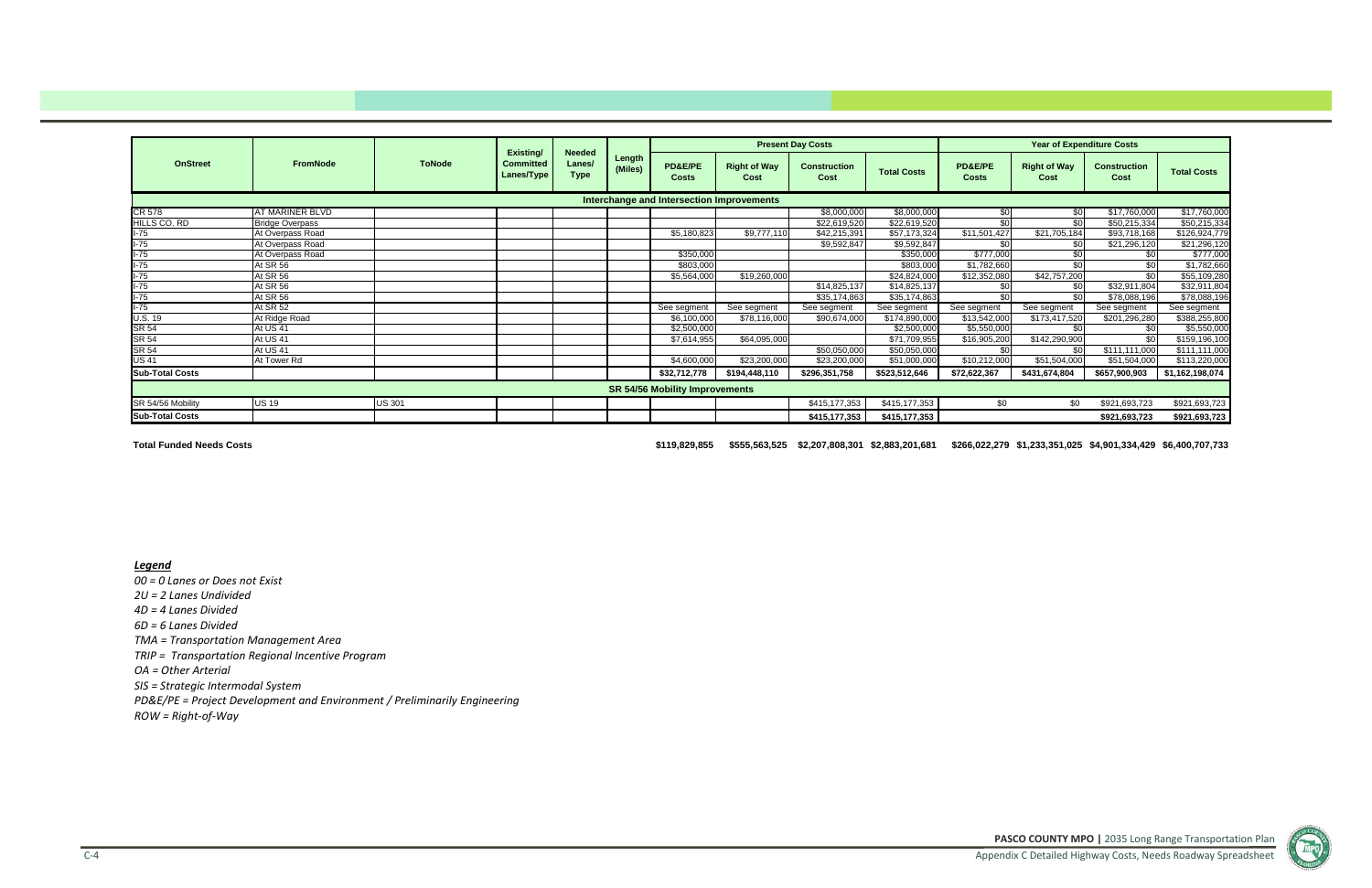Appendix C Detailed Highway Costs, Needs Roadway Spreadsheet C‐5

|                                                           |                                                                  | Unfunded (Note: Rows highlighted in grey indicate projects that are partially addressed by Cost Affordable roadway projects identified in Chapter 7.) |                                             |                                        |                   |                             |                              |                              |                                         |                              | See legend on page C-8         |                                  |                                |
|-----------------------------------------------------------|------------------------------------------------------------------|-------------------------------------------------------------------------------------------------------------------------------------------------------|---------------------------------------------|----------------------------------------|-------------------|-----------------------------|------------------------------|------------------------------|-----------------------------------------|------------------------------|--------------------------------|----------------------------------|--------------------------------|
|                                                           |                                                                  |                                                                                                                                                       |                                             |                                        |                   |                             |                              | <b>Present Day Costs</b>     |                                         |                              |                                | <b>Year of Expenditure Costs</b> |                                |
| <b>OnStreet</b>                                           | FromNode                                                         | <b>ToNode</b>                                                                                                                                         | Existing/<br><b>Committed</b><br>Lanes/Type | <b>Needed</b><br>Lanes/<br><b>Type</b> | Length<br>(Miles) | PD&E/PE<br>Costs            | <b>Right of Way</b><br>Cost  | Construction<br>Cost         | <b>Total Costs</b>                      | PD&E/PE<br>Costs             | <b>Right of Way</b><br>Cost    | Construction<br>Cost             | <b>Total Costs</b>             |
|                                                           |                                                                  |                                                                                                                                                       |                                             |                                        |                   | <b>Roadway Improvements</b> |                              |                              |                                         |                              |                                |                                  |                                |
| 6TH ST                                                    | A AVE                                                            | <b>SOUTH RD</b>                                                                                                                                       | 20                                          | 3 <sub>O</sub>                         | 0.087             | \$33,011                    | \$96,859                     | \$453,460                    | \$583,330                               | \$73,284                     | \$215,027                      | \$1,006,681                      | \$1,294,993                    |
| 6TH ST<br>6TH ST                                          | SOUTH RD<br>S.R. 54 (5TH AVE)                                    | S.R. 54 (5TH AVE)<br><b>12 AVE</b>                                                                                                                    | 20<br>2O                                    | 3 <sub>O</sub><br>30                   | 0.233<br>0.48     | \$88,392<br>\$182,176       | \$259,346<br>\$534,519       | \$1,214,167<br>\$2,502,428   | \$1,561,90<br>\$3,219,12                | \$196,230<br>\$404,431       | \$575,748<br>\$1,186,632       | \$2,695,451<br>\$5,555,390       | \$3,467,429<br>\$7,146,453     |
| 6TH ST                                                    | 12 AVE                                                           | U.S. 301 (GALL BLVD)                                                                                                                                  | 20                                          | 30                                     | 0.316             | \$120,109                   | \$352,407                    | \$1,649,844                  | \$2,122,36                              | \$266,642                    | \$782,344                      | \$3,662,654                      | \$4,711,639                    |
| 7TH ST                                                    | U.S. 301 (GALL BLVD) S                                           | 7TH ST EXT                                                                                                                                            | 20                                          | 3 <sub>O</sub>                         | 0.052             | \$19,850                    | \$58,242                     | \$272,669                    | \$350,76                                | \$44,067                     | \$129,297                      | \$605,325                        | \$778,689                      |
| 7TH ST                                                    | 7TH ST EXT                                                       | <b>SOUTH AVE</b>                                                                                                                                      | 20                                          | 30                                     | 0.064             | \$24,381                    | \$71,536                     | \$334,908                    | \$430,82                                | \$54,126                     | \$158,810                      | \$743,496                        | \$956,432                      |
| 7TH ST<br>7TH ST                                          | <b>SOUTH AVE</b><br>S.R. 54 (5TH AVE)                            | S.R. 54 (5TH AVE)<br>12TH AVE                                                                                                                         | 20<br>20                                    | 30<br>3 <sub>O</sub>                   | 0.289<br>0.479    | \$109,752<br>\$182,033      | \$322,020<br>\$534,097       | \$1,507,582<br>\$2,500,452   | \$1,939,35<br>\$3,216,58                | \$243,649<br>\$404,113       | \$714,884<br>\$1,185,695       | \$3,346,832<br>\$5,551,003       | \$4,305,366<br>\$7,140,812     |
| 7TH ST                                                    | 12TH AVE                                                         | <b>NORTH AVE</b>                                                                                                                                      | 20                                          | 30                                     | 0.338             | \$128,163                   | \$376,041                    | \$1,760,492                  | \$2,264,69                              | \$284,522                    | \$834,811                      | \$3,908,292                      | \$5,027,625                    |
| A AVE                                                     | 6TH STR                                                          | U.S. 301 (GALL BLVD)                                                                                                                                  | 20                                          | 3 <sub>O</sub>                         | 0.063             | \$24,022                    | \$70,481                     | \$329,969                    | \$424,472                               | \$53,329                     | \$156,468                      | \$732,531                        | \$942,328                      |
| <b>ALTOMONT LN</b>                                        | HILLSBOROUGH CO                                                  | S.R. 54                                                                                                                                               | 00                                          | 2U                                     | 0.84              | \$422,243                   | \$1,238,890                  | \$5,800,049                  | \$7,461,18                              | \$937,379                    | \$2,750,336                    | \$12,876,109                     | \$16,563,824                   |
| <b>ARTIFACT DR</b><br><b>BEXLEY RANCH BLVD</b>            | EILAND BLVD<br><b>LAKE PATIENCE</b>                              | <b>SUNSHINE RD</b><br><b>ROADWAY "D"</b>                                                                                                              | 00<br>00                                    | 2U<br>4D                               | 1.317<br>0.435    | \$661,271<br>\$305,915      | \$1,940,213<br>\$897,574     | \$9,083,392<br>\$4,202,126   | \$11,684,876<br>\$5,405,61              | \$1,468,022<br>\$679,131     | \$4,307,273<br>\$1,992,614     | \$20,165,130<br>\$9,328,720      | \$25,940,425<br>\$12,000,465   |
| <b>BEXLEY RANCH BLVD</b>                                  | <b>ROADWAY "D"</b>                                               | <b>SUNLAKE DR</b>                                                                                                                                     | 00                                          | 4D                                     | 1.144             | \$804,541                   | \$2,360,577                  | \$11,051,389                 | \$14,216,507                            | \$1,786,081                  | \$5,240,481                    | \$24,534,084                     | \$31,560,646                   |
| C.R. 35A (OLD LAKELAND HWY                                | C.R. 54                                                          | C.R. 530 (OTTIS ALLEN RD)                                                                                                                             | 2U                                          | 4D                                     | 1.566             | \$743,397                   | \$2,181,176                  | \$10,211,496                 | \$13,136,069                            | \$1,650,341                  | \$4,842,211                    | \$22,669,521                     | \$29,162,073                   |
| C.R. 35A (OLD LAKELAND HWY                                | C.R. 530 (OTTIS ALLEN RD)                                        | <b>BERRY RD</b>                                                                                                                                       | 2U                                          | 4D                                     | 0.607             | \$288,224                   | \$845,670                    | \$3,959,131                  | \$5,093,02                              | \$639,857                    | $\overline{\$1,877,387}$       | \$8,789,271                      | \$11,306,516                   |
| .R. 35A (OLD LAKELAND HWY<br>C.R. 35A (OLD LAKELAND HWY   | <b>BERRY RD</b><br><b>U.S. 98</b>                                | <b>U.S. 98</b><br>C.R. 52A (CLINTON AVE)                                                                                                              | 2U<br>2U                                    | 4D<br>4D                               | 1.254<br>2.248    | \$595,329<br>\$1,067,22     | \$1,746,734<br>\$3,131,302   | \$8,177,594<br>\$14,659,65   | \$10,519,65<br>\$18,858,17              | \$1,321,630<br>\$2,369,235   | \$3,877,749<br>\$6,951,490     | \$18,154,259<br>\$32,544,430     | \$23,353,639<br>\$41,865,155   |
| .R. 35A (OLD LAKELAND HWY                                 | C.R. 52A (CLINTON AVE)                                           | <b>CITY LIMITS</b>                                                                                                                                    | 2U                                          | 4D                                     | 2.306             | \$1,094,822                 | \$3,212,281                  | \$15,038,771                 | \$19,345,874                            | \$2,430,505                  | \$7,131,264                    | \$33,386,072                     | \$42,947,840                   |
| .R. 35A (OLD LAKELAND HWY)                                | <b>CITY LIMITS</b>                                               | U.S. 98 (BYPASS)                                                                                                                                      | 2U                                          | 4D                                     | 0.224             | \$106,174                   | \$311,521                    | \$1,458,432                  | \$1,876,127                             | \$235,706                    | \$691,577                      | \$3,237,719                      | \$4,165,002                    |
| C.R. 41 (BLANTON RD)                                      | C.R. 577 (LAKE IOLA RD)                                          | $1 - 75$                                                                                                                                              | 2U                                          | 6D                                     | 0.774             | \$337,912                   | \$991,456                    | \$4,641,647                  | \$5,971,015                             | \$750,165                    | \$2,201,032                    | \$10,304,456                     | \$13,255,653                   |
| C.R. 530 EXT                                              | C.R. 41 (FT KING HWY)                                            | <b>GREENSLOPE</b>                                                                                                                                     | 00                                          | 6D                                     | 0.751             | \$0                         | \$0                          | \$9,145,971                  | \$9,145,971                             | \$0                          | \$0                            | \$20,304,056                     | \$20,304,056                   |
| C.R. 530 EXT<br>C.R. 54 (E)                               | GREENSLOPE<br>HILLS CO. RD                                       | U.S. 301 (GALL BLVD)<br>S.R.56                                                                                                                        | 4D<br>00                                    | 6D<br>4D                               | 0.252<br>1.335    | \$131,925<br>\$938,787      | \$387,078<br>\$2,754,462     | \$1,812,161<br>\$12,895,422  | \$2,331,164<br>\$16,588,67              | \$292,874<br>\$2,084,107     | \$859,313<br>\$6,114,906       | \$4,022,997<br>\$28,627,837      | \$5,175,184<br>\$36,826,850    |
| C.R.54(E)                                                 | S.R. 56                                                          | <b>MAGNOLIA BLVD</b>                                                                                                                                  | 2U                                          | 6D                                     | 2.956             | \$0                         | \$4,957,563                  | \$11,405,777                 | \$16,363,340                            | \$0                          | \$11,005,790                   | \$25,320,825                     | \$36,326,615                   |
| C.R. 577 (CURLEY RD)                                      | C.R. 579A (PROSPECT RD)                                          | <b>CLINTON AVE EXT</b>                                                                                                                                | 2U                                          | 6D                                     | 0.813             | \$480,185                   | \$1,859,418                  | \$10,852,181                 | \$13,191,784                            | \$1,066,011                  | \$4,127,908                    | \$24,091,842                     | \$29,285,760                   |
| C.R. 577 (LAKE IOLA DR)                                   | C.R. 41 (BLANTON RD)                                             | <b>HERNANDO CNTY LN</b>                                                                                                                               | 2U                                          | 6D                                     |                   | \$436,253                   | \$1.279.994                  | \$5,992,481                  | \$7,708,72                              | \$968,482                    | \$2,841,587                    | \$13,303,308                     | \$17,113,376                   |
| C.R. 578 (COUNTY LINE RD)<br>C.R. 578 (COUNTY LINE RD)    | U.S. 19<br><b>GRAND CLUB DR</b>                                  | <b>GRAND CLUB DR</b><br><b>EAST RD</b>                                                                                                                | 4D<br>4D                                    | 6D<br>6D                               | 0.758<br>1.60     | \$396,469<br>\$838,498      | \$1,163,267<br>\$2,460,209   | \$5,446,005<br>\$11,517,831  | \$7,005,741<br>$\overline{$}14,816,538$ | \$880,161<br>\$1,861,466     | \$2,582,453<br>\$5,461,664     | \$12,090,131<br>\$25,569,585     | \$15,552,745<br>\$32,892,714   |
| C.R. 578 (COUNTY LINE RD)                                 | <b>EAST RD</b>                                                   | <b>WATERFALL DR</b>                                                                                                                                   | 2U                                          | 6D                                     | 1.225             | \$0                         | \$13,074,964                 | 17,437,584.71                | \$30,512,549                            | \$0                          | \$29,026,420                   | \$38,711,438                     | \$67,737,858                   |
| C.R. 578 (COUNTY LINE RD)                                 | <b>WATERFALL DR</b>                                              | <b>SHADY HILLS</b>                                                                                                                                    | 2U                                          | 6D                                     | 1.961             | \$0                         | \$20,930,616                 | 27,914,370.29                | \$48,844,98                             | \$0                          | \$46,465,967                   | \$61,969,902                     | \$108,435,869                  |
| C.R. 578 (COUNTY LINE RD)                                 | <b>SHADY HILLS</b>                                               | <b>LINDEN DR</b>                                                                                                                                      | 2U                                          | 6D                                     | 2.286             | \$0                         | \$8,750,109                  | \$13,980,057                 | \$22,730,16                             | \$0                          | \$19,425,242                   | \$31,035,726                     | \$50,460,968                   |
| C.R. 578 (COUNTY LINE RD)<br>C.R. 578 (COUNTY LINE RD)    | <b>LINDEN DR</b><br>ANDERSON SNOW RD                             | ANDERSON SNOW RD<br><b>SUNCOAST SB RAMPS</b>                                                                                                          | 2U<br>2U                                    | 6D<br>6D                               | 1.255<br>0.271    | \$0<br>\$0                  | \$4,803,756<br>\$1,037,305   | \$7,674,966<br>\$1,657,303   | \$12,478,722<br>\$2,694,608             | \$0<br>\$0                   | \$10,664,339<br>\$2,302,817    | \$17,038,423<br>\$3,679,213      | \$27,702,762<br>\$5,982,031    |
| C.R. 578 (COUNTY LINE RD)                                 | <b>SUNCOAST SB RAMPS</b>                                         | <b>SUNCOAST PKWY</b>                                                                                                                                  | 2U                                          | 6D                                     | 0.04              | \$0                         | \$153,108                    | \$244,620                    | \$397,728                               | \$0                          | \$339,899                      | \$543,057                        | \$882,957                      |
| C.R. 578 (COUNTY LINE RD)                                 | <b>SUNCOAST PKWY</b>                                             | <b>SUNCOAST PKWY NB RAMPS</b>                                                                                                                         | 2U                                          | 6D                                     | 0.035             | \$18,323                    | \$53,761                     | \$251,689                    | \$323,773                               | \$40,677                     | \$119,349                      | \$558,750                        | \$718,776                      |
| C.R. 578 (COUNTY LINE RD)                                 | SUNCOAST PKWY NB RAMPS AYERS RD                                  |                                                                                                                                                       | 2U                                          | 6D                                     | 0.44              | \$230,077                   | \$675,061                    | \$3,160,397                  | \$4,065,53                              | \$510,771                    | \$1,498,635                    | \$7,016,081                      | \$9,025,488                    |
| C.R. 579 (EILAND BLVD)<br>C.R. 579 (HANDCART)             | S.R. 54<br>EILAND BLVD (Z.WEST)                                  | EILAND BLVD (Z.WEST)<br><b>FAIRVIEW HEIGHT</b>                                                                                                        | 2U<br>2U                                    | 4D<br>4D                               | 2.066<br>1.593    | \$980,467<br>\$755,983      | \$2,876,757<br>\$2,218,104   | \$13,467,962<br>\$10,384,384 | \$17,325,18<br>\$13,358,47              | \$2,176,637<br>\$1,678,282   | \$6,386,401<br>\$4,924,191     | \$29,898,876<br>\$23,053,332     | \$38,461,913<br>\$29,655,806   |
| C.R. 579 (HANDCART)                                       | <b>FAIRVIEW HEIGHT</b>                                           | C.R. 579A (PROSPECT RD)                                                                                                                               | 2U                                          | 4D                                     | 2.63              | \$1,252,600                 | \$3,675,211                  | \$17,206,044                 | \$22,133,85                             | \$2,780,772                  | \$8,158,968                    | \$38,197,418                     | \$49,137,158                   |
| C.R. 579 (HANDCART)                                       | C.R. 579A (PROSPECT RD)                                          | NORTH OF CLINTON AVE                                                                                                                                  | 00                                          | 4D                                     | 1.742             | \$1,224,991                 | \$3,594,204                  | \$16,826,797                 | \$21,645,99                             | \$2,719,480                  | \$7,979,133                    | \$37,355,489                     | \$48,054,102                   |
| .R. 579 (MORRIS BRIDGE RD)<br>C.R. 579 (MORRIS BRIDGE RD) | <b>S.R. 56</b><br>CHANCEY RD                                     | <b>CHANCEY RD</b><br>S.R. 54                                                                                                                          | 2U<br>2U                                    | 4D<br>4D                               | 0.559             | \$265,299                   | \$778,407                    | \$3,644,228                  | \$4,687,93                              | \$588,964<br>\$790,942       | \$1,728,064<br>\$2,320,677     | \$8,090,186                      | \$10,407,213                   |
| C.R. 583 (EHREN CUTOFF)                                   | <b>TOWER RD</b>                                                  | <b>COLLIER PKWY</b>                                                                                                                                   | 2U                                          | 4D                                     | 0.751<br>0.598    | \$356,280<br>\$283,640      | \$1,045,350<br>\$832,218     | \$4,893,960<br>\$3,896,151   | \$6,295,590<br>\$5,012,00               | \$629,681                    | \$1,847,524                    | \$10,864,591<br>\$8,649,455      | \$13,976,210<br>\$11,126,660   |
| C.R. 587 (GUNN HWY)                                       | S.R.54                                                           | <b>TOWN AVE</b>                                                                                                                                       | 00                                          | 6D                                     | 0.583             | \$501,273                   | \$1,470,768                  | \$6,885,617                  | \$8,857,65                              | \$1,112,826                  | \$3,265,105                    | \$15,286,070                     | \$19,664,001                   |
| <b>CALIENTE BLVD</b>                                      | U.S. 41                                                          | <b>EHREN CUTOFF</b>                                                                                                                                   | 00                                          | 4D                                     | 1.47              | \$1,038,80                  | \$3,047,922                  | \$14,269,299                 | \$18,356,02                             | \$2,306,147                  | \$6,766,387                    | \$31,677,844                     | \$40,750,378                   |
| CHANCEY (Z.EAST)                                          | S.R. 39<br>20TH ST EXT                                           | 20TH ST EXT                                                                                                                                           | 2U                                          | 4D<br>4D                               | 0.453             | \$214,955                   | \$630,692<br>\$2,156,644     | \$2,952,677<br>\$10,096,649  | \$3,798,324                             | \$477,200                    | \$1.400.136                    | \$6,554,943                      | \$8,432,279<br>\$28,834,093    |
| CHANCEY (Z.EAST)<br>CHANCEY (Z.EAST)                      | <b>ALSTON EXT</b>                                                | <b>ALSTON EXT</b><br>C AVE EXT                                                                                                                        | 2U<br>2U                                    | 4D                                     | 1.548<br>0.583    | \$735,037<br>\$276,627      | \$811,643                    | \$3,799,828                  | \$12,988,330<br>\$4,888,098             | \$1,631,782<br>\$614,112     | \$4,787,750<br>\$1,801,847     | \$22,414,561<br>\$8,435,618      | \$10,851,578                   |
| CHANCEY (Z.EAST)                                          | C AVE EXT                                                        | 6TH AVE EXT                                                                                                                                           | 2U                                          | 4D                                     | 0.775             | \$367,878                   | \$1,079,377                  | \$5,053,264                  | \$6,500,519                             | \$816,689                    | \$2,396,217                    | \$11,218,246                     | \$14,431,152                   |
| CHANCEY (Z.EAST)                                          | 6TH AVE EXT                                                      | C.R. 54                                                                                                                                               | 2U                                          | 4D                                     | 0.997             | \$473,242                   | \$1,388,524                  | \$6,500,582                  | \$8,362,348                             | \$1,050,597                  | \$3,082,523                    | \$14,431,292                     | \$18,564,413                   |
| <b>CLINTON AVE EXT</b>                                    | S.R. 52                                                          | C.R. 577 (CURLEY RD)                                                                                                                                  | 00                                          | 6D                                     | 1.83              | \$1,574,870                 | \$4,620,774                  | \$21,632,835                 | \$27,828,479                            | \$3,496,211<br>\$1,082,887   | \$10,258,118                   | \$48,024,894                     | \$61,779,223                   |
| <b>COLLIER PKWY</b><br><b>COLLIER PKWY EXT</b>            | <b>LIVINGSTON</b><br>C.R. 583 (EHREN CUTOFF)                     | <b>WILLOW BEND PKWY</b><br><b>RIDGE RD EXT</b>                                                                                                        | 2U<br>00                                    | 6D<br>4D                               | 0.933<br>1.213    | \$487,787<br>\$853,019      | \$1,431,199<br>\$2,502,813   | \$6,700,368<br>\$11,717,290  | \$8,619,354<br>\$15,073,122             | \$1,893,702                  | \$3,177,262<br>\$5,556,245     | \$14,874,817<br>\$26,012,384     | \$19,134,966<br>\$33,462,331   |
| <b>COLLIER PKWY EXT</b>                                   | <b>RIDGE RD EXT</b>                                              | S.R. 52                                                                                                                                               | 00                                          | 4D                                     | 2.578             | \$1,813,114                 | \$5,319,797                  | \$24,905,416                 | \$32,038,327                            | \$4,025,113                  | \$11,809,949                   | \$55,290,024                     | \$71,125,086                   |
| - 75                                                      | HILLS CO LINE                                                    | S.R. 56                                                                                                                                               | 12F                                         | 14F                                    | 1.8               | \$5,688,416                 | \$28,442,077                 | \$28,442,077                 | \$62,572,570                            | \$12,628,283                 | \$63,141,411                   | \$63,141,411                     | \$138,911,106                  |
| $-75$                                                     | S.R. 56                                                          | S.R. 54                                                                                                                                               | 4F                                          | 12F                                    | 3.342             | \$10,561,492                | \$52,807,457                 | \$52,807,457                 | \$116,176,405                           | \$23,446,512                 | \$117,232,554                  | \$117,232,554                    | \$257,911,620                  |
| l - 75<br>$-75$                                           | S.R. 54<br><b>OVERPASS RD</b>                                    | <b>OVERPASS RD</b><br>S.R. 52                                                                                                                         | 4F<br>4F                                    | 10F<br>10F                             | 3.03<br>3.575     | \$9,575,500<br>\$11,297,826 | \$47,877,497<br>\$56,489,126 | \$47,877,497<br>\$56,489,126 | \$105,330,493<br>\$124,276,077          | \$21,257,610<br>\$25,081,173 | \$106,288,042<br>\$125,405,859 | \$106,288,042<br>\$125,405,859   | \$233,833,695<br>\$275,892,891 |
| $-75$                                                     | S.R. 52                                                          | C.R. 41 (BLANTON RD)                                                                                                                                  | 4F                                          | 8F                                     | 6.842             | \$21,622,301                | \$108,111,496                | \$108,111,496                | \$237,845,292                           | \$48,001,507                 | \$240,007,520                  | \$240,007,520                    | \$528,016,548                  |
| $1 - 75$                                                  | C.R. 41 (BLANTON RD)                                             | <b>HERNANDO CO</b>                                                                                                                                    | 4F                                          | 8F                                     | 1.192             | \$3,766,995                 | \$18,834,976                 | \$18,834,976                 | \$41,436,946                            | \$8,362,730                  | \$41,813,646                   | \$41,813,646                     | \$91,990,021                   |
| LAKE PATIENCE                                             | TOWER RD (N)                                                     | <b>SUNLAKE DR</b>                                                                                                                                     | 00                                          | 4D                                     | 0.648             | \$319,453                   | \$938,396                    | \$4,392,494                  | \$5,650,344                             | \$709,186                    | \$2,083,240                    | \$9,751,337                      | \$12,543,764                   |
| <b>MANSFIELD</b><br><b>MANSFIELD</b>                      | HILLS CO LINE RD (S)<br>HILLS CO LINE RD (N)                     | HILLS CO LINE RD (N)<br>S.R. 56                                                                                                                       | 2U<br>2U                                    | 4D<br>4D                               | 0.32<br>0.863     | \$151,664<br>\$409,592      | \$444,992<br>\$1,201,770     | \$2,083,298<br>\$5,626,264   | \$2,679,954<br>\$7,237,626              | \$336,694<br>\$909,294       | \$987,882<br>\$2,667,929       | \$4,624,922<br>\$12,490,306      | \$5,949,498<br>\$16,067,530    |
| <b>MANSFIELD</b>                                          | <b>MANSFIELD EXT</b>                                             | S.R. 54                                                                                                                                               | 00                                          | 6D                                     | 1.01              | \$869,080                   | \$2,549,936                  | \$11,937,904                 | \$15,356,920                            | \$1,929,358                  | \$5,660,858                    | \$26,502,147                     | \$34,092,362                   |
| S.R. 54                                                   | CYPRESS CREEK RD                                                 | S.R. 56                                                                                                                                               | 6D                                          | 10D                                    | 0.476             | \$1,504,270                 | \$7,521,349                  | \$7,521,349                  | \$16,546,969                            | 33,339,479                   | \$16,697,395                   | \$16,697,395                     | \$36,734,270                   |
| S.R. 56                                                   | S.R. 54                                                          | I-75 SB RAMP                                                                                                                                          | 6D                                          | 10D                                    | 0.77              | \$2,433,378                 | \$12,166,889                 | \$12,166,889                 | \$26,767,155                            | \$5,402,099                  | \$27,010,493                   | \$27,010,493                     | \$59,423,084                   |
| S.R. 56<br>S.R. 56                                        | I-75 SB RAMP<br>C.R. 579 (MORRIS BRIDGE RD) U.S. 301 (GALL BLVD) | $1 - 75$                                                                                                                                              | 6D<br>00                                    | 10D<br>8D                              | 0.104<br>3.258    | \$328,664<br>\$10,296,033   | \$1,643,320<br>\$51,480,160  | \$1,643,320<br>\$51,480,160  | \$3,615,304<br>\$113,256,352            | \$729,634<br>\$22,857,192    | \$3,648,170<br>\$114,285,955   | \$3,648,170<br>\$114,285,955     | \$8,025,975<br>\$251,429,102   |
| S.R. 56                                                   | l - 75                                                           | I-75 NB RAMP                                                                                                                                          | 6D                                          | 10D                                    | 0.083             | \$262,299                   | \$1,311,496                  | \$1,311,496                  | \$2,885,291                             | \$582,304                    | \$2,911,521                    | \$2,911,521                      | \$6,405,345                    |
|                                                           |                                                                  |                                                                                                                                                       |                                             |                                        |                   |                             |                              |                              |                                         |                              |                                |                                  |                                |

**TMPO**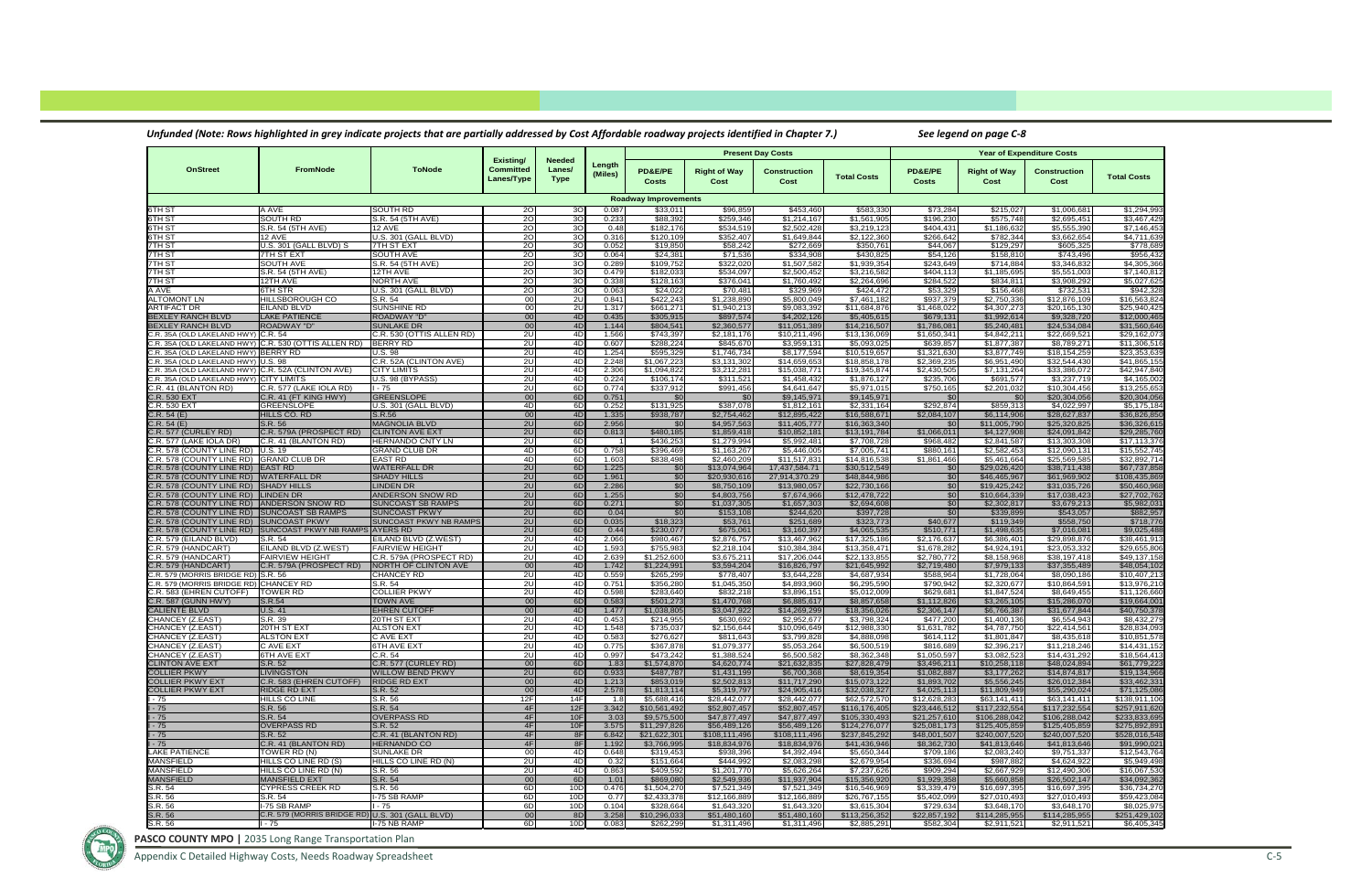

Appendix C Detailed Highway Costs, Needs Roadway Spreadsheet

### *See legend on page C‐8*

|                                                            |                                                            |                                           |                                      |                                        |                   |                             |                              | <b>Present Day Costs</b>     |                                         |                             |                              | <b>Year of Expenditure Costs</b> |                               |
|------------------------------------------------------------|------------------------------------------------------------|-------------------------------------------|--------------------------------------|----------------------------------------|-------------------|-----------------------------|------------------------------|------------------------------|-----------------------------------------|-----------------------------|------------------------------|----------------------------------|-------------------------------|
| <b>OnStreet</b>                                            | <b>FromNode</b>                                            | <b>ToNode</b>                             | Existing/<br>Committed<br>Lanes/Type | <b>Needed</b><br>Lanes/<br><b>Type</b> | Length<br>(Miles) | PD&E/PE<br>Costs            | <b>Right of Way</b><br>Cost  | Construction<br>Cost         | <b>Total Costs</b>                      | PD&E/PE<br>Costs            | <b>Right of Way</b><br>Cost  | <b>Construction</b><br>Cost      | <b>Total Costs</b>            |
|                                                            |                                                            |                                           |                                      |                                        |                   | <b>Roadway Improvements</b> |                              |                              |                                         |                             |                              |                                  |                               |
| S.R. 56                                                    | I-75 NB RAMP                                               | NORTHWOOD PALM                            | 6D                                   | 10D                                    | 1.157             | \$3,656,387                 | \$18,281,935                 | \$18,281,935                 | \$40,220,258                            | \$8,117,180                 | \$40,585,896                 | \$40,585,896                     | \$89,288,972                  |
| S.R. 56<br>S.R. 56                                         | NORTHWOOD PALM<br><b>AINCIENT OAKS DR</b>                  | AINCIENT OAKS DR<br>C.R. 581              | 6D<br>6D                             | 10 <sub>0</sub><br>10D                 | 0.34<br>0.438     | \$1,074,479<br>\$1,384,181  | \$5,372,392<br>\$6,920,905   | \$5,372,392<br>\$6,920,905   | \$11,819,26<br>\$15,225,992             | \$2,385,342<br>\$3,072,882  | \$11,926,711<br>\$15,364,410 | \$11,926,711<br>\$15,364,410     | \$26.238.76<br>\$33,801,70    |
| S.R. 56                                                    | $\overline{C}$ .R. 581                                     | <b>MANSFIELD BLVD</b>                     | 6D                                   | 8D                                     | 2.10              | \$6,638,280                 | \$33,191,401                 | \$33,191,401                 | \$73,021,08                             | \$14,736,982                | \$73,684,910                 | \$73,684,910                     | \$162,106,80                  |
| S.R. 56                                                    | MANSFIELD BLVD                                             | <b>MEADOW POINTE BLVD</b>                 | 4 <sub>D</sub>                       | 8D                                     | 1.296             | \$4,095,659                 | \$20,478,296                 | \$20,478,296                 | \$45,052,25                             | \$9,092,364                 | \$45,461,816                 | \$45,461,816                     | \$100,015,99                  |
| S.R. 56                                                    | <b>MEADOW POINTE BLVD</b>                                  | <b>STANLEY</b>                            | 00                                   | 8D                                     | 0.79              | \$2,515,544                 | \$12,577,719                 | \$12,577,719                 | \$27,670,98                             | \$5,584,507                 | \$27,922,535                 | \$27,922,535                     | \$61,429,57                   |
| S.R. 56                                                    | <b>STANLEY</b>                                             | C.R. 579 (MORRIS BRIDGE RD)               | 00                                   | 8D                                     | 2.38              | \$7,530,830                 | \$37,654,150                 | \$37,654,150                 | \$82,839,13                             | \$16,718,444                | \$83,592,213                 | \$83,592,213                     | \$183,902,87                  |
| <b>TOWER RD</b>                                            | <b>TOWN AVE</b>                                            | N. SUNCOAST                               | 00                                   | 4D                                     | 2.279             | \$4,955,852                 | \$4,933,555                  | \$36,635,229                 | \$46,524,63                             | \$11,001,991                | \$10,952,492                 | \$81,330,209                     | \$103,284,69                  |
| <b>TOWER RD</b>                                            | N. SUNCOAST                                                | <b>ASHLEY GLEN BLVD</b>                   | 00                                   | 4D                                     | 0.745             | \$1,620,057                 | \$1,612,768                  | \$11,975,974                 | \$15,208,79                             | \$3,596,526                 | \$3,580,345                  | \$26,586,663                     | \$33,763,53                   |
| U.S. 301 (GALL BLVD)<br>U.S. 301 (GALL BLVD)               | <b>HILLSBOROUGH CO</b><br>S.R. 56                          | S.R. 56<br>CHANCEY (Z.EAST)               | 2U<br>2U                             | 4D<br>8D                               | 2.259<br>0.778    | \$5.834.506<br>\$2,458,660  | \$29,172,529<br>\$12,293,298 | \$29,172,529<br>\$12,293,298 | \$64,179,564<br>\$27,045,25             | \$12,952,603<br>\$5,458,225 | \$64,763,014<br>\$27,291,121 | \$64,763,014<br>\$27,291,121     | \$142,478,63<br>\$60,040,467  |
| U.S. 301 (GALL BLVD)                                       | CHANCEY (Z.EAST)                                           | <b>CRYSTAL SPRINGS</b>                    | 2U                                   | 8D                                     | 0.08              | \$262,299                   | \$1,311,496                  | \$1,311,496                  | \$2,885,29                              | \$582,304                   | \$2,911,521                  | \$2,911,521                      | \$6,405,34                    |
| U.S. 301 (GALL BLVD)                                       | <b>CRYSTAL SPRINGS</b>                                     | S.R. 39                                   | 2U                                   | 8D                                     | 0.609             | \$1,924,581                 | \$9,622,903                  | \$9,622,903                  | \$21,170,38                             | \$4,272,569                 | \$21,362,844                 | \$21,362,844                     | \$46,998,257                  |
| U.S. 301 (GALL BLVD)                                       | S.R. 39                                                    | PALM GROVE RD                             | 2U                                   | 8D                                     | 0.047             | \$148,531                   | \$742,654                    | \$742,654                    | \$1,633,83                              | \$329,739                   | \$1,648,692                  | \$1,648,692                      | \$3,627,12                    |
| U.S. 301 (GALL BLVD)                                       | PALM GROVE RD                                              | <b>ALSTON AVE</b>                         | 2U                                   | 8D                                     | 0.345             | \$1,090,280                 | \$5,451,398                  | \$5,451,398                  | \$11,993,07                             | \$2,420,421                 | \$12,102,104                 | \$12,102,104                     | \$26,624,62                   |
| U.S. 301 (GALL BLVD)                                       | <b>ALSTON AVE</b>                                          | SOUTH CITY LIMITS (ZEPHYRHILLS            | 2U                                   | 8D                                     | 0.166             | \$524,598                   | \$2,622,992                  | \$2,622,992                  | \$5,770,58                              | \$1,164,608                 | \$5,823,041                  | \$5,823,041                      | \$12,810,69                   |
| U.S. 301 (GALL BLVD)<br>U.S. 301 (GALL BLVD)               | SOUTH CITY LIMITS (ZEPHYRHILLS) C AVE<br>C AVE             | <b>B AVE</b>                              | 2U<br>2U                             | 8D<br>8D                               | 0.085<br>0.073    | \$268,620<br>\$230,697      | \$1,343,098<br>\$1,153,484   | \$1,343,098<br>\$1,153,484   | \$2,954,81<br>\$2,537,66                | \$596,336<br>\$512,147      | \$2,981,678<br>\$2,560,735   | \$2,981,678<br>\$2,560,735       | \$6,559,69<br>\$5,633,61      |
| U.S. 301 (GALL BLVD)                                       | <b>BAVE</b>                                                | A AVE                                     | 2U                                   | 8D                                     | 0.091             | \$287,581                   | \$1,437,905                  | \$1,437,905                  | \$3,163,39                              | \$638,430                   | \$3,192,149                  | \$3,192,149                      | \$7,022,72                    |
| U.S. 301 (GALL BLVD)                                       | A AVE                                                      | <b>SOUTH RD</b>                           | 2U                                   | 8D                                     | 0.087             | \$274,940                   | \$1,374,700                  | \$1,374,700                  | \$3,024,34                              | \$610,367                   | \$3,051,835                  | \$3,051,835                      | \$6,714,03                    |
| U.S. 301 (GALL BLVD)                                       | <b>SOUTH RD</b>                                            | S.R. 54 (5TH AVE)                         | 2U                                   | 8D                                     | 0.26              | \$821,660                   | \$4,108,300                  | \$4,108,300                  | \$9,038,26                              | \$1,824,085                 | \$9,120,426                  | \$9,120,426                      | \$20,064,93                   |
| J.S. 301 (GALL BLVD)                                       | S.R. 54 (5TH AVE)                                          | 12 TH AVE                                 | 2U                                   | 8D                                     | 0.48              | \$1,516,911                 | \$7,584,554                  | \$7,584,554                  | \$16,686,019                            | \$3,367,542                 | \$16,837,710                 | \$16,837,710                     | \$37,042,96                   |
| U.S. 301 (GALL BLVD)                                       | 12 TH AVE                                                  | 6TH ST                                    | 2U                                   | 8D                                     | 0.322             | \$1,017,594                 | \$5,087,972                  | \$5,087,972                  | \$11,193,53                             | \$2,259,060                 | \$11,295,297                 | \$11,295,297                     | \$24,849,653                  |
| U.S. 301 (N)                                               | C.R. 530 (KOSSIK RD)                                       | <b>BAILEY HILL RD</b>                     | 4D                                   | 6D                                     | 1.001             | \$3,163,223                 | \$15,816,117                 | \$15,816,117                 | \$34,795,457                            | \$7,022,355                 | \$35,111,780                 | \$35,111,780                     | \$77,245,91                   |
| U.S. 301 (N)<br>U.S. 301 (N)                               | <b>BAILEY HILL RD</b><br><b>WIRE RD</b>                    | <b>WIRE RD</b><br><b>CENTENNIAL RD</b>    | 4D<br>4 <sub>D</sub>                 | 6D<br>6D                               | 0.241<br>0.799    | \$762,525<br>\$2,523,995    | \$3,812,627<br>\$12,619,975  | \$3,812,627<br>\$12,619,975  | \$8,387,779<br>\$27,763,94              | \$1,692,806<br>\$5,603,269  | \$8,464,032<br>\$28,016,345  | \$8,464,032<br>\$28,016,345      | \$18,620,86<br>\$61,635,95    |
| U.S. 301 (N)                                               | <b>CENTENNIAL RD</b>                                       | <b>U.S. 98</b>                            | 4D                                   | 6D                                     | 1.444             | \$4,563,780                 | \$22,818,90                  | \$22,818,901                 | \$50,201,58                             | \$10,131,592                | \$50,657,960                 | \$50,657,960                     | \$111,447,51                  |
| U.S. 301 (N)                                               | C.R. 52A (CLINTON AVE)                                     | <b>MORNINGSIDE DR</b>                     | 4D                                   | 6D                                     | 1.009             | \$3,188,362                 | \$15,941,808                 | \$15,941,808                 | \$35,071,978                            | \$7,078,164                 | \$35,390,814                 | \$35,390,814                     | \$77,859,79                   |
| U.S. 301 (N)                                               | <b>MORNINGSIDE DR</b>                                      | U.S. 98 BYPASS S                          | 4D                                   | 6D                                     | 0.81              | \$2,561,104                 | \$12,805,519                 | \$12,805,519                 | \$28,172,142                            | \$5,685,651                 | \$28,428,252                 | \$28,428,252                     | \$62,542,155                  |
| HILLS CO. RD                                               | <b>LIVINGSTON</b>                                          | $1 - 75$                                  | 2U                                   | 6D                                     | 2.056             | \$1,075,409                 | \$3,155,321                  | \$14,772,101                 | \$19,002,83                             | \$2,387,408                 | \$7,004,813                  | \$32,794,064                     | \$42,186,28                   |
| HILLS CO. RD                                               | $1 - 75$                                                   | <b>TROUT CREEK RD</b>                     | 2U                                   | 6D                                     | 1.763             | \$922,189                   | \$2,705,765                  | \$12,667,437                 | \$16,295,39                             | \$2,047,260                 | \$6,006,798                  | \$28,121,710                     | \$36,175,76                   |
| HILLS CO. RD                                               | <b>TROUT CREEK RD</b>                                      | C.R. 581                                  | 2U                                   | 6D                                     | 0.722             | \$377,354                   | \$1,107,181                  | \$5,183,432                  | \$6,667,96                              | \$837,726                   | \$2,457,942                  | \$11,507,219                     | \$14,802,88                   |
| MEADOWBROOK DR<br><b>MILESTONE DR</b>                      | S.R. 54<br><b>BOWMAN RD</b>                                | <b>MENTMORE</b><br><b>HERNANDO CO LN</b>  | 20<br>00                             | 4D<br>2U                               | 0.538<br>1.331    | \$255,320<br>\$668,307      | \$749,128<br>\$1,960,856     | \$3,507,153<br>\$9,180,038   | $\overline{\$4,511,60}$<br>\$11,809,201 | \$566,810<br>\$1,483,642    | \$1,663,064<br>\$4,353,100   | \$7,785,880<br>\$20,379,684      | \$10,015,754<br>\$26,216,42   |
| <b>MITCHELL BLVD</b>                                       | C.R. 77 (SEVEN SPRINGS BLVD) PERRINE RANCH EXT S           |                                           | 4D                                   | 6D                                     | 0.51              | \$266,822                   | \$782,873                    | \$3,665,135                  | \$4,714,83                              | \$592,345                   | \$1,737,978                  | \$8,136,600                      | \$10,466,92                   |
| <b>MITCHELL BLVD</b>                                       | PERRINE RANCH EXT S                                        | <b>TRINITY OAKS</b>                       | 4D                                   | 6D                                     | 0.827             | \$432,422                   | \$1,268,754                  | \$5,939,859                  | \$7,641,03                              | \$959,977                   | \$2,816,634                  | \$13,186,487                     | \$16,963,09                   |
| <b>MITCHELL BLVD</b>                                       | <b>TRINITY OAKS</b>                                        | C.R. 1 (LITTLE RD)                        | 4D                                   | 6D                                     | 0.671             | \$350,909                   | \$1,029,591                  | \$4,820,184                  | \$6,200,684                             | \$779,018                   | \$2,285,692                  | \$10,700,808                     | \$13,765,51                   |
| <b>MORNINGSIDE DR</b>                                      | S.R. 52                                                    | C.R. 41 (FT. KING)                        | 00                                   | 2U                                     | 0.913             | \$458,373                   | \$1,344,898                  | \$6,296,338                  | \$8,099,60                              | \$1,017,588                 | \$2,985,674                  | \$13,977,870                     | \$17,981,132                  |
| <b>MORNINGSIDE DR</b>                                      | C.R. 41 (FT. KING)                                         | U.S. 301                                  | 00                                   | 2U                                     | 0.861             | \$432,417                   | \$1,268,740                  | \$5,939,794                  | \$7,640,95                              | \$959,966                   | \$2,816,603                  | \$13,186,343                     | \$16,962,91                   |
| <b>NEW RIVER BLVD</b>                                      | S.R. 54                                                    | Z. WEST.EXT                               | 00 <sup>1</sup>                      | 4D                                     | 0.964             | \$678,153                   | \$1,989,746                  | \$9,315,291                  | \$11,983,190                            | \$1,505,500                 | \$4,417,236                  | \$20,679,946                     | \$26,602,68                   |
| <b>NEW RIVER BLVD</b><br>NEW RIVER RD EXTENSION Z.WEST EXT | Z. WEST.EXT                                                | <b>OVERPASS RD EXT</b><br><b>WELLS RD</b> | 00<br>00                             | 4D<br>2U                               | 1.864<br>0.83     | \$1,310,626<br>\$417,870    | \$3,845,462<br>\$1,226,058   | \$18,003,099<br>\$5,739,972  | \$23,159,18<br>\$7,383,90               | \$2,909,590<br>\$927,67'    | \$8,536,926<br>\$2,721,849   | \$39,966,880<br>\$12,742,738     | \$51,413,39<br>\$16,392,25    |
| <b>NEW RIVER RD EXTENSION</b>                              | <b>WELLS RD</b>                                            | <b>SUNSHINE RD</b>                        | 00                                   | 2U                                     | 0.664             | \$333,155                   | \$977,499                    | \$4,576,306                  | \$5,886,96                              | \$739,604                   | \$2,170,048                  | \$10,159,399                     | \$13.069.05                   |
| <b>NEW ROAD A</b>                                          | C.R. 579 (MORRIS BRIDGE RD) U.S. 301 (GALL BLVD)           |                                           | 00                                   | 2 <sub>u</sub>                         | 2.65              | \$1,331,480                 | \$3,906,648                  | \$18,289,550                 | \$23,527,67                             | \$2,955,886                 | \$8,672,759                  | \$40,602,801                     | \$52,231,44                   |
| OAK GROVE DR                                               | HILLS CO RD                                                | <b>SR 54</b>                              | 00                                   | 2U                                     | 1.055             | \$529,493                   | \$1,553,56                   | \$7,273,244                  | \$9,356,30                              | \$1,175,474                 | \$3,448,914                  | \$16,146,602                     | \$20,770,99                   |
| <b>OVERPASS RD</b>                                         | <b>PASCO RD</b>                                            | <b>MCKENDREE RD</b>                       | 2U                                   | 6D                                     | 0.577             | \$301,685                   | \$885,164                    | \$4,144,025                  | \$5,330,87                              | \$669,741                   | \$1,965,064                  | \$9,199,736                      | \$11,834,54                   |
| OVERPASS RD EXT                                            | <b>MCKENDREE RD</b>                                        | <b>BOYETTE RD</b>                         | 2U                                   | 6D                                     | 0.256             | \$133,807                   | \$392,599                    | \$1,838,010                  | \$2,364,41                              | \$297,052                   | \$871,570                    | \$4,080,382                      | \$5,249,00                    |
| OVERPASS RD EXT                                            | <b>BOYETTE RD</b>                                          | C.R. 577 (CURLEY RD)                      | 00<br>00                             | 6D                                     | 2.06<br>0.99      | \$1,774,989                 | \$5,207,933                  | \$24,381,709                 | \$31,364,63                             | \$3,940,476                 | \$11,561,611                 | \$54,127,394<br>\$26,194,042     | \$69,629,48                   |
| <b>OVERPASS RD EXT</b><br>OVERPASS RD EXT                  | C.R. 577 (CURLEY RD)<br>C.R. 579 (HANDCART)                | <b>NEW RIVER BLVD</b><br>ARTIFACT DR      | <b>001</b>                           | 6D<br>6D                               | 1.276             | \$858,976<br>\$1,097,879    | \$2,520,292<br>\$3,221,249   | \$11,799,118<br>\$15,080,754 | \$15,178,38<br>\$19,399,882             | \$1,906,927<br>\$2,437,291  | \$5,595,048<br>\$7,151,173   | \$33,479,274                     | \$33,696,017<br>\$43,067,738  |
| <b>OVERPASS RD EXT</b>                                     | <b>NEW RIVER BLVD</b>                                      | C.R. 579 (HANDCART)                       | 00                                   | 6D                                     | 1.607             | \$1,382,574                 | \$4,056,565                  | \$18,991,408                 | \$24,430,547                            | \$3,069,314                 | \$9,005,574                  | \$42,160,926                     | \$54,235,814                  |
| <b>OVERPASS RD EXT</b>                                     | <b>ARTIFACT DR</b>                                         | C.R. 41 (FT KING HWY)                     | 00                                   | 6D                                     | 1.238             | \$1,064,960                 | \$3.124.664                  | \$14,628,578                 | \$18,818,202                            | \$2,364,211                 | \$6,936,754                  | \$32,475,443                     | \$41,776,408                  |
| PASCO VILLAGE PKWY                                         | CR 583 (EHREN CUTOFF)                                      | SR 52                                     | 00                                   | 2U                                     | 4.059             | \$7,484,142                 | \$37.420.710                 | \$37,420,710                 | \$82,325,562                            | \$16,614,795                | \$83,073,976                 | \$83,073,976                     | \$182,762,748                 |
| ROADWAY "J".                                               | <b>OVERPASS EXT</b>                                        | C.R. 579 - PROSPECT RD                    | $\overline{00}$                      | 20                                     | 2.828             | \$1,419,712                 | \$4,165,529                  | \$19,501,540                 | \$25,086,781                            | \$3,151,761                 | \$9,247,474                  | \$43,293,419                     | \$55,692,654                  |
| S.R. 52                                                    | C.R. 583 (EHREN CUTOFF)                                    | C.R. 581 (BELLAMY BROTHERS)               | 2U                                   | 6D                                     | 3.582             | \$11,320,569                | \$56,602,846                 | \$56,602,846                 | \$124,526,261                           | \$25,131,663                | \$125,658,318                | \$125,658,318                    | \$276,448,299                 |
| S.R. 52                                                    | C.R. 581 (BELLAMY BROTHERS) PASCO RD<br><b>PASCO RD</b>    |                                           | 2U                                   | 6D                                     | 1.308<br>0.688    | \$4,134,037                 | \$20,670,184                 | \$20,670,184                 | \$45,474,405<br>\$23,905,829            | \$9,177,562<br>\$4,824,631  | \$45,887,808                 | \$45,887,808                     | \$100,953,179<br>\$53,070,940 |
| S.R. 52<br>S.R. 52                                         | <b>I-75 SB RAMPS</b>                                       | I-75 SB RAMPS<br><b>I-75 NB RAMPS</b>     | 2U<br>4D                             | 6D<br>8D                               | 0.061             | \$2,173,257<br>\$192,774    | \$10,866,286<br>\$963,870    | \$10,866,286<br>\$963,870    | \$2,120,515                             | \$427,958                   | \$24,123,155<br>\$2,139,792  | \$24,123,155<br>\$2,139,792      | \$4,707,543                   |
| S.R. 52                                                    | <b>SHADY HILLS</b>                                         | <b>ROADWAY "A"</b>                        | 2U                                   | 6D                                     | 2.2               | \$6,953,705                 | \$34,768,524                 | \$34,768,524                 | \$76,490,753                            | \$15,437,225                | \$77,186,123                 | \$77,186,123                     | \$169,809,472                 |
| S.R. 52                                                    | BOYETTE RD (MCKENDREE) EMMUS CEMETARY RD                   |                                           | 2U                                   | 6D                                     | 0.634             | \$2,002.677                 | \$10,013,383                 | \$10,013,383                 | \$22,029,443                            | \$4,445,943                 | \$22,229,710                 | \$22,229,710                     | \$48,905,363                  |
| S.R. 52                                                    | <b>I-75 NB RAMPS</b>                                       | <b>BOYETTE RD (MCKENDREE)</b>             | 4D                                   | 8D                                     | 0.717             | \$2,265,886                 | \$11.329.427                 | \$11,329,427                 | \$24,924,740                            | \$5,030,266                 | \$25,151,329                 | \$25,151,329                     | \$55,332,924                  |
| S.R. 52                                                    | <b>EMMUS CEMETARY RD</b>                                   | CITY LIMITS (SAN ANTONIO)                 | 2U                                   | 4D                                     | 0.936             | \$2,417,348                 | \$12,086,740                 | \$12,086,740                 | \$26,590,828                            | \$5,366,513                 | \$26,832,563                 | \$26,832,563                     | \$59,031,638                  |
| S.R. 52                                                    | <b>U.S. 41</b>                                             | <b>COLLIER EXT</b>                        | 2U                                   | 6D                                     | 2.606             | \$8,236,950                 | \$41,184,750                 | \$41,184,750                 | \$90,606,450                            | \$18,286,029                | \$91,430,145                 | \$91,430,145                     | \$201,146,319                 |
| S.R. 52                                                    | <b>COLLIER EXT</b>                                         | C.R. 583 (EHREN CUTOFF)                   | 2U                                   | 6D                                     | 2.706             | \$8,550,579                 | \$42,752,895                 | \$42,752,895                 | \$94,056,369                            | \$18,982,285                | \$94,911,427                 | \$94,911,427                     | \$208,805,139                 |
| S.R. 52                                                    | CITY LIMITS (SAN ANTONIO) C.R. 577 (CURLEY RD)             |                                           | 2U                                   | 4D                                     | 0.84              | \$2,169,352                 | \$10,846,761                 | \$10,846,761                 | \$23,862,874                            | \$4,815,961                 | \$24,079,809                 | \$24,079,809                     | \$52,975,580                  |
| S.R. 54<br>S.R. 54                                         | C.R. 579 (MORRIS BRIDGE)   DEAN DAIRY<br><b>DEAN DAIRY</b> | ALLEN RD                                  | 2U<br>2U                             | 4D<br>4D                               | 2.144<br>0.502    | \$5,536,128<br>\$1,297,209  | \$27,680,641<br>\$6,486,045  | \$27,680,641<br>\$6,486,045  | \$60,897,410<br>\$14,269,299            | \$12,290,204<br>\$2,879,804 | \$61,451,023<br>\$14,399,020 | \$61,451,023<br>\$14,399,020     | \$135,192,250<br>\$31,677,844 |
| S.R. 54                                                    | <b>ALLEN RD</b>                                            | <b>LANE STR</b>                           | 2U                                   | 4D                                     | 0.507             | \$1,308,459                 | \$6,542,297                  | \$6,542,297                  | \$14,393,053                            | \$2,904,779                 | \$14,523,899                 | \$14,523,899                     | \$31,952,578                  |
| S.R. 54                                                    | <b>LANE STR</b>                                            | <b>COURT ST</b>                           | 2U                                   | 4D                                     | 0.257             | \$664,257                   | \$3,321,286                  | \$3,321,286                  | \$7,306,829                             | \$1,474,651                 | \$7,373,255                  | \$7,373,255                      | \$16,221,160                  |
| S.R. 54                                                    | <b>COURT ST</b>                                            | <b>CITY LIMITS</b>                        | 2U                                   | 4D                                     | 0.194             | \$501,861                   | \$2,509,307                  | \$2,509,307                  | \$5,520,475                             | \$1,114,131                 | \$5,570,662                  | \$5,570,662                      | \$12,255,455                  |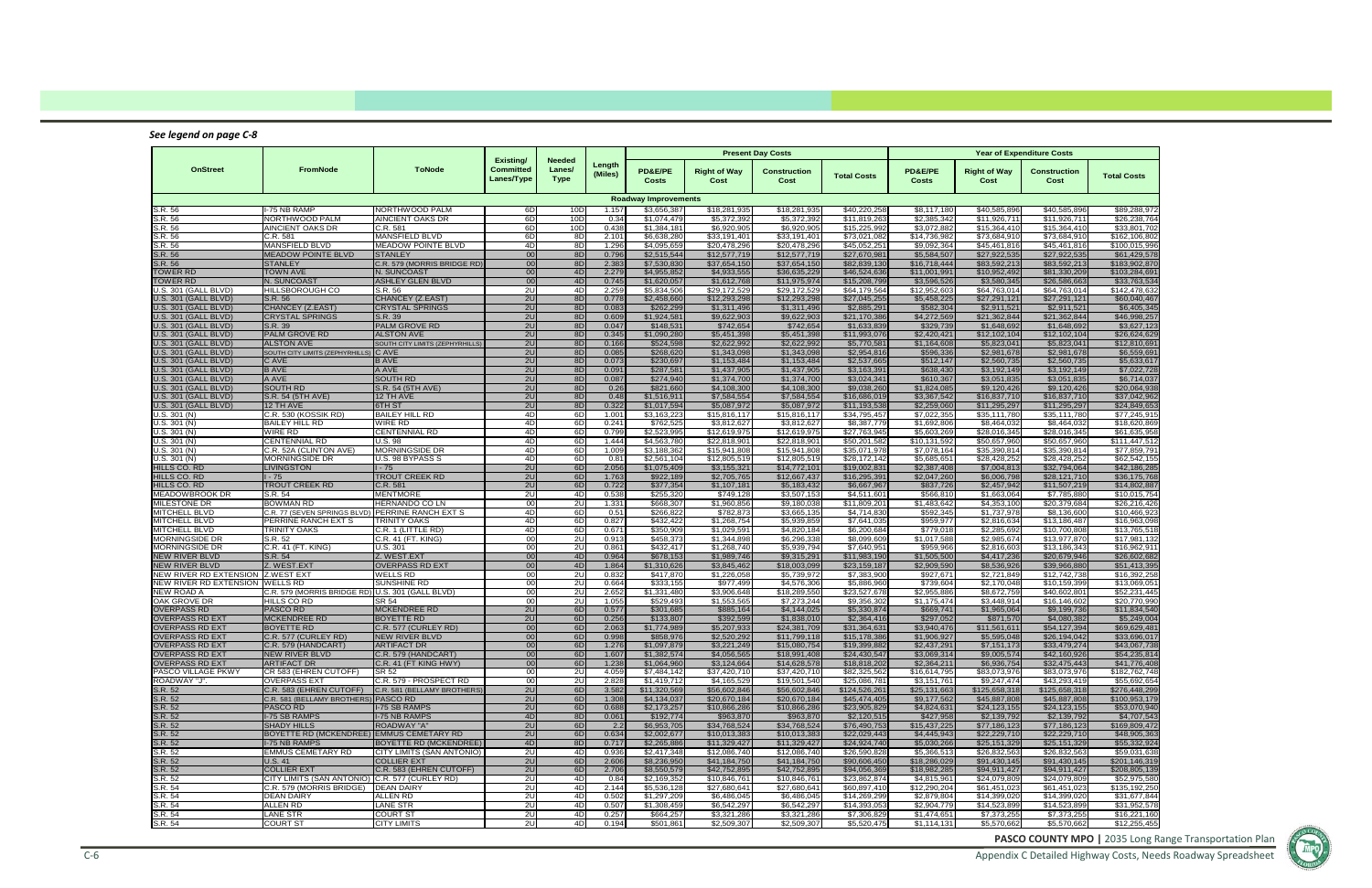Appendix C Detailed Highway Costs, Needs Roadway Spreadsheet C‐7

### *See legend on page C‐8*

|                                            |                                                  |                                                          |                                             |                                 |                   |                                    |                              | <b>Present Day Costs</b>     |                                |                                                 |                                | <b>Year of Expenditure Costs</b> |                                |
|--------------------------------------------|--------------------------------------------------|----------------------------------------------------------|---------------------------------------------|---------------------------------|-------------------|------------------------------------|------------------------------|------------------------------|--------------------------------|-------------------------------------------------|--------------------------------|----------------------------------|--------------------------------|
| <b>OnStreet</b>                            | FromNode                                         | <b>ToNode</b>                                            | Existing/<br><b>Committed</b><br>Lanes/Type | Needed<br>Lanes/<br><b>Type</b> | Length<br>(Miles) | <b>PD&amp;E/PE</b><br><b>Costs</b> | <b>Right of Way</b><br>Cost  | Construction<br>Cost         | <b>Total Costs</b>             | <b>PD&amp;E/PE</b><br>Costs                     | <b>Right of Way</b><br>Cost    | <b>Construction</b><br>Cost      | <b>Total Costs</b>             |
|                                            |                                                  |                                                          |                                             |                                 |                   | <b>Roadway Improvements</b>        |                              |                              |                                |                                                 |                                |                                  |                                |
| S.R. 54                                    | <b>CITY LIMITS</b>                               | 6TH ST                                                   | 2U                                          | 4D                              | 0.451             | \$1,164,162                        | \$5,820,810                  | \$5,820,810                  | \$12,805.782                   | \$2,584,440                                     | \$12,922,198                   | \$12,922,198                     | \$28,428,836                   |
| S.R. 54                                    | U.S. 19                                          | C.R. 595 (GRAND)                                         | 6D                                          | 8D                              | 0.874             | \$2,762,808                        | \$13,814,039                 | \$13,814,039                 | \$30,390,886                   | \$6,133,434                                     | \$30,667,167                   | \$30,667,167                     | \$67,467,767                   |
| S.R. 54                                    | C.R. 595 (GRAND)                                 | <b>MADISON</b>                                           | 6D                                          | 8D                              | 0.467             | \$1,476,570                        | \$7,382,850                  | \$7,382,850                  | \$16,242,270                   | $\overline{3,277,985}$                          | \$16,389,927                   | \$16,389,927                     | \$36,057,839                   |
| S.R. 54<br>S.R. 54                         | <b>MADISON</b><br>C.R. 77 (ROWAN)                | C.R. 77 (ROWAN)<br>OLD CR 54                             | 6D<br>6D                                    | 8D<br>8D                        | 1.379<br>0.489    | \$4,357,886<br>\$1,544,802         | \$21,789,432<br>\$7,724,01   | \$21,789,432<br>\$7,724,011  | \$47,936,750<br>\$16,992,824   | \$9,674,507<br>\$3,429,460                      | \$48,372,539<br>\$17.147.304   | \$48,372,539<br>\$17,147,304     | \$106,419,585<br>\$37,724,069  |
| S.R. 54                                    | OLD CR 54                                        | MITCHEL RANCH                                            | 6D                                          | 8D                              | 0.929             | \$2,935,184                        | \$14,675,920                 | \$14,675,920                 | \$32,287,024                   | \$6,516,108                                     | \$32,580,542                   | \$32,580,542                     | \$71,677,193                   |
| S.R. 54                                    | <b>MITCHEL RANCH</b>                             | C.R. 1 (LITTLE RD)                                       | 6D                                          | 8D                              | 0.601             | \$1,899,730                        | \$9,498,648                  | \$9,498,648                  | \$20,897,026                   | \$4,217,401                                     | \$21,086,999                   | \$21.086.999                     | \$46,391,398                   |
| S.R. 54                                    | C.R. 1 (LITTLE RD)                               | <b>STARKEY</b>                                           | 6D                                          | 8D                              | 1.221             | \$3,858,714                        | \$19,293,568                 | \$19,293,568                 | \$42,445,850                   | \$8,566,345                                     | \$42,831,721                   | \$42,831,721                     | \$94,229,787                   |
| S.R. 54                                    | <b>STARKEY</b>                                   | DUCK SLOUGH BLVD                                         | 6D                                          | 8D                              | 0.877             | \$2,770,589                        | \$13,852,944                 | \$13,852,944                 | \$30,476,477                   | \$6,150,708                                     | \$30,753,536                   | \$30,753,536                     | \$67,657,779                   |
| S.R. 54                                    | DUCK SLOUGH BLVD                                 | NE PINELLAS/TRI                                          | 6D                                          | 8D                              | 1.245             | \$3,932,931                        | \$19,664,656                 | \$19,664,656                 | \$43,262,24                    | \$8,731,107                                     | \$43,655,536                   | \$43,655,536                     | \$96,042,179                   |
| S.R. 54                                    | <b>NE PINELLAS/TRI</b>                           | <b>FANNING SPRINGS DR</b>                                | 6D                                          | 8D                              | 1.434             | \$4,531,460                        | \$22,657,299                 | \$22,657,299                 | \$49,846,058                   | \$10,059,841                                    | \$50,299,204                   | \$50,299,204                     | \$110,658,249                  |
| S.R. 54                                    | <b>FANNING SPRINGS DR</b>                        | <b>CROSSINGS DR</b>                                      | 6D                                          | 8D                              | 2.718             | \$8,589,483                        | \$42,947,417                 | \$42,947,417                 | \$94,484,317                   | \$19,068,652                                    | \$95,343,266                   | \$95,343,266                     | \$209,755,184                  |
| S.R. 54                                    | <b>CROSSINGS DR</b>                              | N. SUNCOAST PKWY                                         | 6D                                          | 8D                              | 0.401             | \$1,265,888                        | \$6,329,440                  | \$6,329,440                  | \$13,924,768                   | \$2,810,271                                     | \$14,051,357                   | \$14,051,357                     | \$30,912,985                   |
| S.R. 54<br>S.R. 54                         | N. SUNCOAST PKWY<br><b>ASHLEY GLEN BLVD.</b>     | ASHLEY GLEN BLVD.<br><b>SUNLAKE DR</b>                   | 6D<br>4D                                    | 10D<br>10 <sub>D</sub>          | 0.278<br>2.139    | \$878,544<br>\$6,759,734           | \$4,392,72<br>\$33,798,668   | \$4,392,721<br>\$33,798,668  | \$9,663,986<br>\$74,357,071    | \$1,950,368<br>\$15,006,610                     | \$9,751,840<br>\$75,033,044    | \$9,751,840<br>\$75,033,044      | \$21,454,049<br>\$165,072,697  |
| S.R. 54                                    | <b>SUNLAKE DR</b>                                | <b>MENTMORE</b>                                          | 4D                                          | 10 <sub>D</sub>                 | 0.329             | \$1,039,716                        | \$5,198,580                  | \$5,198,580                  | \$11,436,875                   | \$2,308,170                                     | \$11,540,847                   | \$11,540,847                     | \$25,389,863                   |
| S.R. 54                                    | <b>MENTMORE</b>                                  | <b>OAKSTEAD BLVD</b>                                     | 4 <sub>D</sub>                              | 10 <sub>D</sub>                 | 0.536             | \$1,693,884                        | \$8,469,419                  | \$8.469.419                  | \$18,632,721                   | \$3,760,422                                     | \$18,802,109                   | \$18,802,109                     | \$41,364,640                   |
| S.R. 54                                    | <b>OAKSTEAD BLVD</b>                             | <b>U.S. 41</b>                                           | 4D                                          | 10D                             | 1.711             | \$5,407,155                        | \$27,035,774                 | \$27,035,774                 | \$59,478,704                   | \$12,003,885                                    | \$60.019.419                   | \$60,019,419                     | \$132.042.723                  |
| S.R. 54                                    | <b>U.S. 41</b>                                   | <b>DAIQUIRI LN</b>                                       | 6D                                          | 10D                             | 0.775             | \$2,449,179                        | \$12,245,894                 | \$12,245.894                 | \$26,940,968                   | \$5,437,177                                     | \$27,185,885                   | \$27,185,885                     | \$59,808,948                   |
| S.R. 54                                    | <b>DAIQUIRI LN</b>                               | <b>COLLIER PKWY</b>                                      | 6D                                          | 10D                             | 1.01              | \$3,191,833                        | \$15,959,166                 | \$15,959,166                 | \$35,110,164                   | \$7,085,870                                     | \$35,429,347                   | \$35,429,347                     | \$77,944,565                   |
| S.R. 54                                    | <b>COLLIER PKWY</b>                              | LIVINGSTON                                               | 6D                                          | 10D                             | 0.623             | \$1,968,824                        | \$9,844,119                  | $\sqrt{$9,844,119}$          | \$21,657,06                    | \$4,370,789                                     | \$21,853,944                   | \$21,853,944                     | \$48,078,677                   |
| S.R. 54                                    | <b>LIVINGSTON</b>                                | OAK GROVE DR                                             | 6D                                          | 10D                             | 0.87 <sup>′</sup> | \$2,752,561                        | \$13,762,805                 | \$13,762,805                 | \$30,278,17'                   | \$6,110,686                                     | \$30,553,427                   | \$30.553.427                     | \$67,217,541                   |
| S.R. 54                                    | <b>OAK GROVE DR</b>                              | CYPRESS CREEK RD                                         | 6D                                          | 10D                             | 0.638             | \$2,016,227                        | \$10,081,136                 | \$10,081,136                 | \$22.178.500                   | \$4,476,025                                     | \$22,380,122                   | \$22,380,122                     | \$49,236,270                   |
| <b>STARKEY</b>                             | C.R. 1 (LITTLE RD)                               | S.R. 54                                                  | 00                                          | 4 <sub>D</sub>                  | 1.537             | \$1,081,023                        | \$3,171,793                  | \$14,849,218                 | \$19,102,034                   | \$2,399,871                                     | \$7,041,380                    | \$32,965,264                     | \$42,406,515                   |
| <b>SUNCOAST PKWY</b>                       | HILLSBOROUGH<br>S.R. 54                          | S.R. 54                                                  | 4F<br>4F                                    | 6F<br>6F                        | 1.279             | \$4,041,265                        | \$20,206,324                 | \$20,206,324                 | \$44,453,913                   | $\overline{$8,971,608}$                         | \$44,858,039                   | \$44,858,039                     | \$98,687,687                   |
| SUNCOAST PKWY<br><b>SUNCOAST PKWY</b>      | <b>RIDGE RD EXT</b>                              | RIDGE RD EXT<br>S.R. 52                                  | 4F                                          | 6F                              | 6.253<br>3.48     | \$19,762,216<br>\$10,996,765       | \$98,811,080<br>\$54,983,826 | \$98,811,080<br>\$54,983,826 | \$217,384,376<br>\$120,964,417 | \$43,872,120<br>\$24,412,818                    | \$219,360,598<br>\$122,064,094 | \$219,360,598<br>\$122,064,094   | \$482,593,315<br>\$268,541,006 |
| <b>SUNCOAST PKWY</b>                       | S.R. 52                                          | HERNANDO                                                 | 4F                                          | 6F                              | 8.226             | \$25,997,088                       | \$129,985,440                | \$129,985,440                | \$285,967,968                  | \$57,713,535                                    | \$288,567,677                  | \$288,567,677                    | \$634,848,889                  |
| <b>SUNLAKE BLVD</b>                        | <b>TOWER RD</b>                                  | <b>ROADWAY "A"</b>                                       | 00                                          | 4 <sub>D</sub>                  | 0.445             | \$312,707                          | \$917,503                    | \$4,295,425                  | \$5,525,635                    | \$694,210                                       | \$2,036,857                    | \$9,535,844                      | \$12,266,910                   |
| <b>SUNLAKE BLVD</b>                        | <b>ROADWAY "A"</b>                               | <b>ROADWAY "D"</b>                                       | 00                                          | 4 <sub>D</sub>                  | 0.396             | \$278,480                          | \$817,07                     | \$3,825,270                  | \$4,920,82                     | \$618,226                                       | \$1,813,913                    | \$8,492,099                      | \$10,924,238                   |
| <b>SUNLAKE BLVD</b>                        | <b>ROADWAY "D"</b>                               | <b>BEXLEY RANCH BLVD</b>                                 | 00                                          | 4D                              | 0.92              | \$646,989                          | \$1,898,308                  | \$8,887,212                  | \$11,432,509                   | \$1,436,316                                     | \$4,214,244                    | \$19,729,611                     | \$25,380,170                   |
| <b>SUNLAKE BLVD</b>                        | <b>BEXLEY RANCH BLVD</b>                         | <b>NORTH COLLECTOR (S)</b>                               | 00                                          | 4 <sub>D</sub>                  | 1.269             | \$892,440                          | \$2,618,478                  | \$12,258,792                 | \$15,769,710                   | \$1,981,217                                     | \$5,813,021                    | \$27,214,518                     | \$35,008,756                   |
| <b>SUNLAKE BLVD</b>                        | <b>NORTH COLLECTOR (S)</b>                       | <b>ROADWAY "C"</b>                                       | 00                                          | 4D                              | 1.484             | \$1,043,333                        | \$3,061,208                  | \$14,331,499                 | \$18,436,040                   | \$2,316,199                                     | \$6,795,882                    | \$31,815,928                     | \$40,928,009                   |
| <b>SUNLAKE BLVD</b>                        | <b>ROADWAY "C"</b>                               | <b>RIDGE RD EXT</b>                                      | 00                                          | 4D                              | 0.315             | \$221,478                          | \$649,833                    | \$3,042,288                  | \$3,913,599                    | \$491,681                                       | \$1,442,629                    | \$6,753,879                      | \$8,688,190                    |
| <b>SUNLAKE BLVD</b>                        | <b>RIDGE RD EXT</b>                              | <b>NORTH COLLECTOR (N)</b>                               | 00                                          | 4D                              | 0.656             | \$461,602                          | \$1,354,372                  | \$6,340,691                  | \$8,156,665                    | \$1,024,756                                     | \$3,006,706                    | \$14,076,334                     | \$18,107,796                   |
| <b>SUNLAKE BLVD</b><br><b>SUNLAKE BLVD</b> | <b>NORTH COLLECTOR (N)</b><br><b>ROADWAY "B"</b> | <b>ROADWAY "B"</b><br>S.R. 52                            | 00<br>00                                    | 4D<br>4 <sub>D</sub>            | 1.321<br>1.776    | \$928,798<br>\$1,248,697           | \$2,725,155                  | \$12,758,217<br>\$17,152,430 | \$16,412,170                   | \$2,061,932                                     | \$6,049,844                    | \$28,323,242<br>\$38,078,395     | \$36,435,017<br>\$48,984,047   |
| <b>TOWN AVE</b>                            | <b>GUNN HWY EXT</b>                              | <b>TOWER RD</b>                                          | 00                                          | 4 <sub>D</sub>                  | 0.747             | \$2,274,069                        | \$3,663,759<br>\$2,263,837   | \$16,960,247                 | \$22,064,886<br>\$21,498,154   | \$2,772,107<br>\$5,048,434                      | \$8,133,545<br>\$5,025,719     | \$37,651,748                     | \$47,725,901                   |
| TRINITY BLVD EXT                           | S.R.54                                           | <b>TOWN AVE</b>                                          | 00                                          | 4 <sub>D</sub>                  | 1.02              | \$717,442                          | \$2,105,020                  | \$9,854,964                  | \$12,677,426                   | \$1,592,721                                     | \$4,673,144                    | \$21,878,020                     | \$28,143,886                   |
| U.S. 301 (N)                               | U.S. 98 (N)                                      | S.R. 575 (TRILBY RD)                                     | 2U                                          | 4D                              | 0.717             | \$1,851,409                        | \$9,257,044                  | \$9,257,044                  | \$20,365.497                   | \$4,110,128                                     | \$20,550,638                   | \$20,550,638                     | \$45,211,403                   |
| U.S. 301 (N)                               | S.R. 575 (TRILBY RD)                             | HERNANDO CO                                              | 2U                                          | 4D                              | 1.036             | \$2,676,105                        | \$13,380,525                 | \$13,380,525                 | \$29,437,155                   | \$5,940,953                                     | \$29,704,766                   | \$29,704,766                     | \$65,350,484                   |
| U.S.41                                     | <b>TOWER RD</b>                                  | BEXLEY RANCH BLVD                                        | 4D                                          | 6D                              | 0.559             | \$1,766,258                        | \$8,831,289                  | \$8,831,289                  | \$19,428,836                   | \$3,921,093                                     | \$19,605,462                   | \$19,605,462                     | \$43,132,016                   |
| U.S.41                                     | <b>BEXLEY RANCH BLVD</b>                         | <b>GATOR LN</b>                                          | 4D                                          | 6D                              | 0.842             | \$2,660,459                        | \$13,302,297                 | \$13,302,297                 | \$29,265,053                   | \$5,906,219                                     | \$29,531,099                   | \$29,531,099                     | \$64,968,418                   |
| U.S. 41                                    | <b>GATOR LN</b>                                  | <b>PLEASANT PALM BLVD</b>                                | 4D                                          | 6D                              | 0.35              | \$1,106,081                        | \$5,530,404                  | \$5,530,404                  | \$12,166,889                   | \$2,455,500                                     | \$12,277,497                   | \$12,277,497                     | \$27,010,494                   |
| U.S.41                                     | PLEASANT PALM BLVD                               | RIDGE RD EXT                                             | 4D                                          | 6D                              | 1.188             | \$3,754,570                        | \$18,772,848                 | \$18,772,848                 | \$41,300,266                   | \$8,335,145                                     | \$41,675,723                   | \$41,675,723                     | \$91,686,591                   |
| <b>U.S. 41</b>                             | <b>RIDGE RD EXT</b>                              | S.R. 52                                                  | 2U                                          | 6D                              | 2.562             | \$8,096,296                        | \$40,481,479                 | \$40,481,479                 | \$89,059,254                   | \$17,973,777                                    | \$89,868,883                   | \$89,868,883                     | \$197,711,544                  |
| U.S. 41                                    | S.R. 52                                          | <b>HAMILTON EXT</b>                                      | 2U                                          | 6D                              | 2.781             | \$8,789,392                        | \$43,946,960                 | \$43,946,960                 | \$96,683,312                   | \$19,512,450                                    | \$97,562,251                   | \$97,562,251                     | \$214,636,953                  |
| U.S.41<br><b>U.S. 98 (BYPASS)</b>          | <b>HAMILTON EXT</b><br>U.S.301 (S)               | C.R. 578 (COUNTY LINE RD)<br>C.R. 35A (OLD LAKELAND HWY) | 2U<br>2U                                    | 6D<br>4D                        | 5.597<br>0.517    | \$17,686,519<br>\$1,335,362        | \$88,432,595<br>\$6,676,811  | \$88,432,595<br>\$6,676,811  | \$194,551,709<br>\$14,688,984  | \$39,264,072<br>\$2,964,504                     | \$196,320,361<br>\$14,822,520  | \$196,320,361<br>\$14,822,520    | \$431,904,794<br>\$32,609,544  |
| <b>U.S. 98 (BYPASS)</b>                    | C.R. 35A (OLD LAKELAND HWY)                      | S.R. 52 (MERIDIAN)                                       | 2U                                          | 4D                              | 0.291             | \$750,836                          | \$3,754,178                  | \$3,754,178                  | \$8,259,192                    | \$1,666,856                                     | \$8,334,275                    | \$8,334,275                      | \$18,335,406                   |
| <b>U.S. 98 (BYPASS)</b>                    | S.R. 52 (MERIDIAN)                               | <b>MARTIN LUTHER KING</b>                                | 2U                                          | 4D                              | 0.312             | \$805,130                          | \$4,025,652                  | \$4,025,652                  | \$8,856,434                    | \$1,787,389                                     | \$8,936,947                    | \$8,936,947                      | \$19,661,283                   |
| <b>U.S. 98 (BYPASS)</b>                    | <b>MARTIN LUTHER KING</b>                        | U.S.301 (N)                                              | 2U                                          | 4D                              | 0.44              | \$1,135,792                        | \$5.678.958                  | \$5,678,958                  | \$12,493,708                   | \$2.521.458                                     | \$12,607,287                   | \$12,607,287                     | \$27,736,032                   |
| WELLS RD                                   | <b>CURLEY RD</b>                                 | NEW RIVER BLVD                                           | 00                                          | 2U                              | 1.519             | \$762,624                          | \$2,237,591                  | \$10,475,613                 | \$13,475,828                   | \$1,693,025                                     | \$4,967,452                    | \$23,255,861                     | \$29,916,338                   |
| <b>WELLS RD</b>                            | <b>NEW RIVER BLVD</b>                            | NEW RIVER RD EXT                                         | 00                                          | <b>2U</b>                       | 1.36              | \$682,664                          | \$2,002,980                  | \$9,377,247                  | \$12,062,891                   | \$1,515,514                                     | \$4,446,616                    | \$20.817.488                     | \$26,779,618                   |
| <b>WELLS RD</b>                            | <b>NEW RIVER RD EXT</b>                          | C.R. 579 (HANDCART)                                      | 00                                          | 2U                              | 0.33              | \$165,722                          | $\frac{1}{1}$ \$486,239      | \$2,276,399                  | \$2,928,360                    | \$367,903                                       | \$1,079,451                    | \$5.053.606                      | \$6,500,959                    |
| <b>WILLOW BEND PKWY</b>                    | S.R. 597 (DALE MABRY)                            | <b>U.S. 41</b>                                           | 2U                                          | 4D                              | 0.763             | \$362,123                          | \$1,062,496                  | \$4,974,230                  | \$6,398,849                    | \$803,913                                       | \$2,358,741                    | \$11,042,791                     | \$14,205,445                   |
| <b>WILLOW BEND PKWY</b>                    | U.S. 41                                          | <b>COLLIER PKY</b>                                       | 2U                                          | 6D                              | 1.462             | \$764,315                          | \$2,242,550                  | \$10,498,831                 | \$13,505,696                   | \$1,696,779                                     | \$4,978,461                    | \$23.307.405                     | \$29.982.645                   |
| WIRE RD                                    | C.R. 54                                          | <b>DAUGHTRY</b>                                          | 2U                                          | 4D                              | 0.502             | \$238,330                          | \$699,274                    | \$3,273,755                  | \$4,211,359                    | \$529,093                                       | \$1,552,388                    | \$7,267,736                      | \$9,349,217                    |
| WIRE RD                                    | <b>DAUGHTRY</b>                                  | CITY LIMITS                                              | 2U                                          | 4D                              | 0.501             | \$237,880                          | \$697,955                    | \$3,267,580                  | \$4,203,415                    | \$528,094                                       | \$1,549,460                    | \$7,254,028                      | \$9,331,581                    |
| <b>WIRE RD</b>                             | <b>CITY LIMITS</b>                               | C.R. 530 (OTTIS ALLEN RD)                                | 2U                                          | 4D                              | 0.5               | \$237,430                          | \$696,636                    | \$3,261,405                  | \$4,195,471                    | \$527,095                                       | \$1,546,532                    | \$7,240,319                      | \$9,313,946                    |
| <b>Sub-Total Costs</b>                     |                                                  |                                                          |                                             |                                 |                   | \$451,349,627                      | \$2,161,481,427              | \$2,853,806,217              |                                | \$5,466,637,271 \$1,001,996,172 \$4,798,488,768 |                                | \$6,335,449,802                  | \$12,135,934,742               |

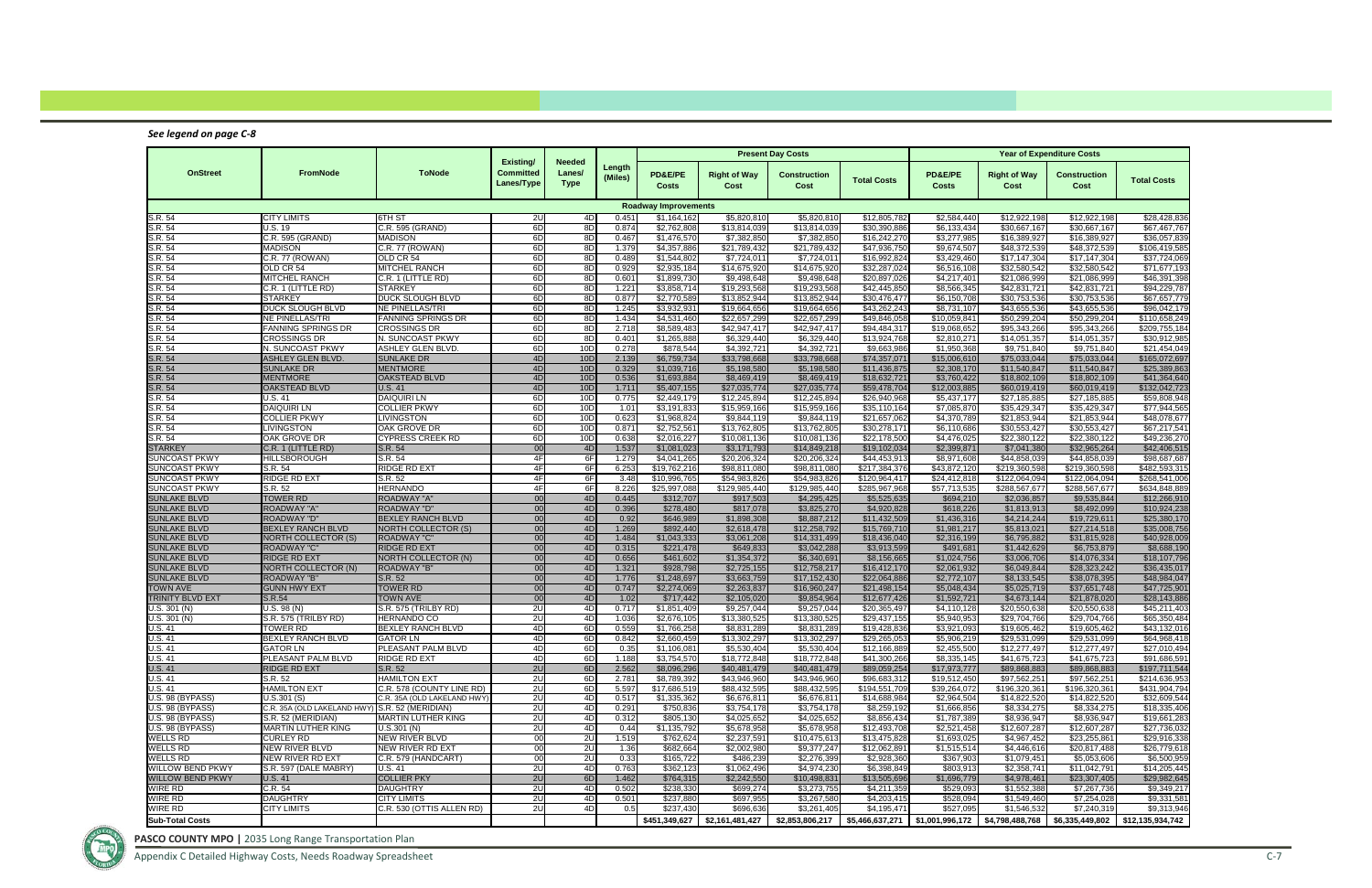**PASCO COUNTY MPO |** 2035 Long Range Transportation Plan Appendix C Detailed Highway Costs, Needs Roadway Spreadsheet



# *Legend*

*00 <sup>=</sup> 0 Lanes or Does not Exist 2U <sup>=</sup> 2 Lanes Undivided 4D <sup>=</sup> 4 Lanes Divided 6D <sup>=</sup> 6 Lanes Divided TMA <sup>=</sup> Transportation Management Area TRIP <sup>=</sup> Transportation Regional Incentive Program OA <sup>=</sup> Other Arterial SIS <sup>=</sup> Strategic Intermodal System PD&E/PE <sup>=</sup> Project Development and Environment / Preliminarily Engineering ROW <sup>=</sup> Right‐of‐Way*

|                                           |                        |                                   |                                             |                                        |                   |                         |                             | <b>Present Day Costs</b>    |                    |                             |                             | <b>Year of Expenditure Costs</b> |                          |
|-------------------------------------------|------------------------|-----------------------------------|---------------------------------------------|----------------------------------------|-------------------|-------------------------|-----------------------------|-----------------------------|--------------------|-----------------------------|-----------------------------|----------------------------------|--------------------------|
| <b>OnStreet</b>                           | <b>FromNode</b>        | <b>ToNode</b>                     | Existing/<br><b>Committed</b><br>Lanes/Type | <b>Needed</b><br>Lanes/<br><b>Type</b> | Length<br>(Miles) | PD&E/PE<br><b>Costs</b> | <b>Right of Way</b><br>Cost | <b>Construction</b><br>Cost | <b>Total Costs</b> | <b>PD&amp;E/PE</b><br>Costs | <b>Right of Way</b><br>Cost | <b>Construction</b><br>Cost      | <b>Total Costs</b>       |
| Interchange and Intersection Improvements |                        |                                   |                                             |                                        |                   |                         |                             |                             |                    |                             |                             |                                  |                          |
| CR 578                                    | <b>AT MARINER BLVD</b> |                                   |                                             |                                        |                   |                         |                             | \$8,000,000                 | \$8,000,000        |                             |                             | \$17,760,000                     | $\overline{$17,760,000}$ |
| HILLS CO. RD                              | <b>Bridge Overpass</b> |                                   |                                             |                                        |                   |                         |                             | \$22,619,520                | \$22,619,520       |                             |                             | \$50,215,334                     | \$50,215,334             |
| l-75                                      | <b>CR 54</b>           |                                   |                                             |                                        |                   | \$5,038,000             | \$10,076,000                | \$35,266,000                | \$50,380,000       | \$11,184,360                | \$22,368,720                | \$78,290,520                     | \$111,843,600            |
| SR 54                                     | <b>Collier Parkway</b> |                                   |                                             |                                        |                   | \$13,000,000            | \$26,000,000                | \$91,000,000                | \$130,000,000      | \$28,860,000                | \$57,720,000                | \$202,020,000                    | \$288,600,000            |
| SR 54                                     | <b>CR 54</b>           |                                   |                                             |                                        |                   | \$13,000,000            | \$26,000,000                | \$91,000,000                | \$130,000,000      | \$28,860,000                | \$57,720,000                | \$202,020,000                    | \$288,600,000            |
| SR 56                                     | <b>SR 581</b>          | New Grade Seperation Intersection |                                             |                                        |                   | \$13,000,000            | \$26,000,000                | \$91,000,000                | \$130,000,000      | \$28,860,000                | \$57,720,000                | \$202,020,000                    | \$288,600,000            |
| Suncoast                                  | Ridge Rd               |                                   |                                             |                                        |                   | \$13,000,000            | \$26,000,000                | \$91,000,000                | \$130,000,000      | \$28,860,000                | \$57,720,000                | \$202,020,000                    | \$288,600,000            |
| <b>US 19</b>                              | <b>SR 54</b>           |                                   |                                             |                                        |                   | \$12,824,000            | \$25,648,000                | \$89,768,000                | \$128,240,000      | \$28,469,280                | \$56,938,560                | \$199,284,960                    | \$284,692,800            |
| <b>US 19</b>                              | SR 52                  |                                   |                                             |                                        |                   | \$11,324,000            | \$22,648,000                | \$79,268,000                | \$113,240,000      | \$25,139,280                | \$50,278,560                | \$175,974,960                    | \$251,392,800            |
| <b>US 19</b>                              | <b>County Line</b>     |                                   |                                             |                                        |                   | \$9,641,000             | \$19,282,000                | \$67,487,000                | \$96,410,000       | \$21,403,020                | \$42,806,040                | \$149.821.140                    | \$214,030,200            |
| <b>Sub-Total Costs</b>                    |                        |                                   |                                             |                                        |                   | \$90,827,000            | \$181,654,000               | \$666,408,520               | \$938,889,520      | \$201,635,940               | \$403,271,880               | \$1,479,426,914                  | \$2,084,334,734          |

**Total Unfunded Needs Costs**

**\$542,176,627 \$2,343,135,427 \$3,520,214,737 \$6,405,526,791 \$1,203,632,112 \$5,201,760,648 \$7,814,876,717 \$14,220,269,477**

Note: Needs costs do not match the Cost Affordable Plan due to differences in the types and phasing of improvements.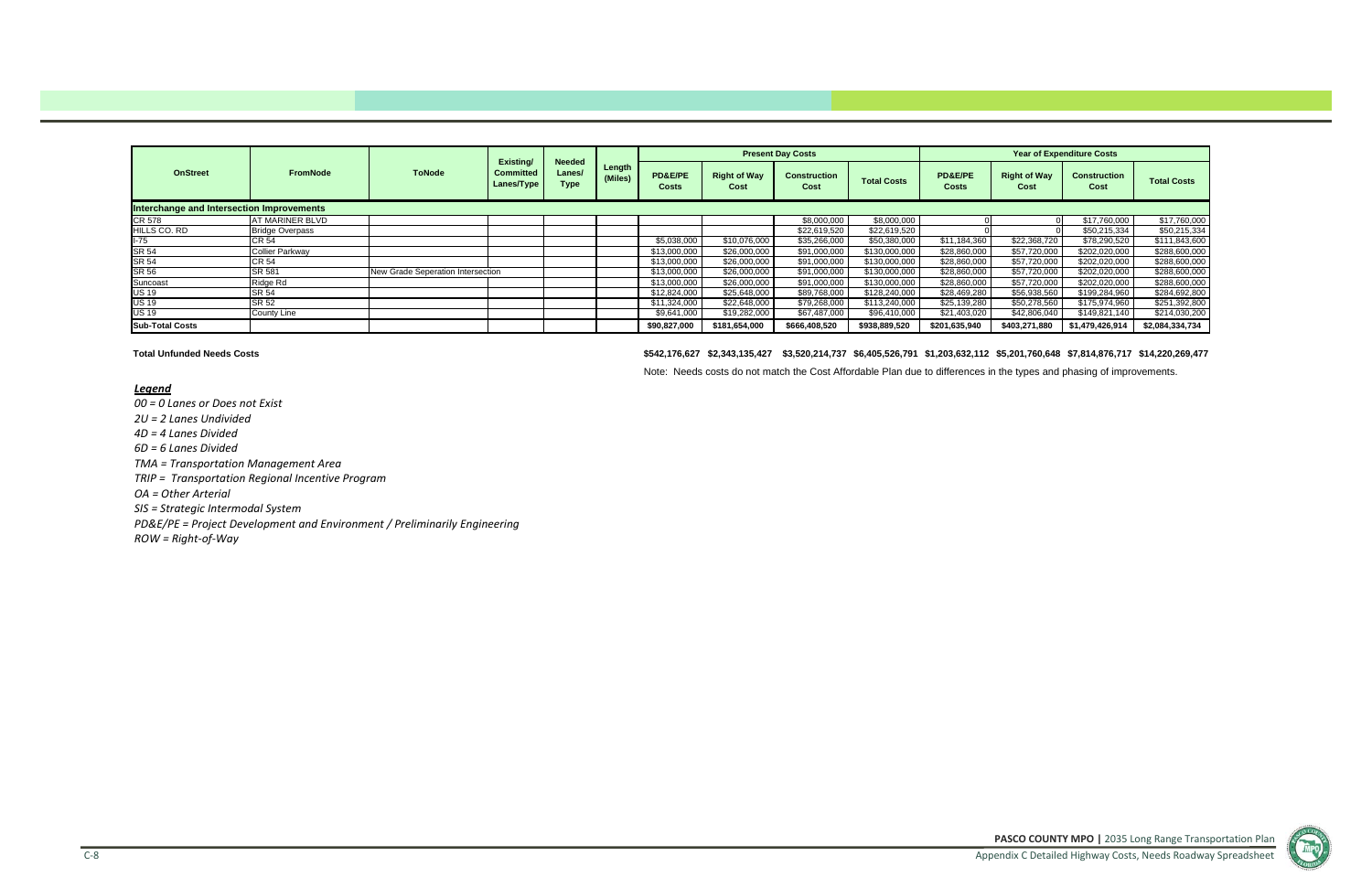|                 | <b>Cost Estimate for Routes Only</b><br>(Operations, Maintenance, & Fleet<br><b>Purchase) Year of Expenditure</b> |                       |            |           |                                      |                                    | $2015^3$    | $2016 - 2020$            |                 | $2021 - 2025$            |                         | $2026 - 2030$            |                        | $2031 - 2035^3$          |                            | Total        |                          |
|-----------------|-------------------------------------------------------------------------------------------------------------------|-----------------------|------------|-----------|--------------------------------------|------------------------------------|-------------|--------------------------|-----------------|--------------------------|-------------------------|--------------------------|------------------------|--------------------------|----------------------------|--------------|--------------------------|
| ID              | Route                                                                                                             | <b>Service Type</b>   | Purchase   | Operation | <b>Source</b>                        | Capital Cost                       | O&M Cost    | Capital                  | O&M             | Capital                  | O&M                     | Capital                  | O&M                    | Capital                  | O&M                        | C.           | M&O                      |
|                 |                                                                                                                   |                       |            |           | Cost                                 | \$0                                | \$4,855,421 | \$2,976,844              | \$26,118,535    | \$4,163,435              | \$29,539,613            | \$3,810,619              | \$33,421,363           | \$5,328,272              | \$37,813,207               | \$16,279,170 | \$131,748,139            |
|                 |                                                                                                                   |                       |            |           | Local (operating)                    |                                    | \$1,747,952 |                          | \$9,402,673     |                          | \$10,634,261            |                          | \$12,031,691           |                          | \$13,612,75                |              |                          |
|                 |                                                                                                                   |                       |            |           | State (operating)                    |                                    | \$1,505,18  |                          | \$8,096,746     |                          | $\overline{39,157,280}$ |                          | \$10,360,623           |                          | \$11,722,09                |              |                          |
|                 | Continue Existing Fixed-Route Service                                                                             | <b>Existing Local</b> | 2018-2023, | 2015-2035 | Federal (operating)                  |                                    | \$1,602,288 |                          | \$8,619,116     |                          | \$9,748,072             |                          | \$11,029,049           |                          | \$12,478,35                |              |                          |
|                 |                                                                                                                   |                       | 2028-2033  |           | ocal (capital)                       | \$C                                |             | \$29,768                 |                 | \$41,634                 |                         | \$38,106                 |                        | \$53,283                 |                            |              |                          |
|                 |                                                                                                                   |                       |            |           | State (capital)<br>Federal (capital) | \$0<br>$\overline{50}$             |             | \$386,990<br>\$2,560,086 |                 | \$541,247<br>\$3,580,554 |                         | \$495,380<br>\$3,277,133 |                        | \$692,675<br>\$4,582,314 |                            |              |                          |
|                 |                                                                                                                   |                       |            |           |                                      | \$0                                | SO          | \$0                      | SO <sub>1</sub> | \$0                      | SO <sub>2</sub>         | \$0                      | SO <sub>2</sub>        | \$0                      | $\mathcal{L}$              |              |                          |
|                 |                                                                                                                   |                       |            |           | <b>Balance</b><br>Cost               | \$0                                |             | \$39,892                 |                 | \$0                      |                         | \$51,078                 |                        | \$0                      |                            | \$90,970     | \$0                      |
|                 |                                                                                                                   |                       |            |           | Local (capital)                      | $\overline{30}$                    |             | \$399                    |                 | $\frac{6}{30}$           |                         | \$511                    |                        | \$0                      |                            |              |                          |
| $\overline{2}$  | Continue Support Vehicle - Transit                                                                                | <b>Existing Local</b> | 2020, 2030 | n/a       | State (capital)                      | \$0                                |             | \$5,186                  |                 | \$0                      |                         | \$6,640                  |                        | \$0                      |                            |              |                          |
|                 |                                                                                                                   |                       |            |           | ederal (capital)                     | \$0                                |             | \$34,307                 |                 | \$0                      |                         | \$43,927                 |                        | $\frac{1}{20}$           |                            |              |                          |
|                 |                                                                                                                   |                       |            |           | <b>Balance</b>                       | $$o$$                              | n/a         | \$0                      | n/a             | SO                       | n/a                     | \$0                      | n/a                    | \$0                      | n/a                        |              |                          |
|                 |                                                                                                                   |                       |            |           | Cost                                 | \$0                                | \$2,666,432 | \$310,093                | \$14,343,408    | \$159,010                | \$16,222,142            | \$397,044                | \$18,353,861           | \$203,446                | \$20,765,701               | \$1,069,593  | \$72,351,544             |
|                 |                                                                                                                   |                       |            |           | Local (operating)                    |                                    | \$959,916   |                          | \$5,163,627     |                          | \$5,839,971             |                          | \$6,607,390            |                          | \$7,475,65                 |              |                          |
|                 |                                                                                                                   |                       |            |           | State (operating)                    |                                    | \$826,594   |                          | \$4,446,456     |                          | \$5,028,864             |                          | \$5,689,697            |                          | \$6,437,36                 |              |                          |
| 3               | <b>Continue Existing Paratransit Service</b>                                                                      | <b>Existing Local</b> | 2020-2021  | 2015-2035 | ederal (operating)                   |                                    | \$879,922   |                          | \$4,733,325     |                          | \$5,353,307             |                          | \$6,056,774            |                          | \$6,852,682                |              |                          |
|                 |                                                                                                                   |                       | 2030-2031  |           | ocal (capital)                       | \$0                                |             | \$3,101                  |                 | \$1,590                  |                         | \$3,970                  |                        | \$2,034                  |                            |              |                          |
|                 |                                                                                                                   |                       |            |           | State (capital)<br>ederal (capital)  | $\overline{50}$<br>$\overline{50}$ |             | \$40,312<br>\$266,680    |                 | \$20,67<br>\$136,749     |                         | \$51,616<br>\$341,458    |                        | \$26,448<br>\$174,964    |                            |              |                          |
|                 |                                                                                                                   |                       |            |           | <b>Balance</b>                       | \$0                                | SO          | SO                       | SO <sub>2</sub> | \$0                      | SO <sub>2</sub>         | SO                       | SO <sub>2</sub>        | \$0                      |                            |              |                          |
|                 |                                                                                                                   |                       |            |           | Cost                                 | \$0                                |             | \$59,838                 |                 | \$0                      |                         | \$76,617                 |                        | \$0                      |                            | \$136,455    | \$0                      |
|                 |                                                                                                                   |                       |            |           | _ocal (capital)                      | \$0                                |             | \$598                    |                 | \$0                      |                         | \$766                    |                        | \$0                      |                            |              |                          |
| 4               | Continue Support Vehicle - Paratransit                                                                            | <b>Existing Local</b> | 2020, 2030 | n/a       | State (capital)                      | \$0                                |             | \$7,779                  |                 | \$0                      |                         | \$9,960                  |                        | \$0                      |                            |              |                          |
|                 |                                                                                                                   |                       |            |           | Federal (capital)                    | \$0                                |             | \$51,461                 |                 | \$0                      |                         | \$65,891                 |                        | \$0                      |                            |              |                          |
|                 |                                                                                                                   |                       |            |           | <b>Balance</b>                       | \$0                                | n/a         | SO                       | n/a             | SO <sub>2</sub>          | n/a                     | $\mathcal{S}$            | n/a                    | SO                       | n/a                        |              |                          |
|                 |                                                                                                                   |                       |            |           | Cost                                 | \$0                                | \$0         | \$438,811                | \$0             | \$0                      | \$1,298,566             | \$0                      | \$1,469,210            | \$590,406                | \$1,662,277                | \$1,029,217  | \$4,430,053              |
|                 |                                                                                                                   |                       |            |           | Local (capital)                      | \$0                                |             | \$4,388                  |                 | \$0                      |                         | \$0                      |                        | \$5,904                  |                            |              |                          |
| 5 <sup>5</sup>  | Implement Moon Lake Road Route                                                                                    | <b>New Local</b>      | 2020, 2032 | 2021-2035 | tate (capital)                       | $\overline{50}$                    |             | \$57,045                 |                 | \$0                      |                         | \$0                      |                        | \$76,753                 |                            |              |                          |
|                 |                                                                                                                   |                       |            |           | ederal (capital)                     | \$0                                |             | \$377,378                |                 | \$0                      |                         | \$0                      |                        | \$507.749                |                            |              |                          |
|                 |                                                                                                                   |                       |            |           | <b>Charter County Surtax</b>         | \$0                                | \$0         | \$0                      | \$0             | \$0                      | \$1,298,566             | \$0                      | \$1,469,210            | \$0                      | \$1,662,277                |              |                          |
|                 |                                                                                                                   |                       |            |           | <b>Balance</b>                       | \$0                                | SO          | \$0                      | SO <sub>1</sub> | \$0                      | SO                      | SO                       | SO                     | \$0                      | $\mathcal{L}$              |              |                          |
|                 |                                                                                                                   |                       |            |           | Cost                                 | \$0                                | -SO         | \$877,622                | \$0             | \$0                      | \$9,265,968             | \$0                      | \$10,483,595           | \$1,180,813              | \$11,861,225               | \$2,058,435  | \$31,610,788             |
|                 |                                                                                                                   |                       |            |           | Local (capital)<br>state (capital)   | \$0<br>\$0                         |             | \$8,776<br>\$114,091     |                 | \$0<br>\$0               |                         | \$0<br>\$0               |                        | \$11,808<br>\$153,506    |                            |              |                          |
| 6               | <b>Implement Cross-County Connector</b>                                                                           | <b>New Local</b>      | 2020, 2032 | 2021-2035 | Federal (capital)                    | $\overline{50}$                    |             | \$754,755                | $\overline{a}$  | $\overline{50}$          |                         | \$0                      |                        | \$1.015.499              |                            |              |                          |
|                 |                                                                                                                   |                       |            |           | <b>Charter County Surtax</b>         | \$0                                | \$0         | \$0                      | $\frac{6}{5}$   | \$0                      | \$9,265,968             | $\frac{1}{2}$            | \$10,483,595           | \$0                      | \$11,861,225               |              |                          |
|                 |                                                                                                                   |                       |            |           | <b>Balance</b>                       | \$0                                | \$0         | SO                       | SO <sub>1</sub> | SO <sub>2</sub>          | SO                      | SO <sub>2</sub>          | SO                     | \$0                      |                            |              |                          |
|                 |                                                                                                                   |                       |            |           | Cost                                 | \$0                                | -SO         | \$438,811                | \$0             | \$0                      | \$742,052               | \$0                      | \$839,566              | \$590,406                | \$949,894                  | \$1,029,217  | \$2,531,512              |
|                 |                                                                                                                   |                       |            |           | Local (capital)                      | $\overline{30}$                    |             | \$4,388                  |                 | \$0                      |                         | \$0                      |                        | \$5,904                  |                            |              |                          |
|                 | <b>Moon Lake Connector</b>                                                                                        | <b>New Local</b>      | 2020, 2032 | 2021-2035 | state (capital)                      | $\overline{50}$                    |             | \$57,045                 |                 | $\frac{6}{3}$            |                         | \$0                      |                        | \$76,753                 |                            |              |                          |
|                 |                                                                                                                   |                       |            |           | ederal (capital)                     | \$0                                |             | \$377,378                |                 | \$0                      |                         | \$0                      |                        | \$507,749                |                            |              |                          |
|                 |                                                                                                                   |                       |            |           | <b>Charter County Surtax</b>         | $\overline{50}$                    | \$0         | \$0                      | $\frac{6}{3}$   | $\frac{1}{50}$           | \$742,052               | \$0                      | \$839,566              | \$0                      | \$949,89                   |              |                          |
|                 |                                                                                                                   |                       |            |           | <b>Balance</b><br>Cost               | \$0                                | \$0         | \$0                      | SO <sub>1</sub> | \$0                      | SO                      | SO                       | SO                     | \$0                      | <b>SC</b>                  |              |                          |
|                 |                                                                                                                   |                       |            |           | _ocal (capital)                      | \$0<br>\$0                         | \$0         | \$438,811<br>\$4,388     | \$0             | \$0<br>\$0               | \$1,436,215             | \$0<br>\$0               | \$1,624,950            | \$590,406<br>\$5,904     | \$1,838,486                | \$1,029,217  | \$4,899,651              |
|                 |                                                                                                                   |                       |            |           | State (capital)                      | \$0                                |             | \$57,045                 |                 | \$0                      |                         | \$0                      |                        | \$76,753                 |                            |              |                          |
| 8 <sup>1</sup>  | Ridge Road Connector                                                                                              | <b>New Local</b>      | 2020, 2032 | 2021-2035 | Federal (capital)                    | \$0                                |             | \$377,378                | $\sim$          | \$0                      |                         | \$0                      |                        | \$507,749                |                            |              |                          |
|                 |                                                                                                                   |                       |            |           | <b>Charter County Surtax</b>         | \$0                                | \$0         | \$0                      | \$0             | \$0                      | \$1,436,215             | \$0                      | \$1,624,950            | \$0                      | \$1,838,486                |              |                          |
|                 |                                                                                                                   |                       |            |           | <b>Balance</b>                       | \$0                                | SO          | SO                       | \$0             | \$0                      | SO <sub>1</sub>         | SO                       | SO <sub>1</sub>        | SO                       |                            |              |                          |
|                 |                                                                                                                   |                       |            |           | Cost                                 | \$0                                | \$0         | \$10,609,438             | \$0             | \$0                      | \$16,870,712            | \$0                      | \$19,087,663           | \$14,274,666             | \$21,595,942               | \$24,884,104 | \$57,554,317             |
|                 | Implement SR 54/56 BRT Corridor (15                                                                               | Regional              |            |           | <b>New Starts (State)</b>            | $\overline{50}$                    | \$0         | \$2,652,360              | $\frac{6}{5}$   | \$0                      | \$0                     | \$0                      | \$0                    | \$3,568,667              |                            |              |                          |
| 9               | $min.$ )                                                                                                          | Connector (BRT)       | 2020, 2032 | 2021-2035 | <b>New Starts (Federal)</b>          | \$0                                | SOI.        | \$3,713,303              | \$0             | \$0                      | -SOI                    | \$0                      | SO I                   | \$4,996,133              |                            |              |                          |
|                 |                                                                                                                   |                       |            |           | <b>Charter County Surtax</b>         | \$0                                | <b>\$01</b> | \$4,243,775              | \$0             | \$0                      | \$16,870,712            | \$0                      | \$19,087,663           | \$5,709,866              | \$21,595,942               |              |                          |
|                 |                                                                                                                   |                       |            |           | <b>Balance</b>                       | \$0                                | SO          | SO <sub>2</sub>          | SO <sub>2</sub> | SO <sub>1</sub>          | SO <sub>1</sub>         | SO <sub>o</sub>          | SO <sub>1</sub>        | \$0                      |                            |              |                          |
|                 |                                                                                                                   |                       |            |           | Cost                                 | \$0                                | \$O         | \$0                      | \$0             | \$1,345,970              | \$2,109,522             | \$0                      | \$3,882,440            | \$0                      | \$4,392,623                |              | \$1,345,970 \$10,384,585 |
| 10 <sup>°</sup> | Suncoast Express from HC Line to SR                                                                               | <b>TBARTA</b>         | 2023       | 2023-2035 | Fares (Local)<br>Fares (State)       | \$0<br>\$0                         | \$0<br>\$0  | \$0<br>\$0               | \$0<br>\$0      | \$0<br>-\$0              | \$527,381<br>\$527,381  | \$0<br>\$0               | \$970,610<br>\$970,610 | \$0<br>\$0               | \$1,098,156<br>\$1,098,156 |              |                          |
|                 |                                                                                                                   |                       |            |           | <b>Charter County Surtax</b>         | $\frac{6}{3}$                      | \$0         | \$0                      | \$0             | \$1,345,970              | \$1,054,760             | $\frac{1}{2}$            | \$1,941,220            | $\frac{6}{3}$            | \$2,196,311                |              |                          |
|                 |                                                                                                                   |                       |            |           | <b>Balance</b>                       | \$0                                | \$0         | SO <sub>o</sub>          | SO <sub>2</sub> | SO <sub>1</sub>          | SO <sub>2</sub>         | SO                       | SO                     | SO <sub>2</sub>          | SO                         |              |                          |
|                 |                                                                                                                   |                       |            |           |                                      |                                    |             |                          |                 |                          |                         |                          |                        |                          |                            |              |                          |

*Appendix D7‐1: Costs for Operations and Maintenance in Year of Expenditure*



# Appendix D: Detailed Transit Costs, Cost Affordable Transit Spreadsheet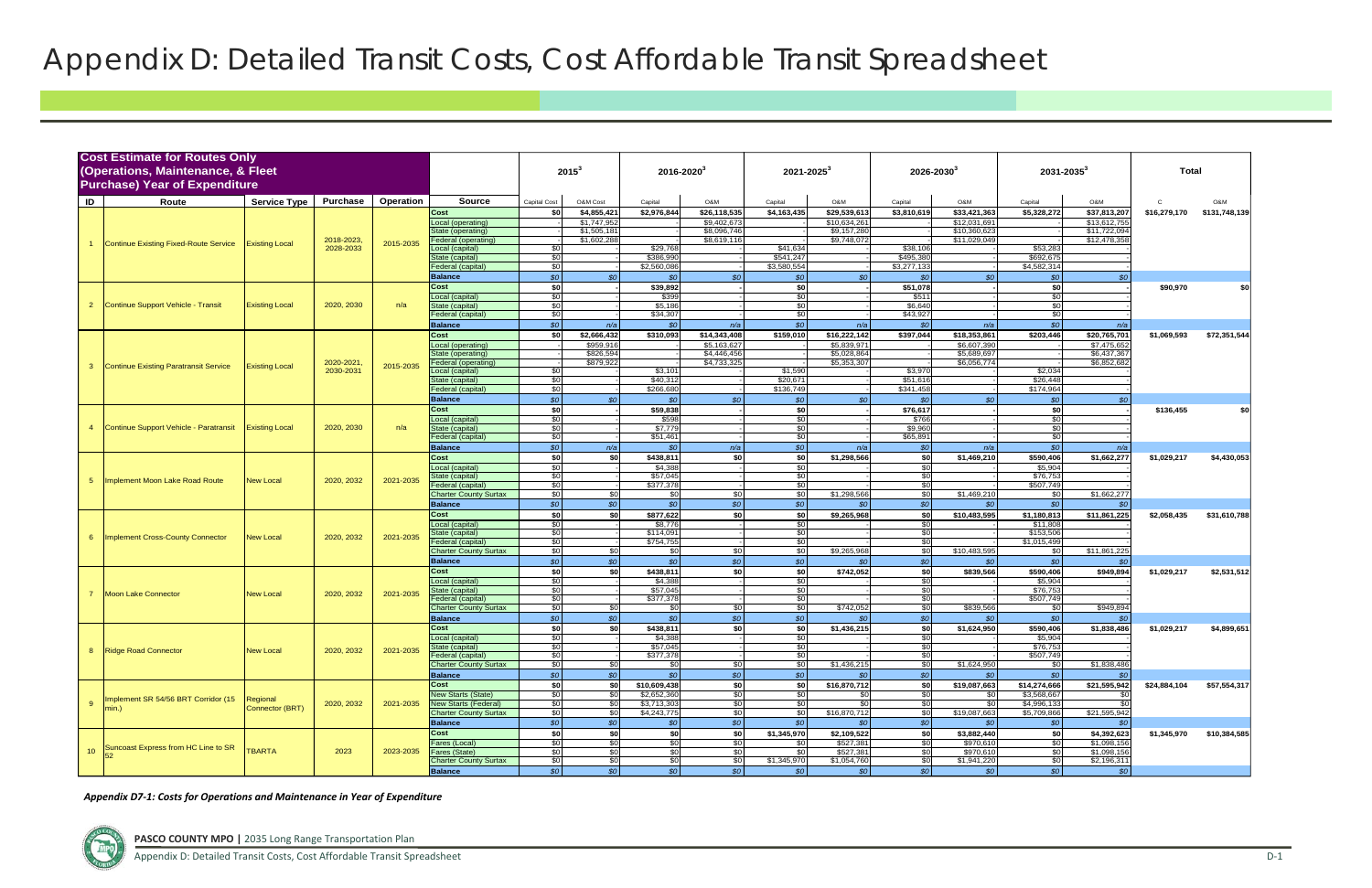**PASCO COUNTY MPO |** 2035 Long Range Transportation Plan Appendix D: Detailed Transit Costs, Cost Affordable Transit Spreadsheet



|                 | <b>Cost Estimate for Routes Only</b><br>(Operations, Maintenance, & Fleet<br><b>Purchase) Year of Expenditure</b> |                     |                 |                  |                              |                     | $2015^3$        | $2016 - 2020^3$ |                 | $2021 - 2025^3$            |                        | $2026 - 2030^3$        |                            | $2031 - 2035^3$            |                            | Total        |              |
|-----------------|-------------------------------------------------------------------------------------------------------------------|---------------------|-----------------|------------------|------------------------------|---------------------|-----------------|-----------------|-----------------|----------------------------|------------------------|------------------------|----------------------------|----------------------------|----------------------------|--------------|--------------|
| ID              | Route                                                                                                             | <b>Service Type</b> | <b>Purchase</b> | <b>Operation</b> | <b>Source</b>                | <b>Capital Cost</b> | O&M Cost        | Capital         | O&M             | Capital                    | O&M                    | Capital                | O&M                        | Capital                    | O&M                        |              | O&M          |
|                 |                                                                                                                   |                     |                 |                  | Cost                         | \$0                 | \$0             | <b>\$0</b>      | \$0             | \$1,891,204                | \$517,914              | \$0                    | \$1,412,420                | \$2,542,452                | \$1,598,020                | \$4,433,656  | \$3,528,354  |
| 11              | Add Express Service on US 19                                                                                      | <b>New Local</b>    | 2023, 2035      | 2024-2035        | <b>TMA (State)</b>           | $\frac{1}{20}$      | \$0             | \$0             | \$0             | \$945,602                  | \$0                    | \$0                    | \$0                        | \$1,271,226                |                            |              |              |
|                 |                                                                                                                   |                     |                 |                  | <b>Charter County Surtax</b> | $\sqrt{30}$         | \$0             | \$0             | \$0             | \$945,602                  | \$517,914              | \$0                    | \$1,412,420                | \$1,271,226                | \$1,598,020                |              |              |
|                 |                                                                                                                   |                     |                 |                  | <b>Balance</b>               | SO <sub>o</sub>     | SO              | \$0             | \$0             | \$0                        | \$0                    | \$0                    | \$0                        | \$0                        | \$0                        |              |              |
|                 |                                                                                                                   |                     |                 |                  | Cost                         | \$0                 | \$0             | \$0             | \$0             | \$472,801                  | \$773,481              | \$O                    | \$2,109,380                | \$635,613                  | \$2,386,570                | \$1,108,414  | \$5,269,431  |
| 12 <sup>2</sup> | Implement Land O' Lakes Circulator                                                                                | <b>New Local</b>    | 2023, 2035      | 2024-2035        | <b>Charter County Surtax</b> | \$0                 | \$0             | \$0             | \$0             | \$472,801                  | \$773,48               | \$0                    | \$2,109,380                | \$635,613                  | \$2,386,570                |              |              |
|                 |                                                                                                                   |                     |                 |                  | <b>Balance</b><br>Cost       | SO <sub>2</sub>     | SO <sub>o</sub> | \$0             | SO <sub>2</sub> | SO <sub>1</sub>            | \$0                    | \$0                    | SO                         | \$0                        | \$0                        |              |              |
| 13              | <b>Implement Zephyrhills to Wesley Chapel</b>                                                                     | <b>New Local</b>    | 2023, 2035      | 2024-2035        | <b>Charter County Surtax</b> | \$0<br>\$0          | \$0<br>\$0      | \$0<br>\$0      | \$0<br>\$0      | \$472,801<br>\$472,801     | \$504,099<br>\$504.099 | \$0<br>$\overline{30}$ | \$1,374,743<br>\$1,374,743 | \$635,613<br>\$635,613     | \$1,555,397<br>\$1,555,397 | \$1,108,414  | \$3,434,239  |
|                 | Route                                                                                                             |                     |                 |                  | <b>Balance</b>               | SO <sub>o</sub>     | SO <sub>o</sub> | \$0             | SO <sub>1</sub> | \$0                        | SO <sub>2</sub>        | SO <sub>2</sub>        | \$0                        | \$0                        | \$ <sub>6</sub>            |              |              |
|                 |                                                                                                                   |                     |                 |                  | Cost                         | \$0                 | \$0]            | \$0             | \$0             | \$472,801                  | \$91,200               | \$0                    | \$248,716                  | \$635,613                  | \$281,401                  | \$1,108,414  | \$621,317    |
| 14              | Implement Wesley Chapel Flex Route                                                                                | <b>New Local</b>    | 2023, 2035      | 2024-2035        | <b>Charter County Surtax</b> | \$0                 | $\overline{30}$ | <b>\$0</b>      | SO <sub>1</sub> | \$472,801                  | \$91,200               | \$0                    | \$248,716                  | \$635,613                  | \$281,401                  |              |              |
|                 |                                                                                                                   |                     |                 |                  | <b>Balance</b>               | SO <sub>o</sub>     | \$0             | \$0             | SO <sub>2</sub> | SO <sub>1</sub>            | \$0                    | SO                     | \$0                        | \$0                        | \$ <sub>6</sub>            |              |              |
|                 |                                                                                                                   |                     |                 |                  | Cost                         | n/a                 | \$0             | n/a             | \$0             | n/a                        | \$1,638,099            | n/al                   | \$4,467,299                | n/a                        | \$5,054,336                | \$0          | \$11,159,734 |
| 15 <sub>1</sub> | <b>Implement Later Evening Service</b>                                                                            | <b>New Local</b>    | n/a             | 2024-2035        | <b>Charter County Surtax</b> | n/a                 | \$0             | n/a             | \$0             | n/a                        | \$1,638,099            | n/a                    | \$4,467,299                | n/a                        | \$5,054,336                |              |              |
|                 |                                                                                                                   |                     |                 |                  | <b>Balance</b>               | n/a                 | \$0             | n/a             | \$0             | n/a                        | SO <sub>2</sub>        | n/a                    | \$0                        | n/a                        | \$ <sub>6</sub>            |              |              |
|                 |                                                                                                                   |                     |                 |                  | Cost                         | \$0                 | \$0             | SO.             | \$0             | \$472,801                  | \$281,931              | \$0                    | \$768,864                  | \$635,613                  | \$869,896                  | \$1,108,414  | \$1,920,691  |
| 16              | Implement Bruce B. Downs Route                                                                                    | <b>New Local</b>    | 2023, 2035      | 2024-2035        | <b>Charter County Surtax</b> | $\frac{1}{20}$      | \$0             | $\overline{30}$ | \$0             | \$472.801                  | \$281.931              | \$0                    | \$768,864                  | \$635.613                  | \$869,896                  |              |              |
|                 |                                                                                                                   |                     |                 |                  | <b>Balance</b>               | SO                  | SO              | \$0             | \$0             | \$0                        | \$0                    | SO                     | \$0                        | \$0                        | <b>SC</b>                  |              |              |
|                 | SR 52 Connector - Suncoast to West of                                                                             |                     |                 |                  | Cost                         | \$0                 | \$0             | \$0             | \$0             | \$945,602                  | \$884,332              | \$0                    | \$2,411,685                | \$1,271,226                | \$2,728,599                | \$2,216,828  | \$6,024,616  |
| 17              |                                                                                                                   | <b>New Local</b>    | 2023, 2035      | 2024-2035        | <b>Charter County Surtax</b> | \$0                 | \$0             | \$0             | \$0             | \$945,602                  | \$884,332              | \$0                    | \$2,411,685                | \$1,271,226                | \$2,728,599                |              |              |
|                 |                                                                                                                   |                     |                 |                  | <b>Balance</b>               | SO <sub>o</sub>     | \$0\$           | \$0             | SO <sub>1</sub> | SO <sub>2</sub>            | \$0                    | SO <sub>2</sub>        | \$0                        | \$0                        | <b>SC</b>                  |              |              |
|                 |                                                                                                                   |                     |                 |                  | Cost                         | \$0                 | \$0             | \$0             | \$0             | \$472,801                  | \$442,663              | \$0                    | \$1,207,200                | \$635,613                  | \$1,365,837                | \$1,108,414  | \$3,015,700  |
| 18 <sup>°</sup> | SR 52/I-75 Connector                                                                                              | <b>New Local</b>    | 2023, 2035      | 2024-2035        | <b>Charter County Surtax</b> | \$0                 | \$0             | $\sqrt{30}$     | \$0             | \$472,801                  | \$442,663              | $\overline{50}$        | \$1,207,200                | \$635,613                  | \$1,365,837                |              |              |
|                 |                                                                                                                   |                     |                 |                  | <b>Balance</b>               | SO <sub>o</sub>     | SO <sub>o</sub> | \$0             | SO <sub>2</sub> | SO <sub>2</sub>            | \$0\$                  | SO                     | \$0                        | \$0                        | \$ <sub>6</sub>            |              |              |
|                 |                                                                                                                   |                     | 2025-2028       |                  | Cost                         | \$0                 | \$0             | \$0             | \$0             | \$1,986,376                | \$0                    | \$6,262,318            | \$21,431,631               | \$2,542,452                | \$24,247,920               | \$10,791,146 | \$45,679,551 |
| 19              | <b>Increase Frequency on Existing Routes</b>                                                                      | <b>New Local</b>    | 2035            | 2026-2035        | <b>Charter County Surtax</b> | \$0                 | \$0             | $\sqrt{30}$     | \$0             | \$1,986,376                | \$0                    | \$6,262,318            | \$21,431,631               | \$2,542,452                | \$24,247,920               |              |              |
|                 |                                                                                                                   |                     |                 |                  | <b>Balance</b>               | SO <sub>o</sub>     | \$0             | \$0             | SO <sub>1</sub> | SO <sub>1</sub>            | \$0\$                  | SO                     | \$0                        | \$0                        | \$ <sub>6</sub>            |              |              |
| 20              |                                                                                                                   |                     |                 |                  | Cost                         | \$0<br>\$0          | \$0<br>\$0      | \$0<br>\$0      | \$0<br>\$0      | \$1,986,376<br>\$1,986,376 | \$0<br>\$0             | \$0<br>\$0             | \$6,595,015<br>\$6,595,015 | \$2,542,452<br>\$2,542,452 | \$7,461,654<br>\$7,461,654 | \$4,528,828  | \$14,056,669 |
|                 | Increase Frequency on Route 19                                                                                    | <b>New Local</b>    | 2025, 2035      | 2026-2035        | <b>Charter County Surtax</b> | $\mathcal{S}$       | SO <sub>o</sub> |                 | SO <sub>1</sub> | \$0                        | \$0\$                  |                        |                            |                            |                            |              |              |
|                 |                                                                                                                   |                     |                 |                  | Balance                      |                     |                 | \$0             |                 |                            |                        | \$0                    | SO <sub>2</sub>            | \$0                        | \$0                        |              |              |

*Appendix D7‐1: Costs for Operations and Maintenance in Year of Expenditure, Continued*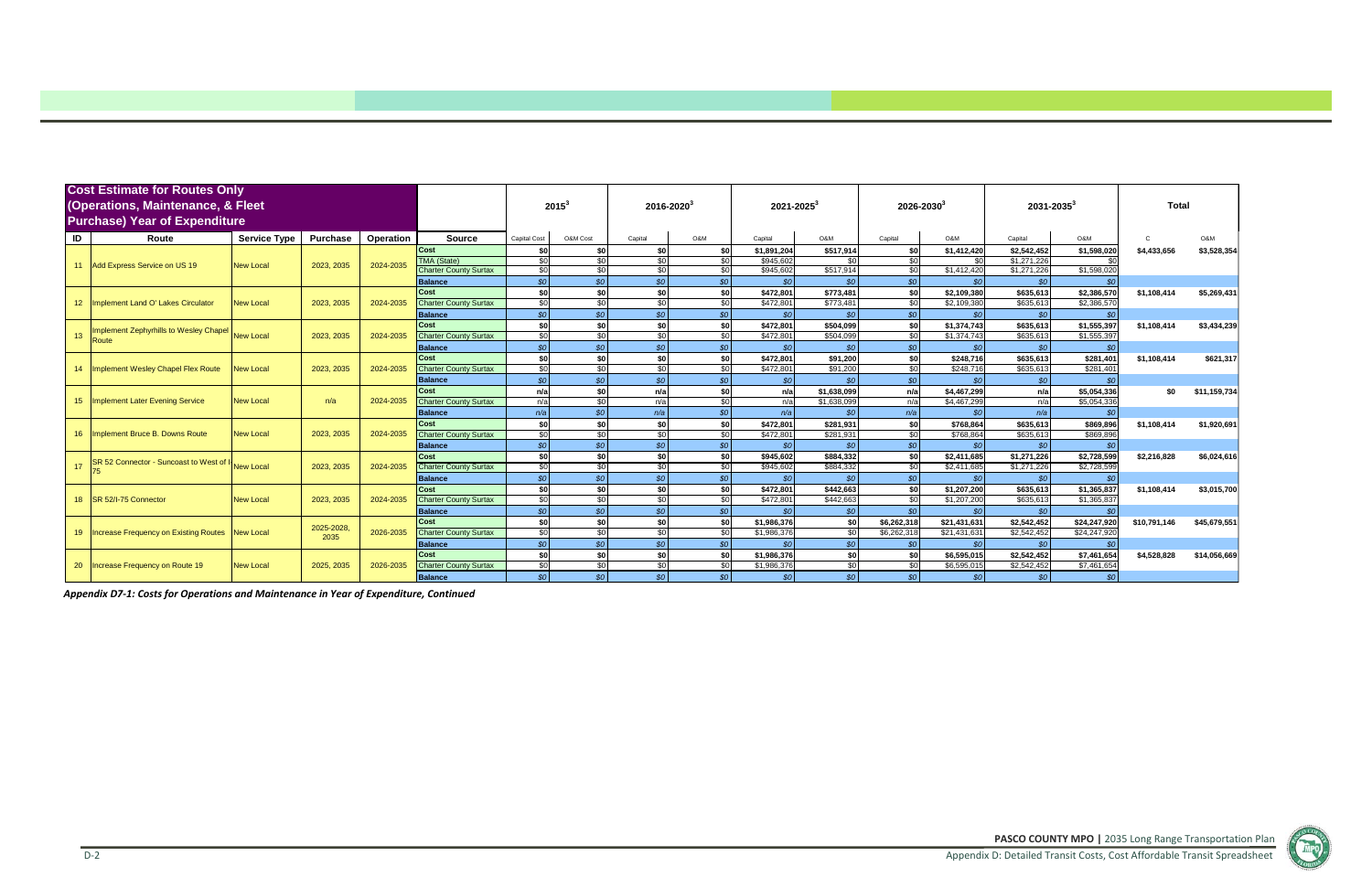|    | <b>Cost Estimate for Routes Only</b>                  |                       |                 |           |                                             |                  |                            |                 |                            |                 |                 |                        |                              |                 |                              |                              |               |
|----|-------------------------------------------------------|-----------------------|-----------------|-----------|---------------------------------------------|------------------|----------------------------|-----------------|----------------------------|-----------------|-----------------|------------------------|------------------------------|-----------------|------------------------------|------------------------------|---------------|
|    | (Operations, Maintenance, & Fleet                     |                       |                 |           |                                             |                  | $2015^3$                   | $2016 - 2020^3$ |                            | $2021 - 2025^3$ |                 | 2026-2030 <sup>3</sup> |                              | $2031 - 2035^3$ |                              | <b>Total</b>                 |               |
|    | <b>Purchase) Year of Expenditure</b>                  |                       |                 |           |                                             |                  |                            |                 |                            |                 |                 |                        |                              |                 |                              |                              |               |
|    |                                                       |                       |                 |           |                                             |                  |                            |                 |                            |                 |                 |                        |                              |                 |                              |                              |               |
| ID | Route                                                 | <b>Service Type</b>   | <b>Purchase</b> | Operation | <b>Source</b>                               | Capital Cost     | O&M Cost                   | Capital         | O&M                        | Capital         | O&M             | Capital                | O&M                          | Capital         | O&M                          | C.                           | O&M           |
|    |                                                       |                       |                 |           | Cost                                        | \$0              | \$0                        | \$0             | \$0                        | \$496,594       | \$0             | \$0                    | \$333,114                    | \$0             | \$376,889                    | \$496,594                    | \$710,003     |
| 21 | Implement CR 1 (East Lake/Trinity/Little<br>Rd) Route | <b>New Local</b>      | 2025            | 2026-2035 | <b>Charter County Surtax</b>                | $\sqrt{30}$      | \$0                        | \$0             | \$0                        | \$496,594       | $\frac{1}{3}$   | \$0                    | \$333,114                    | \$0             | \$376,889                    |                              |               |
|    |                                                       |                       |                 |           | <b>Balance</b>                              | SO               | \$0                        | SO <sub>o</sub> | \$0                        | \$0             | $$o$$           | $\mathcal{S}$          | \$0                          | SO              | \$0                          |                              |               |
|    |                                                       |                       |                 |           | Cost                                        | n/a              | \$0                        | n/a             | \$0                        | n/a             | \$0             | n/a                    | \$3,882,407                  | n/a             | \$5,424,596                  | \$0                          | \$9,307,003   |
|    | 22 Add Sunday Service on Existing Routes New Local    |                       | n/a             | 2027-2035 | <b>Charter County Surtax</b>                | n/a              | \$0                        | n/a             | \$0                        | n/a             | \$0             | n/a                    | \$3,882,407                  | n/a             | \$5,424,596                  |                              |               |
|    |                                                       |                       |                 |           | <b>Balance</b>                              | n/a              | SO                         | n/a             | SO <sub>o</sub>            | n/a             | SO <sub>2</sub> | n/a                    | \$0                          | n/a             | $$^{c}$                      |                              |               |
|    |                                                       |                       |                 |           | Cost                                        | \$0              | \$0                        | \$0             | \$0                        | \$0             | \$0             | \$509,170              | \$2,327,215                  | \$0             | \$3,251,642                  | \$509,170                    | \$5,578,857   |
| 23 | Implement Hudson Area Route                           | <b>New Local</b>      | 2026            | 2027-2035 | <b>Charter County Surtax</b>                | \$0              | \$0                        | $\overline{50}$ | \$0                        | \$0             | \$0             | \$509,170              | \$2,327,215                  | \$0             | \$3,251,642                  |                              |               |
|    |                                                       |                       |                 |           | <b>Balance</b>                              | SO               | SO <sub>o</sub>            | SO              | $\mathcal{S}$              | \$0             | \$0             | \$0                    | $\mathcal{S}$                | SO              | \$0                          |                              |               |
|    |                                                       |                       |                 |           | Cost                                        | \$0              | \$0                        | \$0             | \$0                        | \$0             | \$0             | \$509,170              | \$2,101,393                  | \$0             | \$2,936,124                  | \$509,170                    | \$5,037,517   |
| 24 | Implement Hudson Area Local Service                   | <b>New Local</b>      | 2026            | 2027-2035 | <b>Charter County Surtax</b>                | $\sqrt{50}$      | \$0                        | $\overline{50}$ | $\frac{6}{5}$              | \$0             | \$0             | \$509,170              | \$2,101,393                  | $\mathcal{S}$   | \$2,936,124                  |                              |               |
|    |                                                       |                       |                 |           | <b>Balance</b>                              | SO               | $\boldsymbol{\mathcal{S}}$ | SO <sub>o</sub> | \$0                        | $$o$$           | \$0             | SO                     | SO <sub>2</sub>              | SO              | \$0                          |                              |               |
|    |                                                       |                       |                 |           | Cost                                        | -sol             | \$0                        | sol             | \$0                        | \$0             | \$0             | \$24,894,630           | \$54,153,268                 | sol             | \$99,665,622                 | \$24,894,630                 | \$153,818,890 |
|    |                                                       |                       |                 |           | Prop. Share                                 | $\sqrt{30}$      |                            | $\overline{50}$ |                            | \$0             |                 | \$9,957,85             |                              | $\sqrt{50}$     |                              |                              |               |
| 25 | Bruce B. Downs SDR from HC Line to                    | <b>TBARTA - Short</b> | 2026            | 2028-2035 | <b>Vew Starts (State)</b>                   | \$0              |                            | \$0             |                            | \$0             |                 | \$6,223,658            |                              | $\mathcal{S}$   |                              |                              |               |
|    | <b>CR 54</b>                                          | <b>Distance Rail</b>  |                 |           | <b>Vew Starts (Federal)</b>                 | \$0              |                            | \$0             |                            | $\overline{50}$ |                 | \$8,713,120            |                              | $\mathcal{S}$   |                              |                              |               |
|    |                                                       |                       |                 |           | <b>Charter County Surtax</b>                | \$0              | \$0                        | \$0             | \$0                        | $\mathcal{S}$   | \$0             | \$0                    | \$54,153,268                 | \$0             | \$99,665,622                 |                              |               |
|    |                                                       |                       |                 |           | <b>Balance</b>                              | $\overline{\$0}$ | $\overline{\$0}$           | SO <sub>o</sub> | $\overline{\$0}$           | $$o$$           | \$0             | SO                     | SO                           | \$0             | \$0                          |                              |               |
|    |                                                       |                       |                 |           | Cost                                        | -sol             | \$0                        | \$0             | \$0                        | \$0             | \$0             | \$2,217,768            | \$2,146,735                  | \$0             | \$3,950,929                  | \$2,217,768                  | \$6,097,664   |
|    | 26  I-75 Express from HC Line to CR 54                | <b>TBARTA</b>         | 2026            | 2028-2035 | <b>Charter County Surtax</b>                | $\overline{30}$  | \$0                        | \$0             | \$0                        | \$0             | \$0             | \$2,217,768            | \$2,146,735                  | \$0             | \$3,950,929                  |                              |               |
|    |                                                       |                       |                 |           | <b>Balance</b>                              | SO               | \$0                        | \$0             | \$0                        | $$o$$           | SO <sub>2</sub> | SO <sub>2</sub>        | SO <sub>2</sub>              | SO <sub>2</sub> | \$6                          |                              |               |
|    |                                                       |                       |                 |           | Cost                                        | \$0              | \$0                        | sol             | \$0                        | \$0             | \$0             | \$2,838,743            | \$2,747,818                  | \$0             | \$5,057,183                  | \$2,838,743                  | \$7,805,001   |
|    | 27   I-75 Express from CR 54 to SR 52                 | <b>TBARTA</b>         | 2027            | 2028-2035 | <b>Charter County Surtax</b>                | $\sqrt{30}$      | \$0                        | \$0             | $\frac{1}{2}$              | $\sqrt{50}$     | $rac{1}{2}$     | \$2,838,743            | \$2,747,818                  | \$0             | \$5,057,183                  |                              |               |
|    |                                                       |                       |                 |           | <b>Balance</b>                              | SO               | SO                         | SO              | SO <sub>2</sub>            | SO <sub>2</sub> | SO <sub>o</sub> | SO                     | SO                           | SO              | \$0                          |                              |               |
|    |                                                       |                       |                 |           |                                             |                  |                            |                 |                            |                 |                 |                        |                              |                 |                              |                              |               |
|    |                                                       |                       |                 |           |                                             | SO               | \$7,521,8                  | \$16, 190, 1    | \$40,461,943               | \$15,338,572    | \$82,618,509    | \$41,567,157           | \$198,881,55                 | \$34,835,06     | \$269,091,970                | \$107,930,951                | \$598,575,826 |
|    |                                                       |                       |                 |           | Revenues                                    |                  |                            |                 |                            |                 |                 |                        |                              |                 |                              |                              |               |
|    |                                                       |                       |                 |           | .ocal (Operating)                           |                  | \$2,707,868                |                 | \$14,566,300               |                 | \$16,474,232    |                        | \$18,639,081                 |                 | \$21,088,407                 | \$73,475,888                 |               |
|    |                                                       |                       |                 |           | State (Operating)                           |                  | \$2.331.775                |                 | \$12,543,202               |                 | \$14,186,144    |                        | \$16,050,320                 |                 | \$18,159,46                  | \$63,270,902                 |               |
|    |                                                       |                       |                 |           | Federal (Operating)                         |                  | \$2,482,210                |                 | \$13,352,441               |                 | \$15,101,379    |                        | \$17,085,823                 |                 | \$19,331,040                 | \$67,352,893                 |               |
|    |                                                       |                       |                 |           | Local (Capital)                             |                  | \$0                        |                 | \$55,806                   |                 | \$43,224        |                        | \$43,353                     |                 | \$84,837                     | \$227,220                    |               |
|    |                                                       |                       |                 |           | State (Capital)                             |                  | $\overline{30}$            |                 | \$725,493                  |                 | \$561.918       |                        | \$563.596                    |                 | \$1.102.88                   | \$2,953,895                  |               |
|    |                                                       |                       |                 |           | Federal (Capital)                           |                  | $\overline{30}$            |                 | \$4,799,423                |                 | \$3,717,303     |                        | \$3,728,409                  |                 | \$7,296,024                  | \$19,541,159                 |               |
|    |                                                       |                       |                 |           | Charter County Surtax<br>New Starts (State) |                  | \$0<br>\$0                 |                 | \$4,243,775<br>\$2,652,360 |                 | \$45,872,517    |                        | \$157,502,276<br>\$6,223,658 |                 | \$224.832.037<br>\$3,568,667 | \$432,450,605                |               |
|    |                                                       |                       |                 |           | <b>New Starts (Federal)</b>                 |                  | \$0                        |                 | \$3,713,303                |                 | \$0<br>\$0      |                        | \$8,713,120                  |                 | \$4,996,133                  | \$12,444,685<br>\$17,422,556 |               |
|    |                                                       |                       |                 |           | Fares (Local)                               |                  | \$0                        |                 | \$0                        |                 | \$527,381       |                        | \$970,610                    |                 | \$1.098.156                  | \$2,596,147                  |               |
|    |                                                       |                       |                 |           | Fares (State)                               |                  | \$0                        |                 | \$0                        |                 | \$527,381       |                        | \$970,610                    |                 | \$1,098,156                  | \$2,596,147                  |               |
|    |                                                       |                       |                 |           | TMA (State)                                 |                  | \$0                        |                 | \$0                        |                 | \$945,602       |                        | \$0                          |                 | \$1,271,226                  | \$2,216,828                  |               |
|    |                                                       |                       |                 |           | Prop. Share                                 |                  | \$0                        |                 | \$0                        |                 | \$0             |                        | \$9,957,852                  |                 |                              | \$9,957,852                  |               |
|    |                                                       |                       |                 |           |                                             |                  |                            |                 |                            |                 |                 |                        |                              |                 |                              |                              |               |
|    |                                                       |                       |                 |           | <b>Charter County Surtax</b>                |                  | \$0                        |                 | \$0                        |                 | \$35.801.992    |                        | \$145,165,107                |                 | \$208,316,750                | \$389,283,849                |               |
|    |                                                       |                       |                 |           | <b>Charter County Surtax</b>                |                  | \$0                        |                 | \$4,243,775                |                 | \$10.070.525    |                        | \$12,337,169                 |                 | \$16,515,287                 | \$43,166,756                 |               |

*Appendix D7‐1: Costs for Operations and Maintenance in Year of Expenditure, Continued*

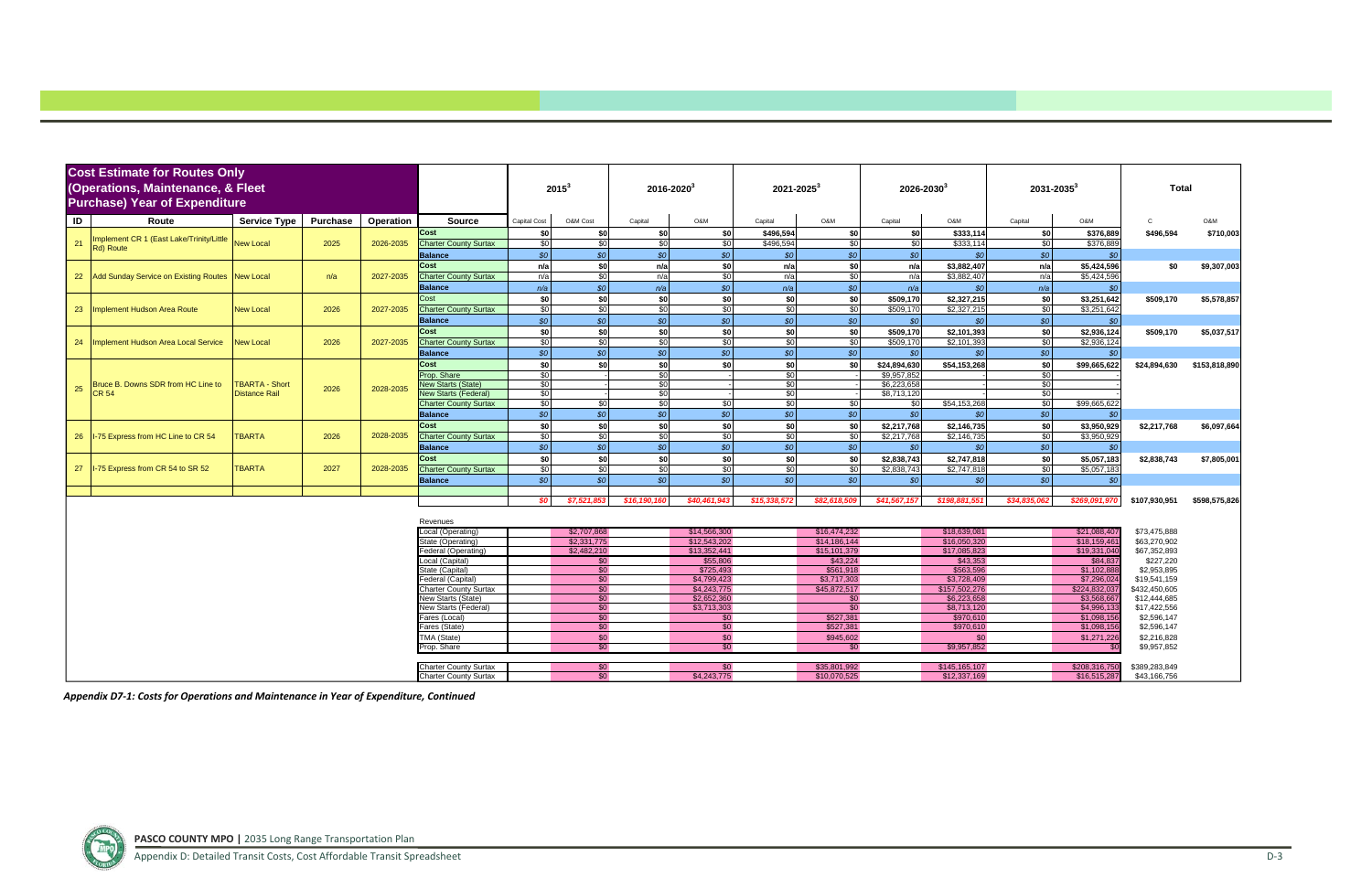

| <b>Cost Estimate for Construction of Corridor</b><br><b>Infrastructure Only</b><br>(Year of Expenditure) |                                    |                               | 2015 <sup>4</sup>             |                                             |                                    |                                           |                               | 2016-2020 <sup>4</sup>               |                                      |                                              |                                           | 2021-2025 <sup>4</sup>                    |                                      |
|----------------------------------------------------------------------------------------------------------|------------------------------------|-------------------------------|-------------------------------|---------------------------------------------|------------------------------------|-------------------------------------------|-------------------------------|--------------------------------------|--------------------------------------|----------------------------------------------|-------------------------------------------|-------------------------------------------|--------------------------------------|
| <b>Description</b>                                                                                       | <b>Expenditure</b>                 | PE/PDE                        | ROW                           | CST                                         | Total                              | PE/PDE                                    | <b>ROW</b>                    | <b>CST</b>                           | Total                                | PE/PDE                                       | <b>ROW</b>                                | CST                                       | Total                                |
| Suncoast from Crystal River to Tampa Route                                                               | 2023                               | \$0                           | $\overline{50}$               | \$0                                         | $\frac{1}{2}$                      | \$0                                       | \$0                           | \$0                                  | $\overline{30}$                      | \$769,824                                    | \$0                                       | \$5,948,639                               | \$6,718,463                          |
| Bruce B. Downs from St. Pete CBD to Wesley Chapel Route                                                  | 2028                               | \$0<br>\$0<br>$\overline{50}$ | \$0<br>\$0<br>\$0             | $\overline{50}$<br>$\sqrt[6]{3}$<br>\$0     | \$0<br>\$0<br>\$0                  | \$0<br>$\overline{50}$<br>\$0             | \$0<br>\$0<br>\$0             | \$0<br>\$0<br>$\sqrt{6}$             | \$0<br>$\overline{30}$<br>\$0        | \$0<br>$\overline{30}$<br>$\sqrt[6]{}$       | $\overline{60}$<br>$\frac{6}{3}$<br>\$0   | $\overline{30}$<br>\$0<br>$\overline{30}$ | \$0<br>$\sqrt{6}$<br>\$0             |
| <b>Signs</b>                                                                                             | 2020,<br>2023-2027                 | $\overline{50}$<br>\$0<br>\$0 | \$0<br>\$0<br>\$0             | $\overline{50}$<br>\$0<br>\$0               | \$0<br>$\overline{50}$<br>\$0      | \$0<br>\$0<br>$\overline{50}$             | \$0<br>\$0<br>\$0             | \$659<br>\$8,561<br>\$56,632         | \$659<br>\$8,561<br>\$56,632         | $\sqrt{6}$<br>$\sqrt[6]{}$<br>$\sqrt{6}$     | $\overline{50}$<br>\$0<br>$\sqrt[6]{3}$   | \$2,528<br>\$32,860<br>\$217,384          | \$2,528<br>\$32,860<br>\$217,384     |
| <b>Shelters</b>                                                                                          | 2020,<br>2023-2027                 | $\overline{50}$<br>\$0<br>\$0 | \$0<br>\$0<br>\$0             | \$0<br>$\overline{50}$<br>$\overline{50}$   | \$0<br>\$0<br>\$0                  | $\sqrt{50}$<br>$\sqrt{50}$<br>$\sqrt{50}$ | \$0<br>$\overline{50}$<br>\$0 | \$16,038<br>\$208,495<br>\$1,379,277 | \$16,038<br>\$208,495<br>\$1,379,277 | $\sqrt{6}$<br>$\sqrt{6}$<br>$\overline{60}$  | \$0<br>$\overline{60}$<br>$\overline{60}$ | \$16,808<br>\$218,506<br>\$1,445,499      | \$16,808<br>\$218,506<br>\$1,445,499 |
| <b>Transfer Station</b>                                                                                  | 2020                               | \$0<br>\$0<br>$\overline{50}$ | \$0<br>\$0<br>\$0             | \$0<br>\$0<br>\$0                           | \$0<br>\$0<br>\$0                  | \$0<br>$\sqrt{50}$<br>$\sqrt{50}$         | \$0<br>\$0<br>$\overline{50}$ | \$15,648<br>\$203,424<br>\$1,345,728 | \$15,648<br>\$203,424<br>\$1,345,728 | $\sqrt{6}$<br>$\sqrt{6}$<br>$\sqrt{6}$       | $\sqrt{$0}$<br>\$0<br>$\overline{60}$     | \$0<br>$\overline{30}$<br>\$0             | \$0<br>\$0<br>$\overline{60}$        |
| <b>Park and Ride</b>                                                                                     | 2019-2020,<br>2027                 | \$0<br>\$0<br>$\overline{50}$ | \$0<br>\$0<br>$\overline{60}$ | $\overline{50}$<br>\$0<br>$\overline{60}$   | \$0<br>\$0<br>$\overline{50}$      | \$0<br>$\sqrt{50}$<br>$\overline{50}$     | $\overline{50}$<br>\$0<br>\$0 | \$8,215<br>\$106,798<br>\$706,507    | \$8,215<br>\$106,798<br>\$706,507    | $\sqrt{6}$<br>$\sqrt{6}$<br>$\sqrt[6]{}$     | $\overline{50}$<br>\$0<br>$\sqrt{$0}$     | \$0<br>\$0<br>$\overline{50}$             | \$0<br>\$0<br>\$0                    |
| <b>Transit Signal Priority</b>                                                                           | 2020                               | \$0<br>$\overline{50}$<br>\$0 | \$0<br>\$0<br>\$0             | $\sqrt{6}$<br>$\sqrt{6}$<br>$\overline{50}$ | \$0<br>\$0<br>\$0                  | \$0<br>$\overline{50}$<br>$\sqrt{50}$     | \$0<br>\$0<br>$\overline{50}$ | \$2,341<br>\$30,430<br>\$201,309     | \$2,341<br>\$30,430<br>\$201,309     | $\sqrt[6]{3}$<br>$\sqrt[6]{3}$<br>$\sqrt{6}$ | $\frac{6}{3}$<br>$\sqrt{6}$<br>\$0        | $\overline{30}$<br>$\sqrt{50}$<br>\$0     | \$0<br>\$0<br>$\overline{60}$        |
| <b>SR 54/56 Transit Mobility Enhancements</b>                                                            | n/a                                | $\overline{50}$               | \$0                           | $\sqrt{50}$                                 | \$0                                | $\sqrt{50}$                               | \$0                           |                                      | \$35,182,829 \$35,182,829            | $\overline{50}$                              | \$0                                       | \$163,009,851                             | 9163,009,851                         |
|                                                                                                          |                                    | \$0                           | \$0                           | 30                                          |                                    | \$0                                       | \$0                           | \$39,472,891                         |                                      | \$769,824                                    | \$0                                       | \$170,892,075                             |                                      |
|                                                                                                          | _ocal (capital)                    |                               |                               |                                             | $\overline{50}$                    |                                           |                               |                                      | \$42,901                             |                                              |                                           |                                           | \$19,336                             |
|                                                                                                          | State (capital)                    |                               |                               |                                             | $\overline{50}$<br>$\overline{50}$ |                                           |                               |                                      | \$557,708                            |                                              |                                           |                                           | \$251,366                            |
|                                                                                                          | Federal (capital)<br><b>Surtax</b> |                               |                               |                                             | \$0                                |                                           |                               |                                      | \$3,689,453<br>\$35,182,829          |                                              |                                           |                                           | \$1,662,883<br>\$169,728,314         |
|                                                                                                          | Prop. Share<br><b>New Starts</b>   |                               |                               |                                             | $\overline{50}$<br>$\overline{50}$ |                                           |                               |                                      | \$0<br>$\sqrt{$0}$                   |                                              |                                           |                                           | \$0                                  |
|                                                                                                          | <b>New Starts</b>                  |                               |                               |                                             | $\overline{50}$                    |                                           |                               |                                      | $\overline{30}$                      |                                              |                                           |                                           | $\overline{30}$<br>$\overline{50}$   |
|                                                                                                          |                                    |                               |                               |                                             |                                    |                                           |                               |                                      |                                      |                                              |                                           |                                           |                                      |
|                                                                                                          | <b>Charter County</b>              |                               |                               |                                             | \$0                                |                                           |                               |                                      | \$0                                  |                                              |                                           |                                           | \$6,718,463                          |

*Appendix D 7‐2 : Capital Costs in Year of Expenditure*